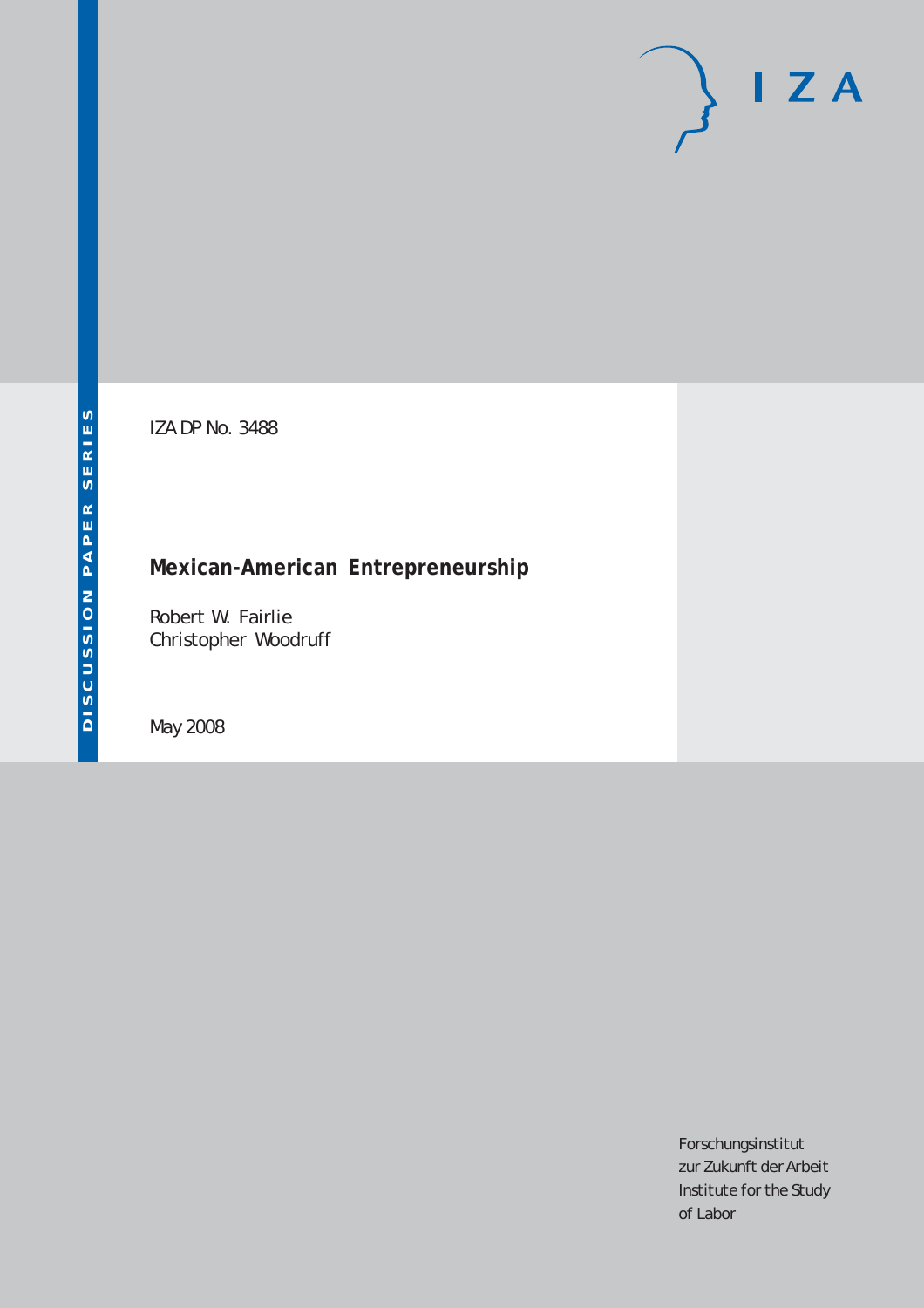# **Mexican-American Entrepreneurship**

# **Robert W. Fairlie**

*University of California, Santa Cruz, RAND and IZA* 

# **Christopher Woodruff**

*University of California, San Diego* 

# Discussion Paper No. 3488 May 2008

IZA

P.O. Box 7240 53072 Bonn Germany

Phone: +49-228-3894-0 Fax: +49-228-3894-180 E-mail: [iza@iza.org](mailto:iza@iza.org)

Any opinions expressed here are those of the author(s) and not those of IZA. Research published in this series may include views on policy, but the institute itself takes no institutional policy positions.

The Institute for the Study of Labor (IZA) in Bonn is a local and virtual international research center and a place of communication between science, politics and business. IZA is an independent nonprofit organization supported by Deutsche Post World Net. The center is associated with the University of Bonn and offers a stimulating research environment through its international network, workshops and conferences, data service, project support, research visits and doctoral program. IZA engages in (i) original and internationally competitive research in all fields of labor economics, (ii) development of policy concepts, and (iii) dissemination of research results and concepts to the interested public.

IZA Discussion Papers often represent preliminary work and are circulated to encourage discussion. Citation of such a paper should account for its provisional character. A revised version may be available directly from the author.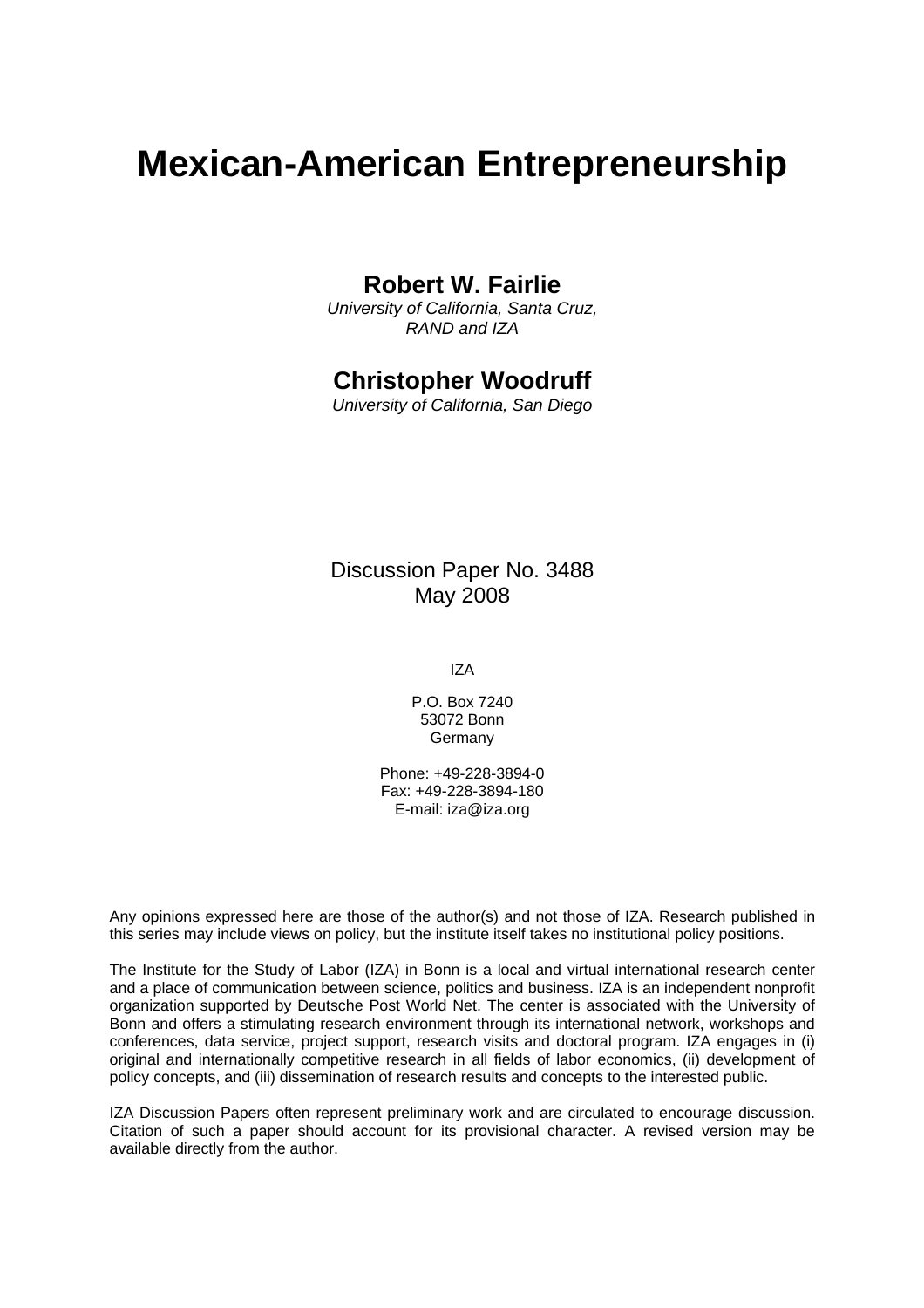IZA Discussion Paper No. 3488 May 2008

# **ABSTRACT**

# **Mexican-American Entrepreneurship[\\*](#page-2-0)**

Although business ownership has implications for income inequality, wealth accumulation and job creation, surprisingly little research explores why Mexican-Americans are less likely to start businesses and why the businesses that they start are less successful on average than non-Latino whites. We conduct a comprehensive analysis of Mexican-American entrepreneurship using microdata from the 2000 U.S. Census, the matched and unmatched March and Outgoing Rotation Group Files of the Current Population Survey from 1994 to 2004, and the Legalized Population Survey (LPS). We find that low levels of education and wealth explain the entire gap between Mexican immigrants and non-Latino whites in business formation rates. Nearly the entire gap in business income for Mexican immigrants is explained by low levels of education and limited English language ability. Using the natural experiment created by the Immigration Reform and Control Act (IRCA), we find that legal status represents an additional barrier for Mexican immigrants. A conservative estimate suggests that the lack of legal status reduces business ownership rates by roughly seventenths of a percentage point for both men and women. Human and financial capital deficiencies are found to limit business ownership and business success among second and third-generation Mexican-Americans, but to a lesser extent. These findings have implications for the debates over the selection of immigrants and the assimilation of Mexican-Americans in the U.S. economy.

JEL Classification: J15, L26

Keywords: Mexican-Americans, entrepreneurship, inequality

Corresponding author:

Robert W. Fairlie Department of Economics University of California Engineering 2 Building Santa Cruz, CA 95064 USA E-mail: [rfairlie@ucsc.edu](mailto:rfairlie@ucsc.edu) 

<span id="page-2-0"></span><sup>\*</sup> This research was funded by the Kauffman Foundation. The views expressed here are solely the responsibility of the authors and should not be interpreted as necessarily reflecting the views of the Kauffman Foundation. We would like to thank Emma Aguila, Ken Couch, Raquel Fonseca-Benito, Amanda Harris, and seminar participants at UC Davis, USC, RAND, Australian National University Teaching School and RSSS, University of Sydney, University of New South Wales, the 2007 Academy of Management Meetings, the 2005 Society of Labor Economists Meetings, and the All-UC Labor Workshop for helpful comments and suggestions. Daniel Beltran, Kuntal Das, and Jose Martinez provided excellent research assistance.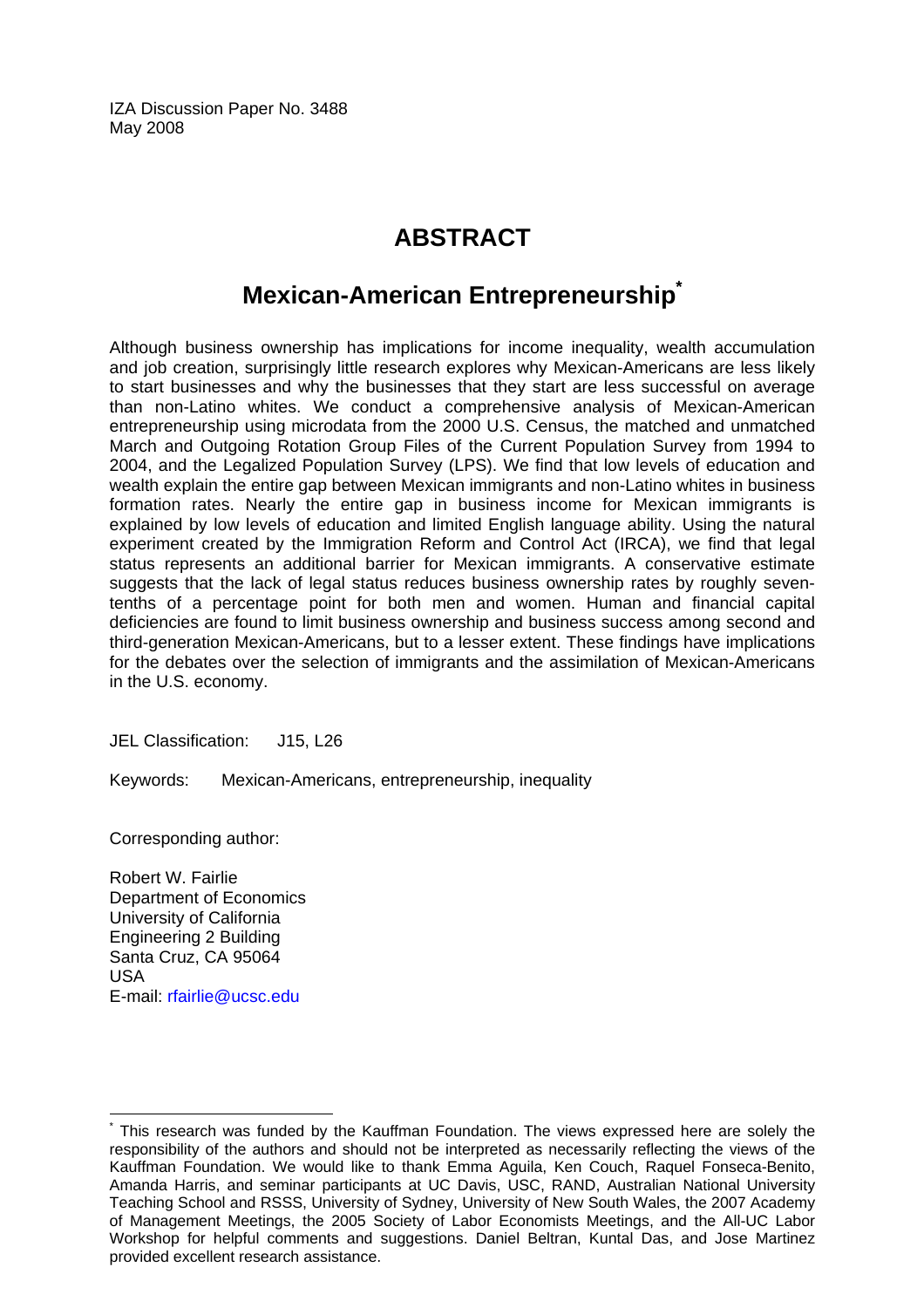### **1. Introduction**

 Mexican-Americans represent almost 10 percent of the U.S. population, and if current trends continue will become the largest ethnic or racial group in the United States within a decade. Roughly twothirds of working age Mexican-Americans were born in Mexico, representing 28 percent of all working age immigrants residing in the United States. The rate of assimilation of Mexican immigrants into the U.S. economy and society has been the subject of an active debate among economists. An emerging literature examines why Mexican-Americans have lower wages, incomes, wealth and other economic outcomes (see Trejo 1997, 2003, Blau and Kahn 2007, and Cobb-Clark and Hildebrand 2004 for example).

 The economic assimilation question, however, has not previously been addressed through the lens of business ownership and performance, an area that has received little attention in the literature. Business ownership is the main alternative to wage and salary employment for making a living, and thus has important implications for earnings and wealth inequality. Self-employed business owners earn more on average than wage and salary workers (Borjas 1999). The pattern of higher average earnings among business owners than wage and salary workers also holds in almost every industry for both men and women (see Figures 1 and 2). Not only do business owners earn more, they also have higher saving rates and accumulate more wealth (Bradford 2003). Although self-employed business owners represent less than 12 percent of the population, they hold nearly 40 percent of total U.S. wealth (Bucks, Kennickell, and Moore 2006).

 The importance of business ownership for economic advancement is especially critical for lesseducated workers. Recent empirical evidence from longitudinal data indicates that low-income selfemployed workers have more upward income mobility than low-income wage and salary workers (Holtz-Eakin, Rosen and Weathers 2000), and business owners from some minority groups also experience faster earnings growth on average than wage and salary workers after a few initial years of slower growth (Fairlie 2004). Consistent with this, we find that business owners comprise nearly a three times higher share of the Mexican-immigrant workforce earning \$50,000 or more than the workforce earning less than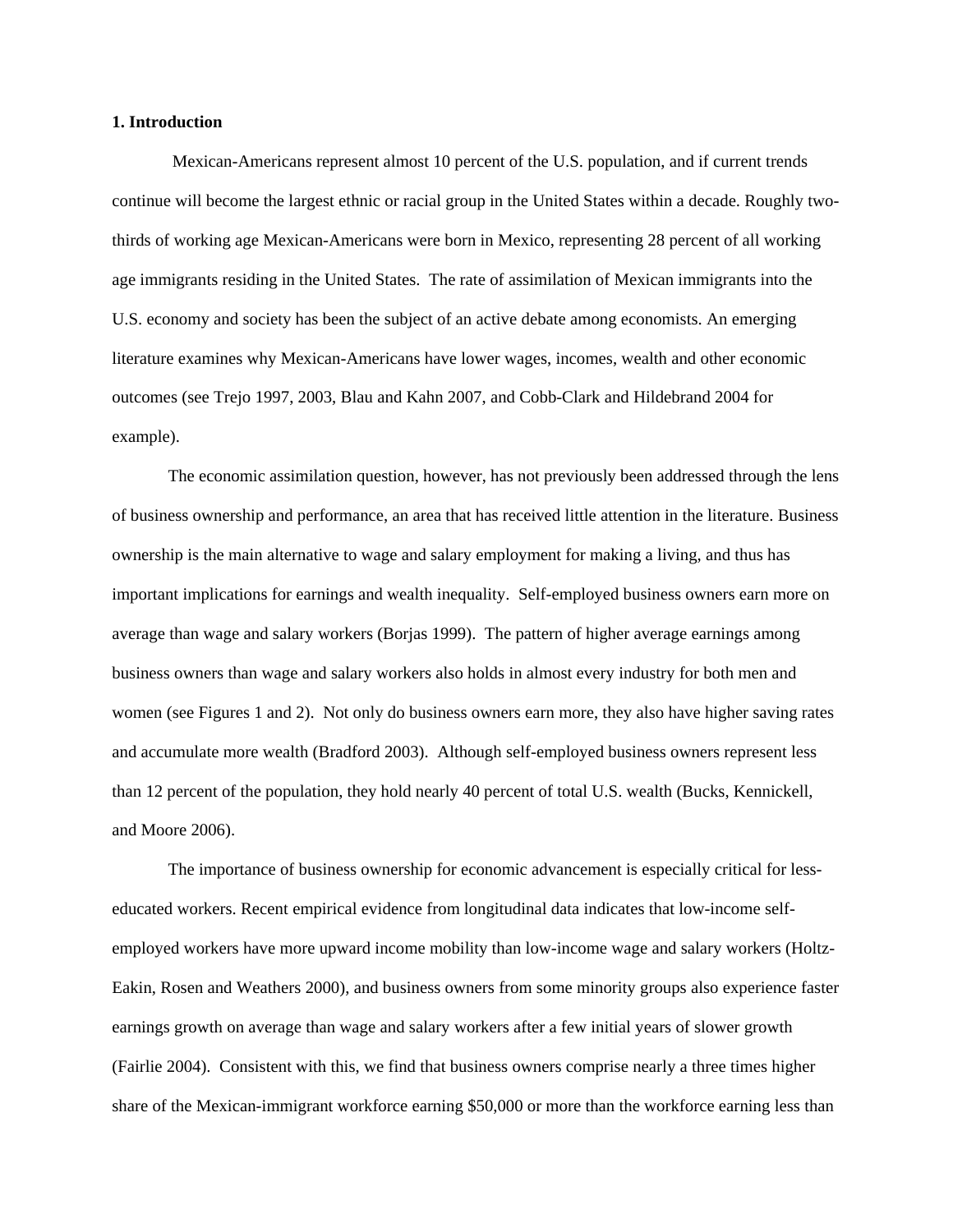\$50,000.<sup>[1](#page-4-0)</sup> Promoting business creation among Mexican-Americans in high-growth areas may also be useful for job creation and economic development in poor neighborhoods (Bates 1993, Boston 1999, 2006). Mexican-American firms hire more than 700,000 employees in the United States with a disproportionate share of them being minorities (U.S. Census Bureau 1997, 2006). Understanding how liquidity constraints, informational barriers, lending discrimination, customer discrimination, or other barriers act as constraints to business ownership is important because their existence suggests some efficiency loss. Although it would be difficult to assign a cost to these losses, barriers to entry and expansion faced by minority-owned businesses are potentially costly to U.S. productivity, especially as minorities represent an increasing share of the total population.

The scarce literature on business ownership among Mexican-Americans contrasts with a much more extensive literature focusing on why African-Americans have low business formation rates and own less successful businesses on average. $2$  This difference is surprising given that Mexican-American business ownership rates and performance are only slightly better than African-American rates and performance. Estimates reported below indicate that only 5.1 percent of Mexican-American men are business owners, compared to 4.4 percent of African-American men and 12.6 percent of non-Latino white men. Perhaps of more concern, the businesses owned by Mexican-Americans tend to be much smaller and less successful than either African-American or white-owned businesses. For example, Mexican-American immigrant men earn \$32,251 annually on average, half the level of non-Latino white men (\$64,138) and well below the mean earnings of African-American men in business (\$42,499). Average sales are less than one third of those of white owned businesses, \$137,980 annually compared to \$437,870 (U.S. Census Bureau 2006b).

<span id="page-4-1"></span><span id="page-4-0"></span> $1$  The economic success of earlier immigrant groups in the United States, such as the Chinese, Japanese, Jews, Italians, and Greeks, and more recent groups such as Koreans, has also been found to be related to their ownership of small businesses (See Loewen 1971, Light 1972, Baron et al. 1975, and Bonacich and Modell 1980, Min 1996). <sup>2</sup>  $2$  The lack of business success among blacks is partly due to relatively low levels of education, wealth and parental self-employment, lending constraints, and consumer discrimination (see Borjas and Bronars 1989, Bates 1997, Fairlie 1999, Hout and Rosen 2000, Blanchflower, Levine and Zimmerman 2003, Cavalluzzo, Cavalluzzo, and Wolken 2002, and Fairlie and Robb 2007).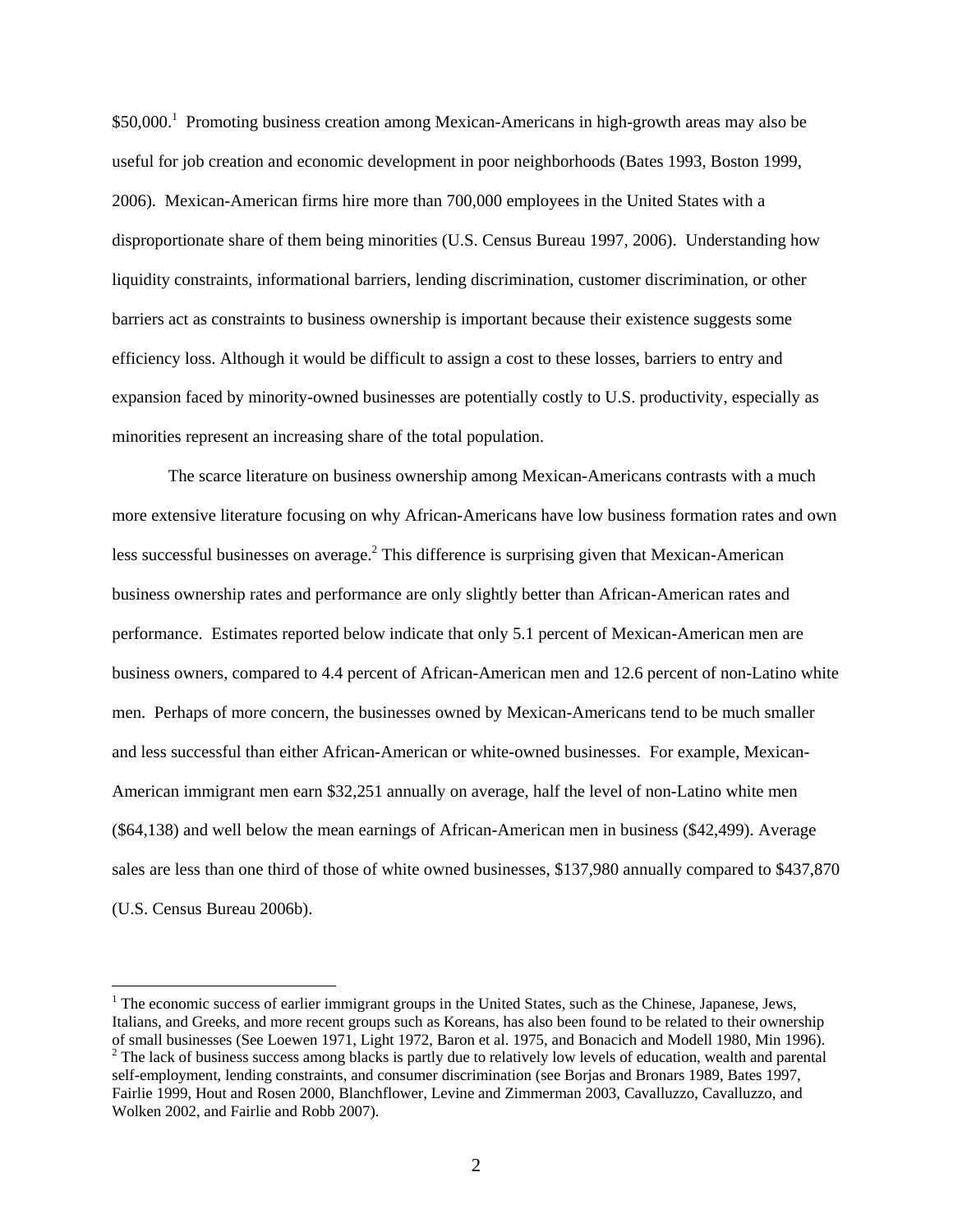We test three hypotheses related to business formation and performance. First, we examine whether human capital constraints explain why Mexican-Americans form fewer and lower-performing businesses. Lower education levels and English language ability have been shown to be the main explanatory factors for the lower earnings of Mexican wage and salary workers (Trejo 1999). Do these same factors affect business formation and performance? Second, financial capital is needed for starting the vast majority of businesses in the United States (U.S. Census Bureau 1997). Does limited access to financial capital constrain Mexican-Americans from starting businesses? The median net worth of Mexican-Americans is only slightly more than \$6,000 which is similar to blacks, for whom capital constraints are one of the most important factors limiting the ability to start successful businesses (Bates 1997 and Fairlie and Robb 2007). Finally, it is estimated that more than 50 percent of the Mexican immigrant population residing in the United States is undocumented (Costanzo et al 2001, U.S. Immigration and Naturalization Service 2003; Passel, Capps, and Fix 2004). The high percentage of Mexican immigrants thought to be in the U.S. illegally raises the question of whether legal status has a substantial impact on business formation. Legal status has previously been shown to be associated with higher earnings of wage and salary workers (Kossoudji and Cobb-Clark 2002), but legal immigrants may also have greater access to financial markets, government contracts, the legal system, and other institutions. The net effect of these two forces on business ownership, however, is unknown.

Our aim is to provide a comprehensive analysis of the potential causes of low rates of business formation among Mexican-Americans and the relative under-performance of their businesses. We use data from the U.S. Population Census from 1980 to 2000, the matched and unmatched Current Population Surveys (CPS), Annual Demographic Files and Outgoing Rotation Group Files from 1994 to 2004, and the Legalized Population Survey (LPS). We use Blinder-Oaxaca and non-linear decomposition techniques to examine whether human capital and financial capital constraints contribute to lower business formation rates and less successful businesses among Mexican-Americans. To identify the impact of legal status, we exploit the natural experiment created by the Immigration and Reform Control Act (IRCA) of 1986, which allowed immigrants residing illegally in the United States continuously for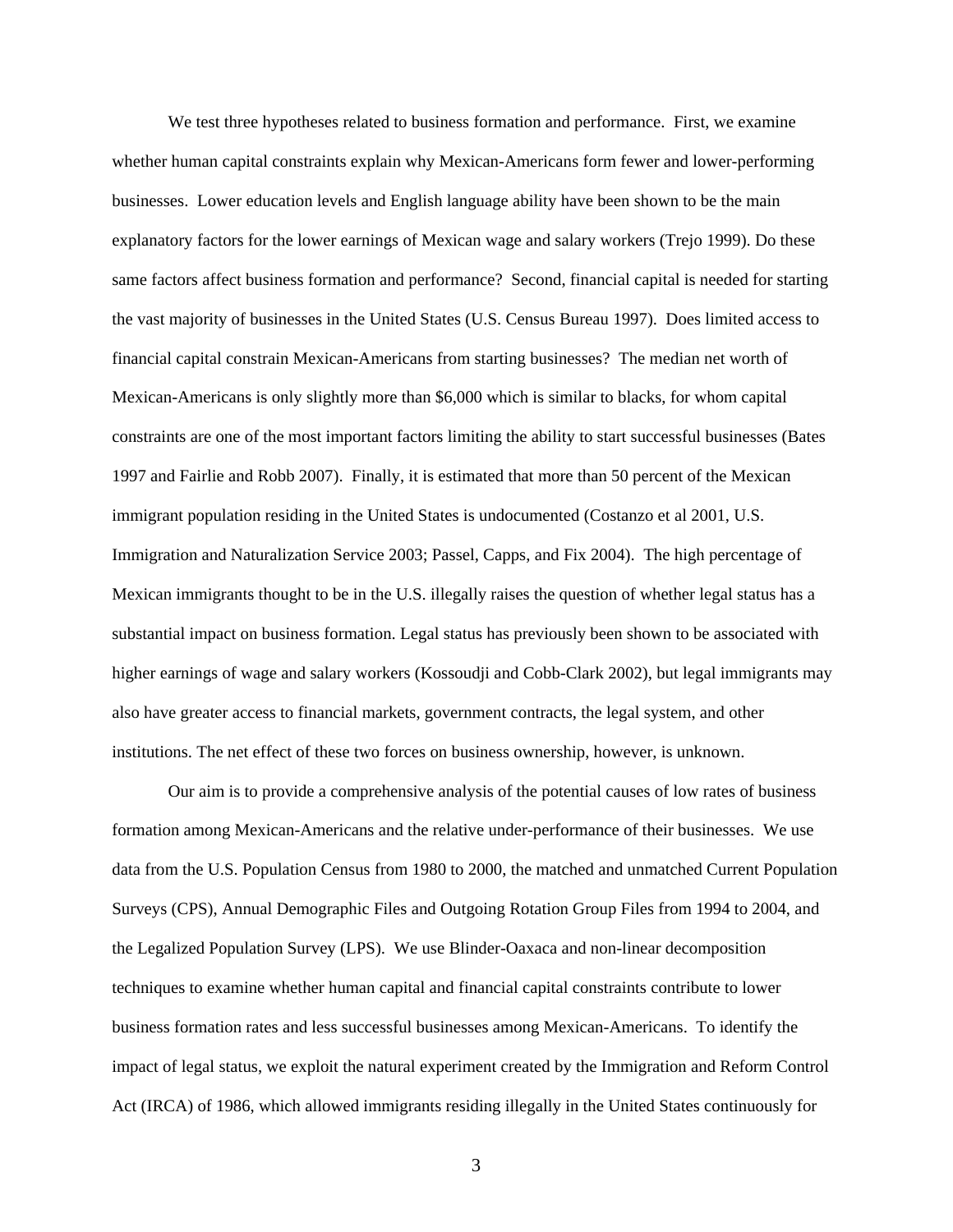five years at the time of passage to obtain legal status. Synthetic control groups are created using Census, CPS and the NLSY data for comparison to undocumented Mexican immigrants in the LPS data.

The analysis contributes to the scant literature on Mexican-American entrepreneurship. In recent research, Lofstrom and Wang (2006) find, using the 1996 Survey of Income and Program Participation (SIPP), that relatively low levels of education and wealth contribute to lower business-creation rates among Mexican-Americans, and Fairlie and Woodruff (2007) find that education differences contribute to lower business ownership rates using data from the 2000 Census.<sup>3</sup> Focusing on earnings, Fairlie (2004) finds evidence of faster earnings growth among self-employed Latino men than among male Latino wage and salary workers from the National Longitudinal Survey of Youth. Although the existing literature provides a start, a comprehensive analysis of Mexican-American entrepreneurship focusing on both business formation and performance using several large nationally-representative datasets is needed.

### **2. Data**

 $\overline{a}$ 

We use data from the Census of Population, Current Population Survey (CPS) and Legalized Population Survey (LPS). The sample sizes for all three datasets are large enough to focus on Mexican-Americans. Microdata from the 1994 to 2004 CPS Annual Demographic Files (ADF) are used to estimate business ownership rates, defined as the percent of the population that owns a business. Business ownership includes all businesses that are owned as the person's main job activity, including incorporated, unincorporated, employer and non-employer businesses.<sup>[4](#page-6-1)</sup> A major advantage of the CPS in addition to the large sample sizes is the availability of information on the birthplace of both parents. By examining whether individuals have parents born in Mexico we can distinguish between secondgeneration Mexican-Americans and third- (and higher-) generation Mexican Americans. Thirdgeneration Mexican-Americans are identified by self-reported Hispanic ancestry. The birthplace of the individual is used to determine whether they are a first-generation immigrant.

<span id="page-6-1"></span><span id="page-6-0"></span> $3$  Fairlie and Woodruff (2007) also find that low rates of Mexican immigrant business ownership are not driven by low rates of business ownership in Mexico. Mexico has one of the highest business ownership rates in the world. <sup>4</sup> The focus on main job activity excludes small, side businesses owned by wage and salary workers.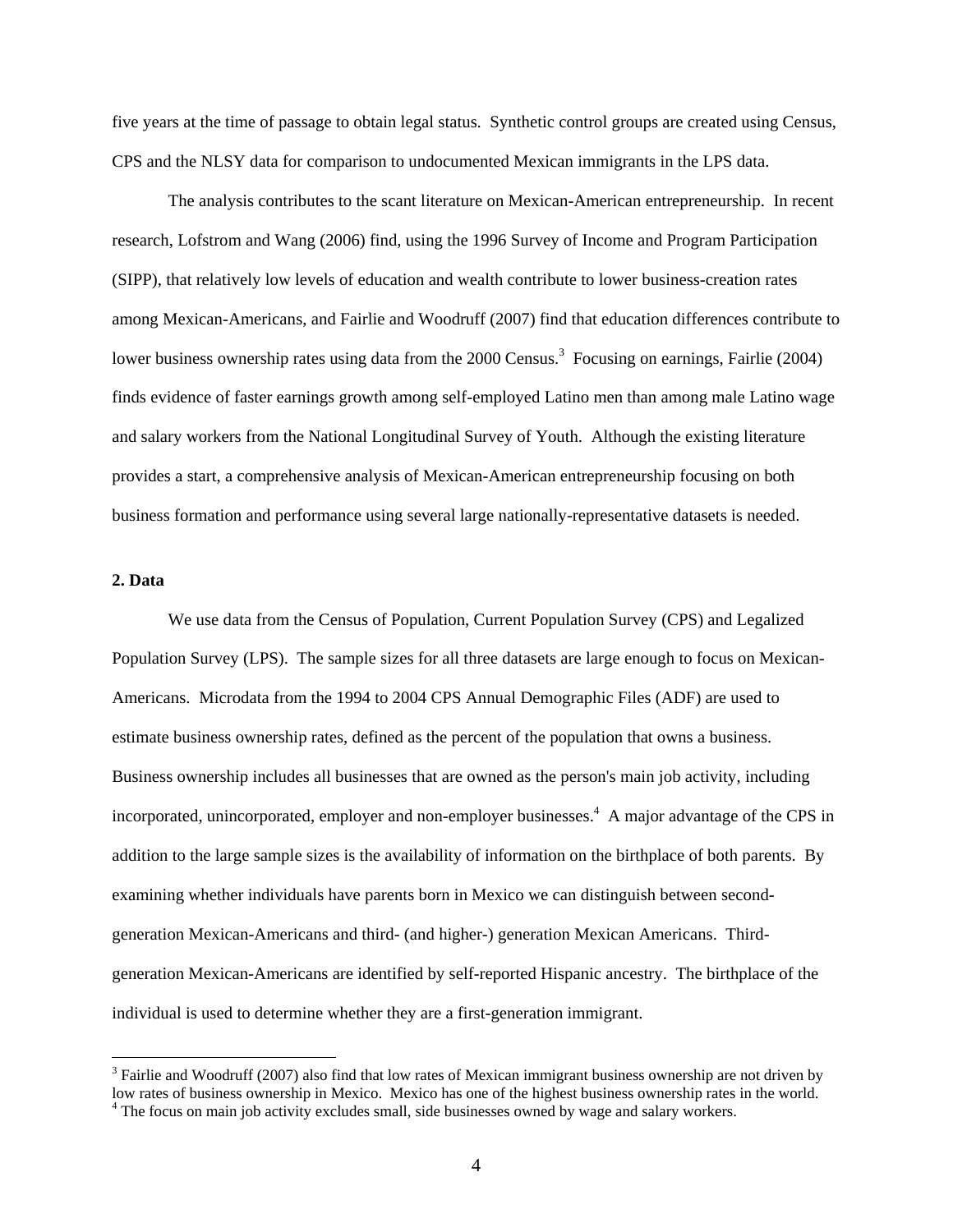Although the CPS files are primarily used as cross-sectional samples in the existing literature, one-year transitions can be identified by linking consecutive surveys. To estimate business formation rates we use the matched CPS data. Households in the CPS are interviewed each month over a 4-month period. Eight months later they are re-interviewed in each month of a second 4-month period. Thus, individuals who are interviewed in March of one year are interviewed again in March of the following year. The rotation pattern of the CPS makes it possible to match the information from one survey to the following survey creating a one-year panel for up to half of all respondents in a given demographic file. To match these data, the household and individual identifiers provided by the CPS are used. False matches are removed by comparing race, sex, and age codes from the two years. The total match rate is 72.8 percent. Mexican-Americans have lower match rates than whites creating an under representation in the matched sample, but the difference is not large. More generally, minorities, immigrants, the less-educated, young adults and individuals residing in the West are underrepresented in the matched data.<sup>[5](#page-7-0)</sup> Among Mexican-Americans, the matched sample is slightly older and more educated, and is slightly more likely to be born in the United States, self-employed and living in the West.

The primary sample that we use to examine net business income is the Public Use Microdata (PUMS) 5-Percent Samples of the 2000 U.S. Census of Population. The Census microdata include over 8 million observations for working-age adults. Even after conditioning on business ownership, the sample size is very large, allowing us to explore the causes of differences in net business incomes. One limitation of the Census relative to the CPS is that it does not include information on the birthplace of parents. We are thus limited to distinguishing between Mexican immigrants and U.S.-born Mexicans.

The Legalized Population Survey (LPS) is used to explore the impact of legalization. The LPS selected a sample of immigrants who had applied for legal status following the passage of the Immigration Reform and Control Act (IRCA) in 1987. Individuals were interviewed twice, once in 1989 just after they applied for legal status, and once in 1992, after legal status had been obtained. Those not

<span id="page-7-0"></span> $<sup>5</sup>$  The CPS is a sample of housing units rather than households. Households that move between waves of the survey</sup> are not followed. See Fairlie and Woodruff (2005) for more information on match rates across demographic groups.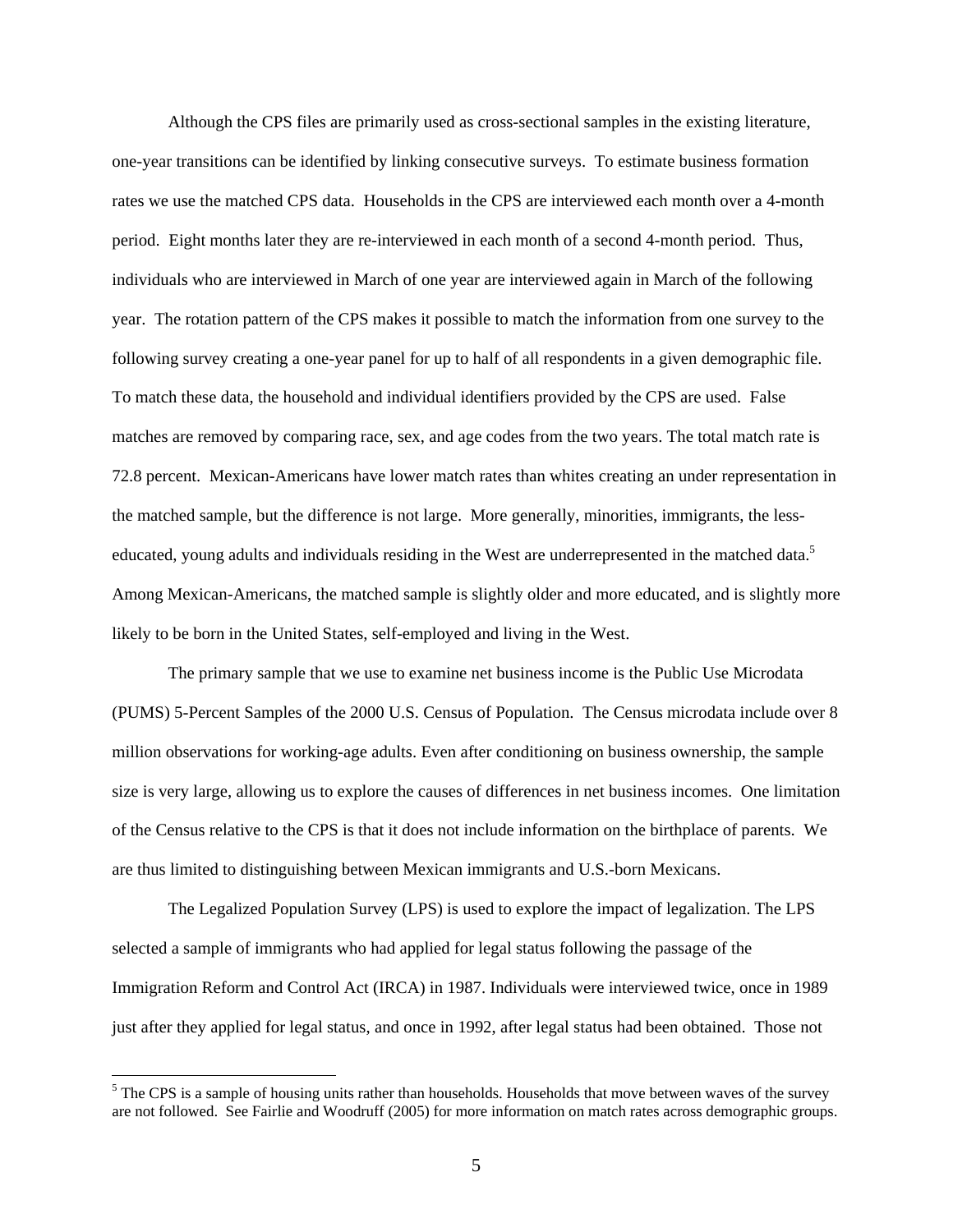granted legal status were not resurveyed in 1992, and budget limitations necessitated the elimination of an additional randomly selected subsample from the original 1989 sample. The full LPS sample size is 6,193 in 1989 and 4,012 in 1992. In addition to the 1,191 individuals dropped for the reasons given above, just under 20% of individuals were lost to the sample because of return migration, because they were not found in 1992, or because they refused to participate in the resurvey. More than 97 percent of the sample filed the initial application for legal status between May 1987 and June 1988. The 1989 survey asks respondents about their work status at the time of the survey and also at the time they filed their application for legal status. The final sample of Mexican immigrants aged 20-64 and employed at the time of application and in 1992 includes 837 men and 357 women.

### DEFINITION OF BUSINESS OWNERSHIP

 $\overline{a}$ 

Throughout the paper, we measure business ownership based on the class of worker question referring to the respondent's main job or business activity (i.e. activity with the most hours) at the time of the interview. Business owners are those individuals who report 1) "self-employed in own not incorporated business, professional practice, or farm," or 2) "self-employed in own incorporated business, professional practice, or farm." This definition includes owners of all types of businesses—incorporated, unincorporated, employer and non-employer firms.

Male business owners are most commonly engaged in construction, automobile repair, and legal services. (See Appendix Table A1). Female business owners are most commonly found in childcare services, beauty salons, and real estate (Appendix Table A2). One might question whether those reporting themselves as self employed in some industries—child care, household cleaning services or taxi drivers, for example—should be thought of as business owners.<sup>[6](#page-8-0)</sup> We note that these industries represent only a small fraction of those identifying themselves as self employed. For example, among men, taxi drivers only represent 0.7 percent of all self-employed business owners. Among women, childcare

<span id="page-8-0"></span><sup>&</sup>lt;sup>6</sup> Day laborers are not included among self-employed business owners. In fact, the CPS occasionally conducts a special Contingent and Alternative Employment Arrangements Supplement and includes day laborers in their wage and salary estimates.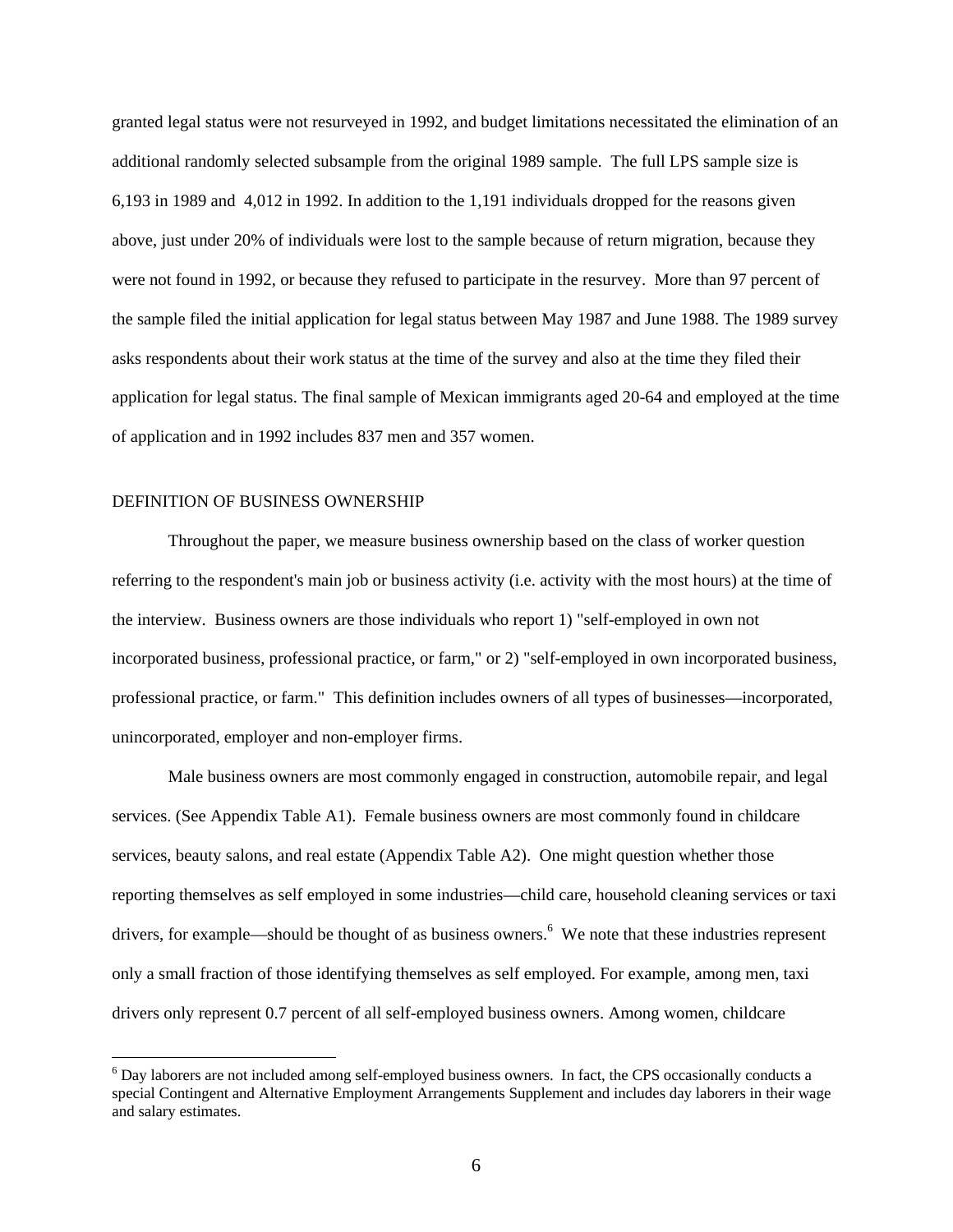represents 10.9 percent of the total self employed, and personal services (including household cleaners) and services to buildings (including business cleaners) represent only 5.1 percent and 2.6 percent of all self-employed, respectively. Alternatively, one might identify industries where self-employed business ownership is of questionable benefit on the basis of earnings in the industry. Appendix Tables A1 and A2 also report the percentage of self employed and average earnings for the industries in which business owners report the lowest earnings. For male business owners, these are private household services, barber shops and childcare services. For female business owners, they are private household services, childcare services and toys and sport manufacturing. We include all industries in the main analysis, but also show that our results are robust to excluding private household services, childcare services, services to buildings, and taxi and limousine service from the sample. These industries generally have low earnings growth potential and represent self-employment activities that are somewhat atypical of business ownership.

### **3. Mexican-American Rates of Business Ownership and Performance**

Using microdata from the CPS and Census, we examine business ownership rates, business formation rates and business performance among Mexican-Americans. Are Mexican-Americans less likely to start businesses than the national average? Are the businesses that they form less successful? Focusing on business formation separate from business performance is important for providing a comprehensive view of the state of Mexican-American business ownership. Racial and ethnic disparities in business formation and business longevity are underlying causes of differences in business ownership.

Business ownership rates among Mexican-Americans are much lower than the national average. Estimates of business ownership to population ratios by ethnicity and race from the 1994 to 2004 March CPS data are reported in Table 1. Only 5.1 percent of Mexican-American men and 2.6 percent of Mexican-American women own businesses. In contrast, 10.7 percent of all men and 5.6 percent of all women are self-employed business owners. Removing the influence of Mexican-Americans and other minority groups on total U.S. rates results in larger disparities. We find that 12.6 percent of non-Latino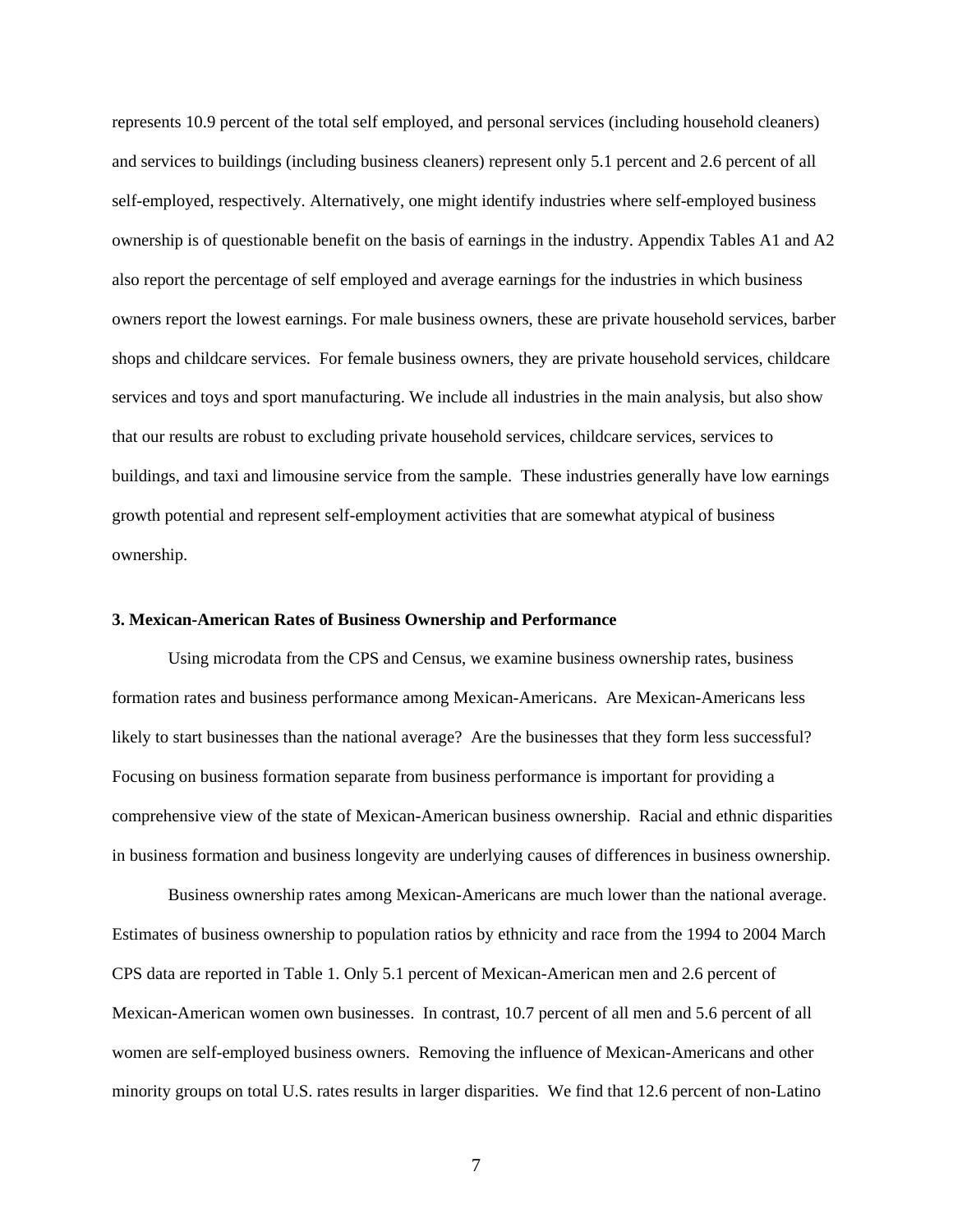white men and 6.6 percent of non-Latino white women are self-employed business owners. To sharpen the findings for Mexican-Americans, we make comparisons to non-Latino whites in the following sections.

Mexican-American rates of business ownership are very close to those of African-Americans. The business ownership rate is 0.7 percentage points higher for Mexican-American men than for black men, and the business ownership rate is 0.3 percentage points higher for women. Another interesting finding is that Mexican-Americans are less likely to own businesses than are other Latinos. Comparing all major ethnic and racial groups in the United States, Mexican-Americans have the second lowest rates of business ownership. The only major group that is less likely to own a business in the United States is blacks. All of these differences across groups are statistically significant due to the large sample sizes in the CPS.

The comparisons are not sensitive to the measure of business ownership. In the remaining columns of Table 1 we limit the sample to i) those working 15 or more hours per week, ii) those working 15 or more hours in non-agricultural industries, and iii) those working 35 hours or more in nonagricultural industries. Business ownership rates increase after imposing these restrictions, but the key finding is that Mexican-American rates do not change substantially relative to white rates.<sup>[7](#page-10-0)</sup>

Self-employed business ownership is defined for the individual's main job activity, thus removing the potential for counting side businesses. The insensitivity to changes in hours worked also rules out the possibility that the results are being driven by individuals reporting disguised unemployment, underemployment, or casually selling goods and services as self-employed business ownership (Carter and Sutch 1994). To investigate this question further, however, we also estimate business ownership rates removing industries in which the self employed activities are generally not scalable, and hence might not be classified as businesses. In particular, we remove private household services, childcare

<span id="page-10-0"></span><sup>&</sup>lt;sup>7</sup> Mexican-American business ownership rates remained fairly constant over the sample period for men and increased only slightly for women. These results suggest that the well publicized estimates of rapid growth in the number of Hispanic businesses in the United States by the Census Bureau are due primarily to population growth (U.S. Census Bureau 2006a).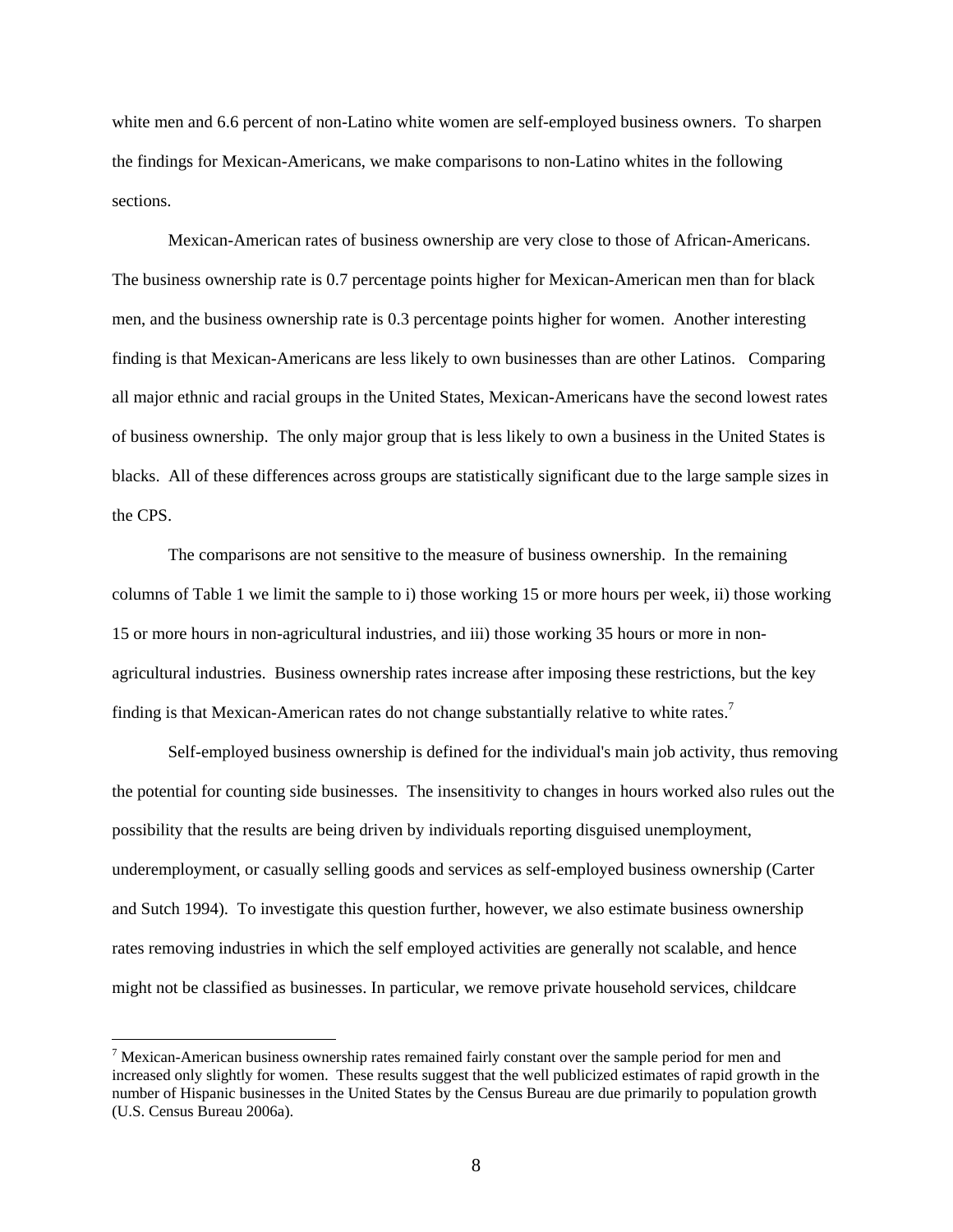services, services to buildings, and taxis. Estimates of business ownership rates are very similar. The business ownership rates for Mexican-American men and women are 5.0 and 2.4 percent, respectively. The resulting non-Latino white business ownership rates are much higher at 12.5 percent for men and 6.4 percent for women. Disparities in business ownership rates do not appear to be driven by selfemployment activities that do not clearly fit the common idea of owning a business.

The rates of business ownership reported in Table 1 include both the immigrant and U.S.-born population. A distinctive characteristic of the Mexican-American working-age population is that 60 percent were born in Mexico. By comparison, only 4 percent of non-Latino whites are foreign born. Does the large percentage of immigrants affect business ownership among Mexican-Americans? In particular, are Mexican-American business ownership rates different for immigrants and the native born, and do they converge to non-Latino white rates across generations?

A couple of factors may lead to increasing rates of business ownership across generations in the United States. First, returns to human capital in business may be higher for the U.S. born than those born in Mexico. Second, immigrants may lack access to or knowledge of institutions that are important to entrepreneurs, such as financial markets and the courts. Access to these institutions is greater among the native born, in part because they all reside in the country legally. Various estimates indicate that half or more of the Mexican-born population residing in the United States in 2000 lacked legal documentation. (See Costanzo et al, 2001; U.S. Immigration and Naturalization Service, 2003; Passel, Capps, and Fix, 2004). Working in the opposite direction, however, Trejo (2003) finds large gains in wage and salary earnings from first- to second-generation Mexican Americans, but small gains in earnings from second- to third-generation Mexican-Americans. The large initial gains in earnings arise from intergenerational improvements in education, English-language ability, and returns to human capital. The higher returns to human capital for U.S.-born Mexican-Americans in the wage and salary sector should place downward pressure on business ownership rates for this group, all else equal. Given all of the potential factors operating in opposing directions, it is unclear whether we should expect business ownership rates to be higher or lower among immigrants compared to U.S.-born Mexican-Americans.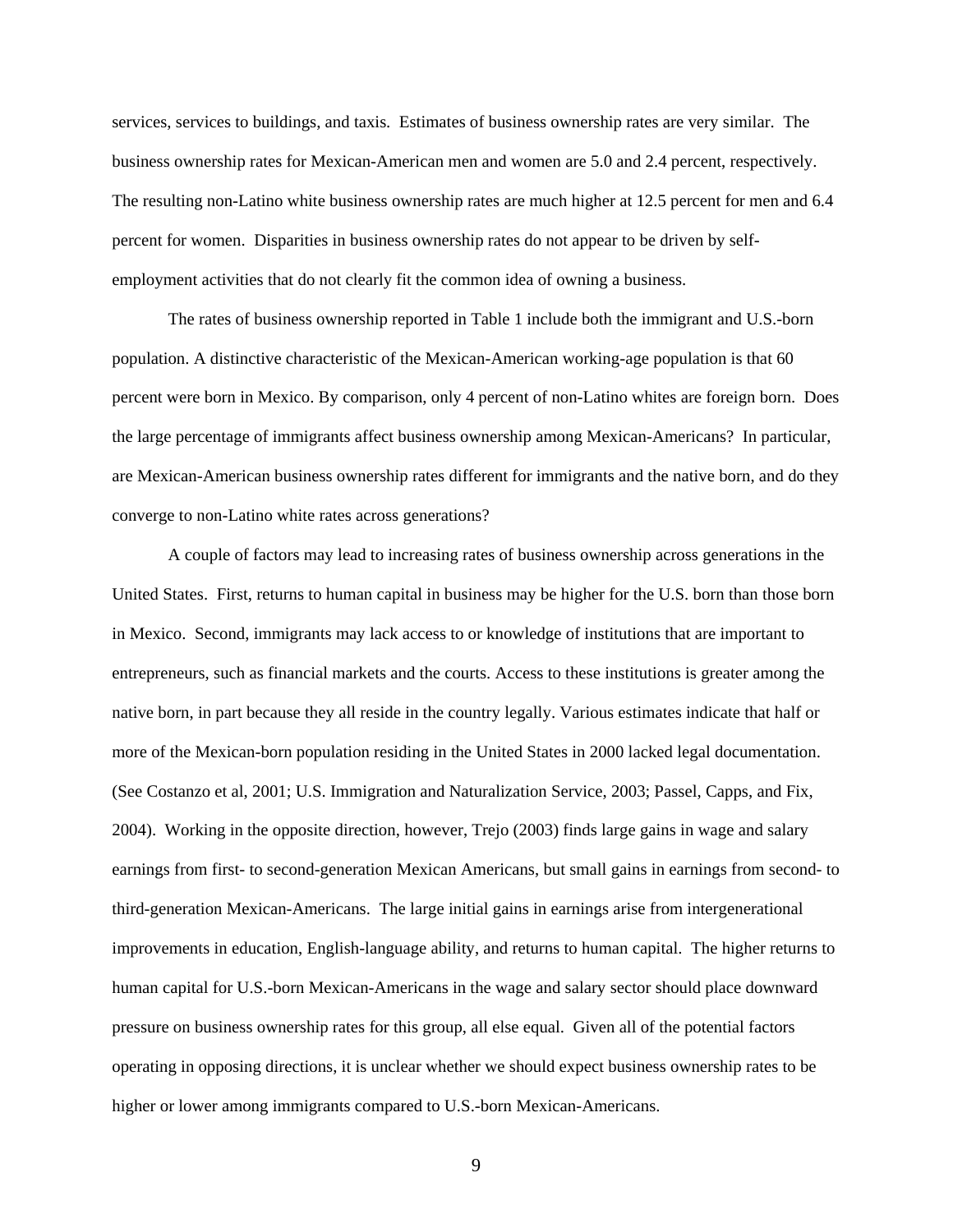Using CPS data from 1994 to 2004, Table 2 reports business ownership rates for first-, secondand third- (and higher-) generation Mexican-Americans and non-Latino whites. The rate of business ownership is notably lower for first-, second-, and third-generation Mexican Americans than for whites of the same generation.<sup>[8](#page-12-0)</sup> There is some convergence in the rates across generations, however. The convergence is driven both by falling business ownership rates among non-Latino whites and rising business ownership rates among Mexican-Americans from the first to the second generation.<sup>[9](#page-12-1)</sup> Convergence from the second to third generation is driven primarily by falling rates of business ownership for non-Latino whites because Mexican-American rates do not change substantially. These estimates indicate that business ownership among first-generation Mexican-Americans is particularly lagging relative to whites. $10$ 

### BUSINESS FORMATION

 $\overline{a}$ 

The low levels of business ownership among Mexican-Americans may be explained by lower rates of entry, higher rates of exit, or a combination of the two.<sup>11</sup> We first examine business formation rates. Focusing on business formation reduces the problems of including potentially endogenous variables, such as asset levels, in a static model of business ownership.<sup>12</sup> A positive relationship in a cross-sectional analysis may simply reflect the possibility that business owners accumulate more wealth instead of wealth increasing the likelihood of owning a business.

<span id="page-12-0"></span><sup>&</sup>lt;sup>8</sup> Business ownership rate estimates are very similar for men and slightly smaller for women for all reported groups after removing private household services, childcare services, services to buildings, and taxis.

<span id="page-12-1"></span><sup>&</sup>lt;sup>9</sup> Using 1990 and 2000 Census data and information on year of entry into the United States, we did not find evidence of large changes in business ownership rates across Mexican immigrant entry cohorts.<br><sup>10</sup> Low rates of business ownership among Mexican immigrants do not appear to be caused by individuals who plan

<span id="page-12-2"></span>to return to Mexico. Estimates from the Northern Border Migration Survey (EMIF) indicate that returning migrants to Mexico are roughly as likely to have been business owners in the United States as the business ownership rates

<span id="page-12-3"></span><sup>&</sup>lt;sup>11</sup> The steady-state rate of business ownership can be expressed as  $E / (E+X)$ , where E is the business entry rate and X is the business exit rate.<br><sup>12</sup> Several previous studies have followed this approach of estimating the relationship between personal wealth and

<span id="page-12-4"></span>self-employment by modeling the decision of wage and salary workers or other non-business owners to switch into self-employment over a fixed period of time (see Evans and Jovanovic 1989, Evans and Leighton 1989, Meyer 1990, Holtz-Eakin, Joulfaian, and Rosen 1994, Fairlie 1999, and Dunn and Holtz-Eakin 2000.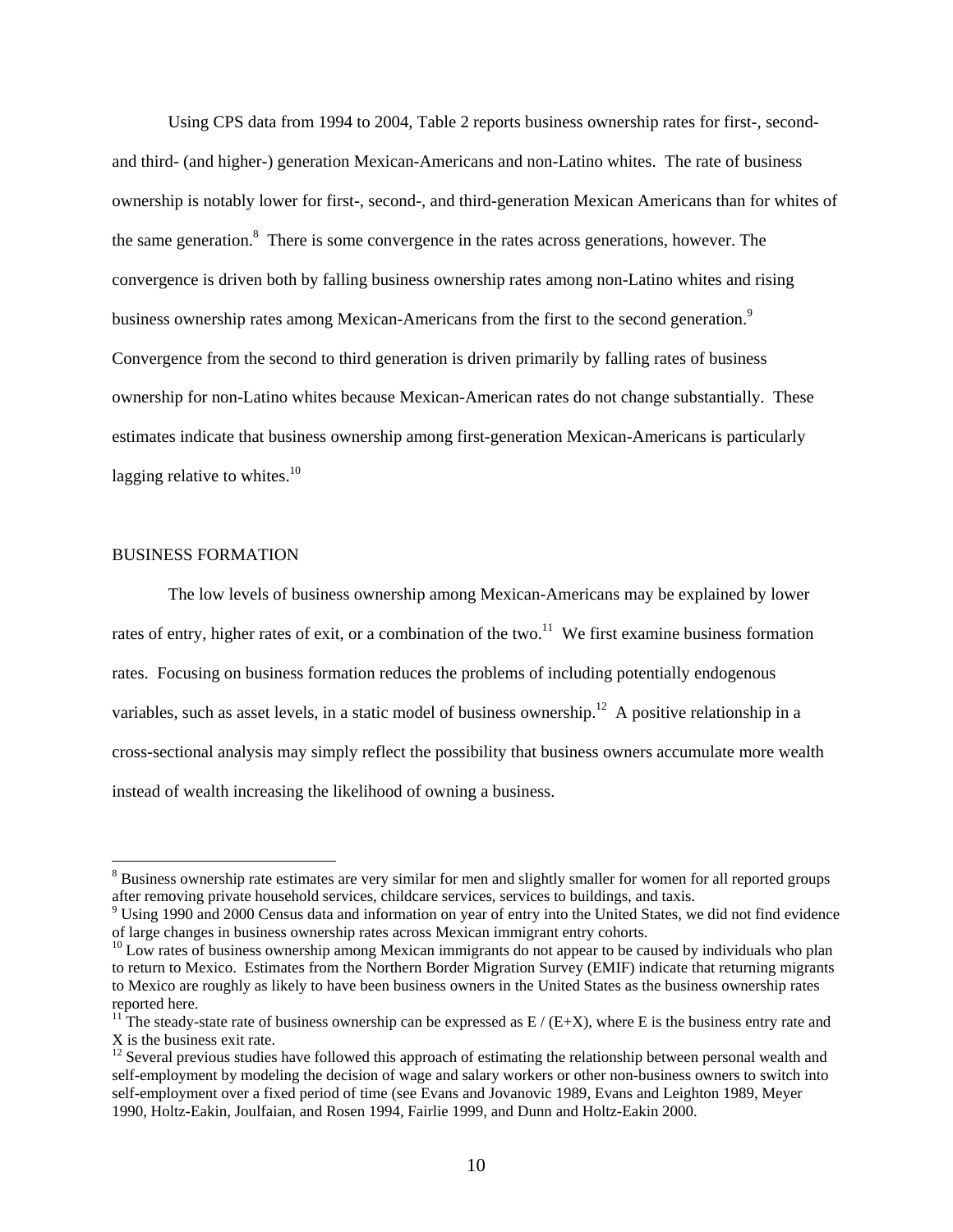Table 3 reports one-year business formation rates for non-Latino whites and Mexican-Americans from matched CPS microdata.<sup>13</sup> The business formation rate is defined as the percentage of non-business owners in one year who own a business in the following year. All generations of Mexican-Americans have substantially lower levels of business formation than non-Latino whites. For men, business formation rates decline across generations whereas for women rates increase slightly. Only 1.8 percent of third-generation Mexican-American men start a business annually compared to 3.3 percent of non-Latino white men. Mexican-Americans are clearly much less likely to start businesses than non-Latino whites.

### BUSINESS PERFORMANCE

 $\overline{a}$ 

Mexican-Americans are less likely to start businesses than whites, but are the businesses they start also less successful? To address this question, we focus on two performance measures -- business exit rates and net business income. The matched CPS data are used to examine annual business exit rates. Business exit rates provide a complement to the business formation rates discussed above, but racial and ethnic disparities should be interpreted with caution. The CPS does not provide any information on the reason for exit, and many exits can be considered successful and do not represent business closures (Headd 2003). Estimates from the 1992 Characteristics of Business Owners (CBO) indicate that 20 percent of businesses changing ownership were sold or transferred to another person and more than one third of all businesses that are not operating are reported as being "successful" by the owner (U.S. Census Bureau 1997). Hispanic owners are less likely to report selling their business or to report that their businesses were successful. Therefore, we focus on a second measure of business performance, net business income. The 2000 Census provides information on net business income after business expenses.

Table 3 reports estimates of business exit rates from the matched CPS data. Mexican-Americans of all generations have substantially higher exit rates than non-Latino whites.<sup>14</sup> The patterns hold for both

<span id="page-13-0"></span> $13$  Examining business formation probabilities over the wage distribution, we do not find clear evidence of negative or positive selection into business ownership among Mexican-Americans (see Fairlie and Woodruff 2005).

<span id="page-13-1"></span> $14$  Examining the survival dynamics of immigrant business owners using 4-year panel data from the 1996 SIPP, Georgarakos and Tatsiramos (2007) find that Mexican immigrant men have lower business survival rates than non-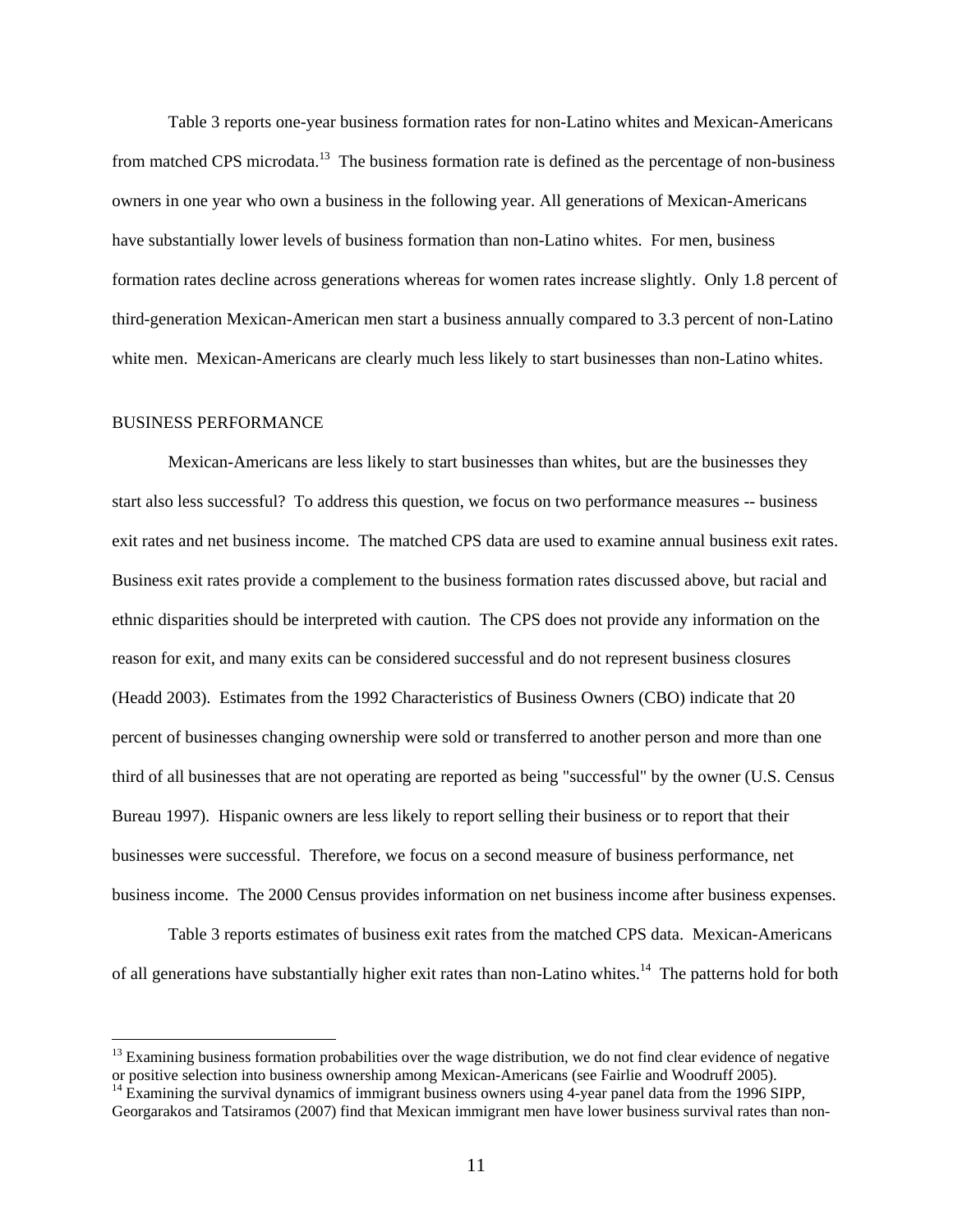men and women. Although estimates of business exit rates differ somewhat across generations the relatively small sample sizes make it difficult to compare rates. The high rates of business exit combine with low rates of business formation to create the low rates of business ownership among Mexican-Americans noted above.

Table 4 reports net business income from the 2000 Census by race and ethnicity. The average net income among Mexican immigrant business owners is substantially lower than the national average. For Mexican-immigrant men, mean business income is roughly one half the level of non-Latino white business income. The U.S.-born of Mexican descent have average business incomes which are higher than the Mexican-born, but substantially lower than non-Latino whites.<sup>15</sup> Removing the disproportionate number of very successful white business owners does not change the conclusion. The median business income of Mexican-Americans, especially immigrants, is much lower than the median business income of non-Latino whites.

The estimates reported in Table 4 are based on business owners who work at least 15 hours per week and 20 weeks during the year. Either relaxing these work restrictions to any hours and weeks or increasing them to working full-time, full-year does not change the business income differentials. Another concern is that the differences may reflect an overrepresentation of Mexican-Americans in selfemployment activities that do not represent "true" business ownership as discussed above. Removing childcare providers, household and business cleaning services, and taxi drivers, however, results in little change in the business income differentials for men. Average business income is now slightly higher for each group leaving the racial and ethnic differences unchanged. For female business owners, especially among Mexican immigrants, the exclusion of these industries results in larger increases in average business income. The ethnic and racial differentials are now smaller, but remain substantial. Overall, we find that Mexican-American business owners earn substantially less than non-Latino white business

Latino white men. Unfortunately, sample sizes are relatively small for Mexican immigrant men (107 selfemployment spells).<br><sup>15</sup> We find similarly large earnings disparities for wage and salary workers. Mexican immigrants earn roughly 1/2

<span id="page-14-0"></span>white levels U.S.-born Mexicans earn 70-80 percent of white levels. For all groups, business income is higher than wage and salary earnings.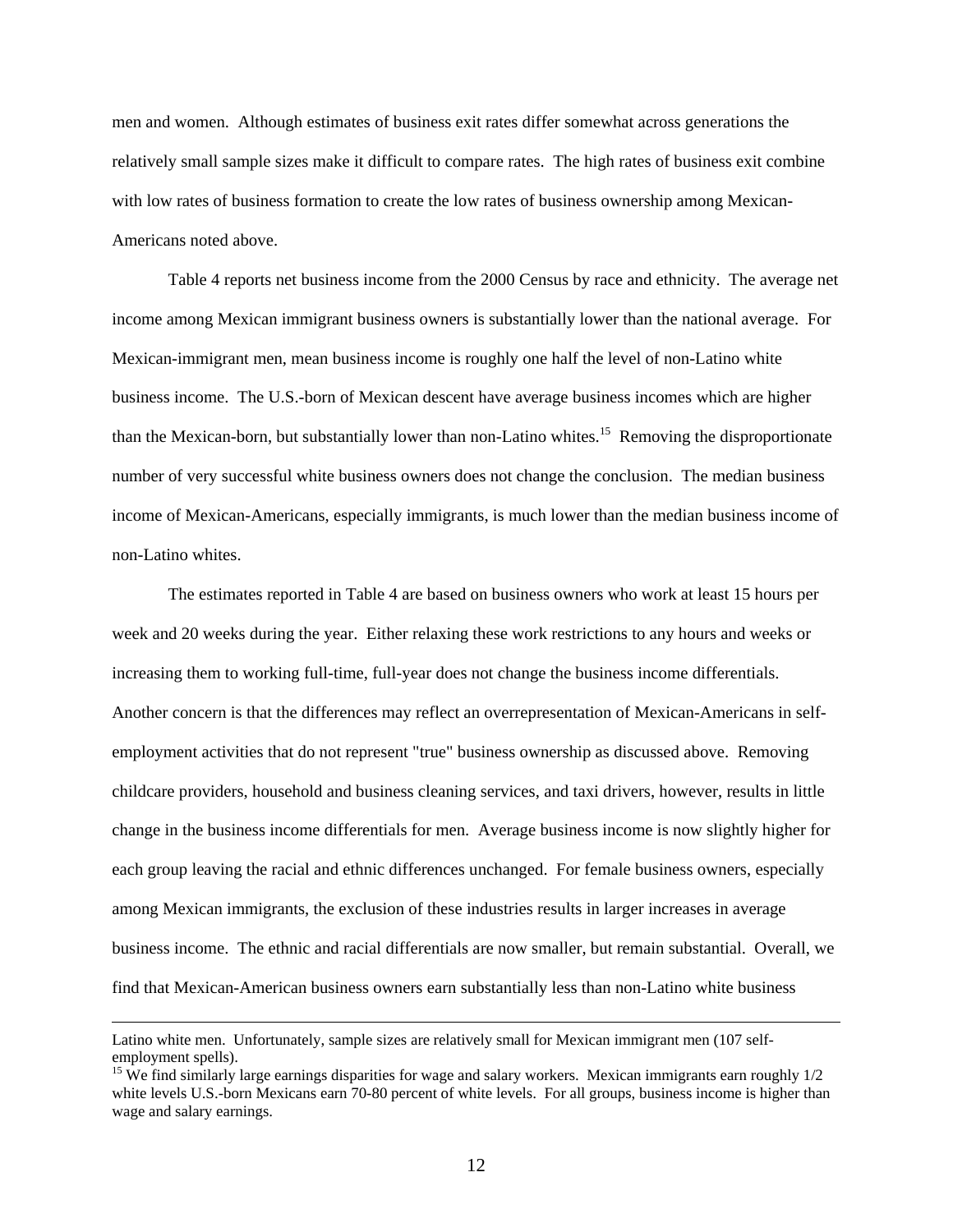owners with foreign-born Mexicans having the lowest levels of earnings. These results appear to be robust to changes in the business owner sample.

Although most of the previous research has focused on the lack of business success among African-Americans, Mexican-immigrant business owners actually have much lower business income levels. For men, the average business income of Mexican immigrant owners is \$10,000 less than the average for black business owners. Moreover, U.S. born Mexican-Americans have only slightly higher business incomes than blacks among men and actually have slightly lower income levels among women. Thus, the businesses owned by Mexican-Americans generally underperform black-owned businesses.

Business exit rates and business income are the only information on business performance available from nationally representative public-use microdata with large enough sample sizes of Mexican-Americans. Published estimates from the 2002 Survey of Business Owners (SBO), however, provide information on two additional business outcomes -- average sales and receipts, and employment levels. Estimates from the SBO indicate that Mexican-owned businesses have substantially lower levels of average sales and receipts, and employment than non-Latino white-owned businesses. For example, the average sales of Mexican-American firms are \$137,980 compared to \$437,870 for white firms (U.S. Census Bureau 2006b).

All of the estimates reported here present a consistent story -- Mexican-American businesses are less successful than white businesses with levels of performance that are not better than African-American businesses. The relative lack of success among Mexican-American business owners combined with low business formation rates suggests that a comprehensive analysis of Mexican-American entrepreneurship is needed.

### **4. Explanations for Business Formation and Performance Patterns**

We next turn to the broader literatures on entrepreneurship and immigration to search for potential explanations of the relatively low business formation rates and performance among Mexican-Americans. We are particularly interested in identifying barriers to business formation and performance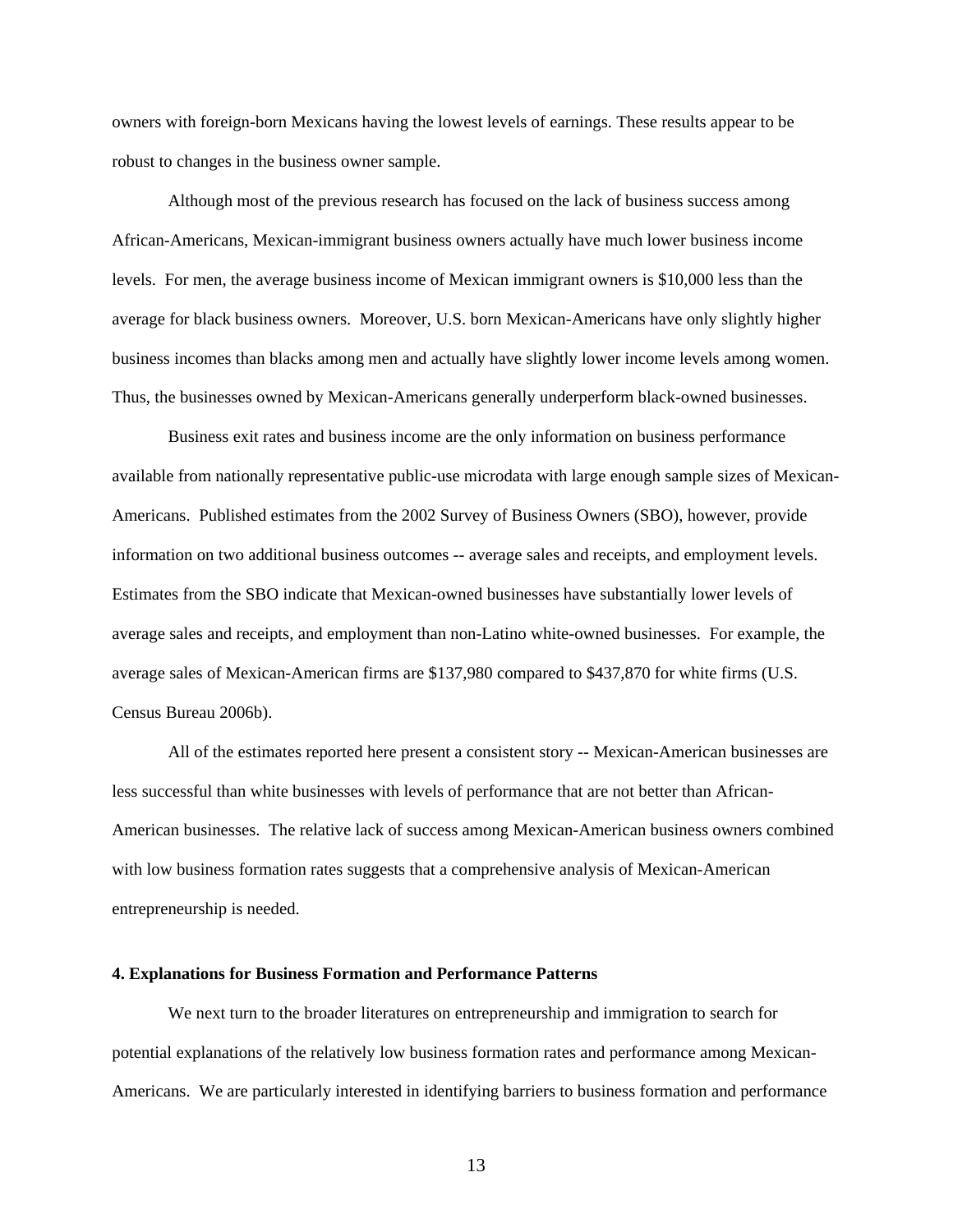related to access to human capital (education and language ability), financial capital, and legal status. The standard theoretical model of entrepreneurship posits that human capital and access to financial capital are two of the most important determinants of the entrepreneurial decision (Evans and Jovanovich 1989). Human capital, financial capital and legal status are clearly inputs in the production process, and thus potentially affect business performance. Indeed, the empirical studies in the rapidly expanding literature on entrepreneurship generally find that education and wealth increase business creation, ownership and performance.[16](#page-16-0) English-language ability is also found to increase business ownership and earnings (Fairlie and Meyer 1996, Lofstrom 2002). We therefore test the hypotheses of whether human capital is important in limiting Mexican-American business success as found for Mexican-American wages (Trejo 1997) and whether limited access to financial capital is important as found for black entrepreneurs (Bates 1997 and Fairlie and Robb 2007) in this section. We test the legal status hypothesis in the following section.

### EXPLAINING DIFFERENCES IN BUSINESS FORMATION

We first examine the underlying causes of differences in business formation rates. One of the largest differences found between Mexican-Americans and non-Latino whites is education. Figure 3 shows educational distributions for first-, second- and third-generation Mexican-Americans compared to non-Latino whites. Mexican-Americans—especially Mexican immigrants—have substantially lower education levels than whites. Given previous research indicating that the owner's education level increases the likelihood of starting a business, these differences are likely to contribute to lower business formation rates among Mexican-Americans. But, we do not know how much of the total Mexican/white gap in business formation rates is explained by education and other measurable differences.

To explore this question and identify the explanatory power of ethnic and racial differences in other observable characteristics we first estimate logit regressions for the probability of business formation using the matched CPS data. The logit regressions include controls for education, age, home

<span id="page-16-0"></span><sup>&</sup>lt;sup>16</sup> See Aaronson (1991), Parker (2004) and van Praag (2005) for reviews of the literature.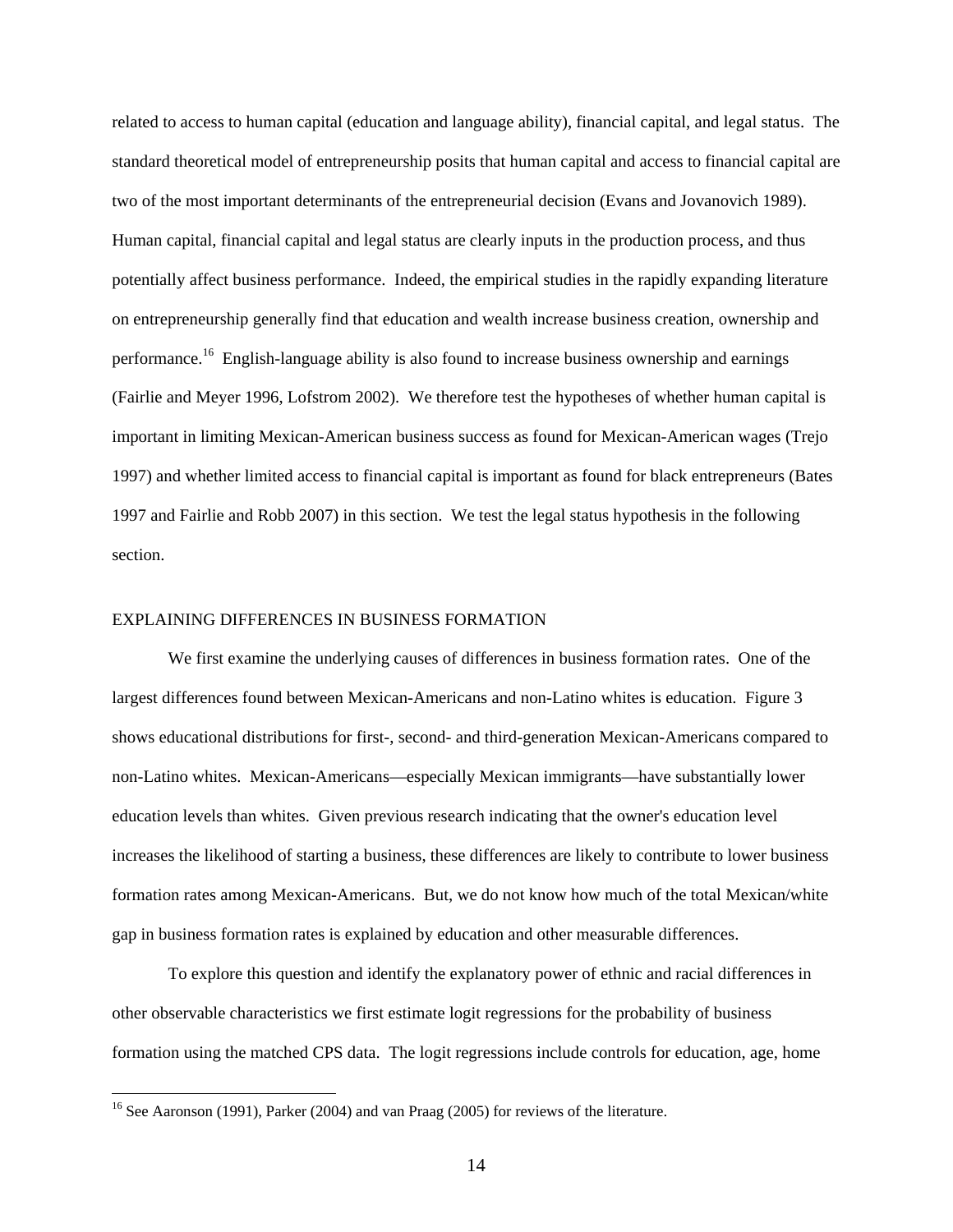ownership, asset income, marital status, number of children, central city status, region, and survey year. All variables are measured in the first survey year. The estimates from these regressions are generally similar to those from previous studies. We find that education, home ownership, asset income, age, and marriage are associated with higher levels of business formation.

To identify the separate contributions from group differences in the included explanatory variables, we employ a variant of the familiar technique of decomposing inter-group differences in a dependent variable into those due to different observable characteristics across groups and those due to different "prices" of characteristics of groups (see Blinder 1973 and Oaxaca 1973). The technique that we use takes into account the nonlinearity of the logit regressions (see Fairlie 1999, 2005 for more details).

Tables 5 and 6 report estimates from decomposing the gaps in business formation rates between Mexican-Americans and non-Latino whites for men and women, respectively.<sup>17</sup> We discuss the results for men first. Lower levels of education among Mexican-Americans explain nearly 40 percent of the gap in business formation rates.<sup>18</sup> The findings are even more striking when we focus on Mexican immigrants, who represent roughly two thirds of all Mexican-Americans (see column 2). Nearly 80 percent of the lower business formation rate for this group is explained by differences in education alone. The low levels of education reflected in Figure 1 represent a sizeable barrier to business entry for this group. The level of education is higher among second-generation Mexican-Americans than among the Mexican born, and higher among third-generation Mexican-Americans than among the second generation (columns 2 and 3). Even for second-generation Mexican-Americans, however, education accounts for slightly more than 20 percent of the gap in business formation rates between second-generation Mexicans and non-Latino whites. Education explains only 10 percent of the gap in business formation rates among third-generation Mexican-Americans. The interpretation of results for the third generation is more

<span id="page-17-0"></span> $17$  The decomposition estimates use coefficient estimates from a pooled sample, and standard errors are

<span id="page-17-1"></span>approximated using the delta method following Oaxaca and Ransom (1994, 1998) and Fairlie (2005).<br><sup>18</sup> Using the 1996 SIPP for all Mexican-American men, Lofstrom and Wang (2006) find that education differences explain 111 percent of the gap in business entry rates. The larger estimate of the education effect may be due to the inclusion of nativity in the decomposition and its large negative contribution (-164 percent). We do not include nativity and instead report separate estimates by generation of Mexican-Americans.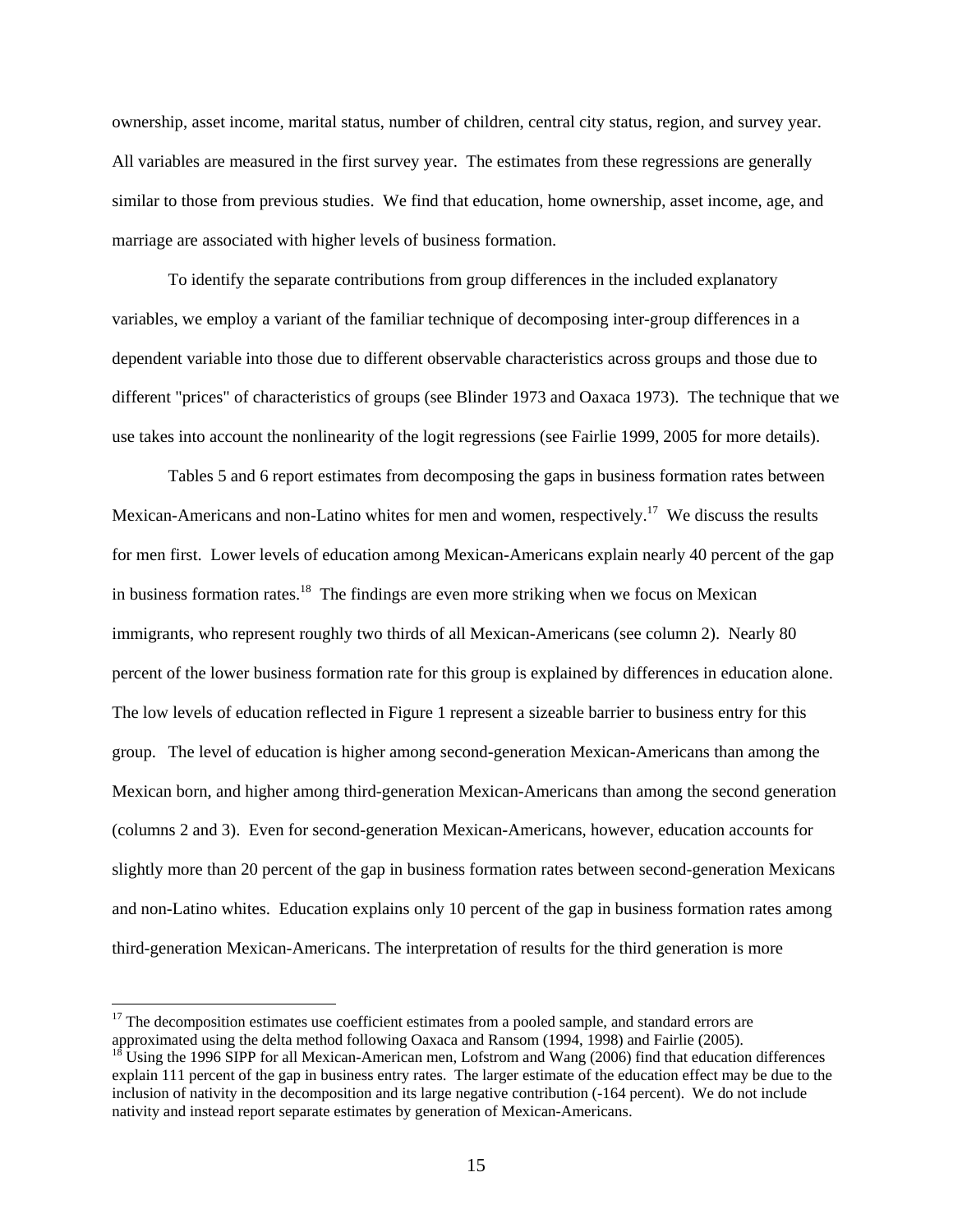problematic, because third generation Mexican-Americans are self identified rather than being determined by information on their place of birth or their parents' place of birth. One concern is that among third and higher generation Mexican-Americans, there is a negative correlation between assimilation in the United States and self-identification as being of Mexican descent.

Another measure of human capital – age or potential work experience – is also found to be important for first and second generation Mexican-Americans. The relative youth of Mexican immigrants and Mexican-Americans and the strong positive relationship between age and business formation explains 12.0 percent of the business formation gap for first-generation Mexicans and 19.3 percent of the gap for second generation Mexicans.

Access to financial capital may also be an important limiting factor for business formation among Mexican-Americans. Previous research indicates large disparities in wealth between Latinos, especially Mexican-Americans, and non-Latino whites (U.S. Census Bureau 2001and Cobb-Clark and Hildebrand 2006 for example). Estimates from the Survey of Income and Program Participation (SIPP) indicate that the median levels of net worth among native-born and foreign-born Mexicans are \$27,929 and \$6,792, respectively, compared with median net worth for non-Latino whites of \$79,220 (Cobb-Clark and Hildebrand 2006 ). Relatively low levels of wealth among Mexican-Americans and the existence of liquidity constraints in U.S. financial markets may limit the ability of Mexican entrepreneurs to raise capital to start businesses. Personal wealth of the entrepreneur can be leveraged as collateral to obtain business loans and personal/family savings are the most common source of startup capital among businesses in the United States (U.S. Census Bureau 2006).<sup>19</sup> Related to this issue, Mexican entrepreneurs may face discrimination in the lending market, limiting their ability to invest in their businesses (Cavalluzzo, Cavalluzzo, and Wolken 2002 and Blanchflower, Levine and Zimmerman 2003).

<span id="page-18-0"></span><sup>&</sup>lt;sup>19</sup> Using data from the SSBF and Survey of Consumer Finances (SCF), Avery, Bostic and Samolyk (1998) find that the majority of all small business loans have personal commitments. The common use of personal commitments to obtain business loans suggests that wealthier entrepreneurs may be able to negotiate better credit terms and obtain larger loans for their new businesses. Cavalluzzo and Wolken (2005) find that personal wealth, primarily through home ownership, decreases the probability of loan denials among existing business owners.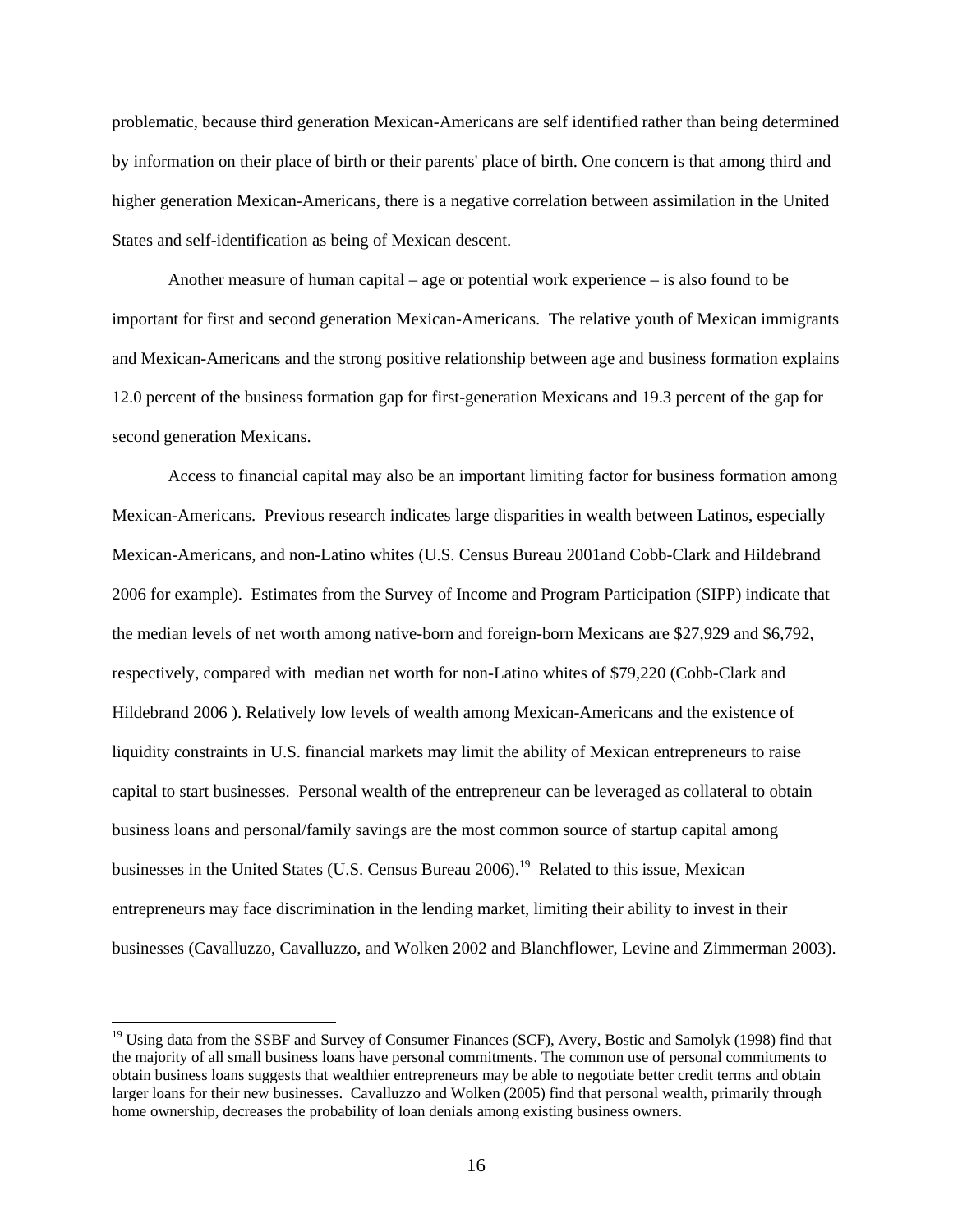Given the alarmingly low levels of personal wealth and limited experience with lending institutions, Mexican-American entrepreneurs may be especially liquidity constrained.

Using the matched CPS data, we include home ownership, interest income, dividend income and rental income as measures of wealth. Disparities in wealth between Mexican-Americans and whites are large. For example, first generation Mexicans have average annual interest income of \$113 and only 52 percent own homes. In contrast, non-Latino whites have average annual interest income of \$822 and 82 percent own a home. The relative differences in asset income (measured as a ratio) are similar to the relative difference in net worth from the SIPP. These large disparities in asset levels translate into differences in business formation rates between Mexican immigrants and whites. More than one-third of the gap in business formation rates is explained by wealth differences. These findings are consistent with the hypothesis that Mexican immigrants face barriers to entry due to their limited ability to use personal wealth directly or as collateral for startup capital. Findings from the SIPP using net worth as a measure of wealth also indicate a large contribution from wealth differences.<sup>[20](#page-19-0)</sup>

Asset income and home ownership rates for U.S. born Mexicans remain substantially lower than for non-Latino whites. The large wealth disparities for second and third generation Mexican-Americans compared to whites contribute to the difference in business formation rates. For second-generation Mexican-Americans, nearly one quarter of the gap in business formation rates is due to assets and for third generation Mexican-Americans 12.5 percent of the gap is explained by assets.

First-generation Mexican-Americans apparently face two substantial barriers to business entry - low levels of human capital and limited access to financial capital. *These two factors alone explain the entire gap in business formation rates.* For second generation Mexican-Americans education and assets explain nearly half of the gap in business formation rates. Even for third generation Mexican-Americans who have experienced improvements in both levels of education and wealth, these two factors account for nearly one fourth of the gap in business formation rates. As before, these results are not sensitive to

<span id="page-19-0"></span> $20$  Lofstrom and Wang (2006) find that wealth differences explain 70 percent of the entry rate gap between Mexican-American men and white men.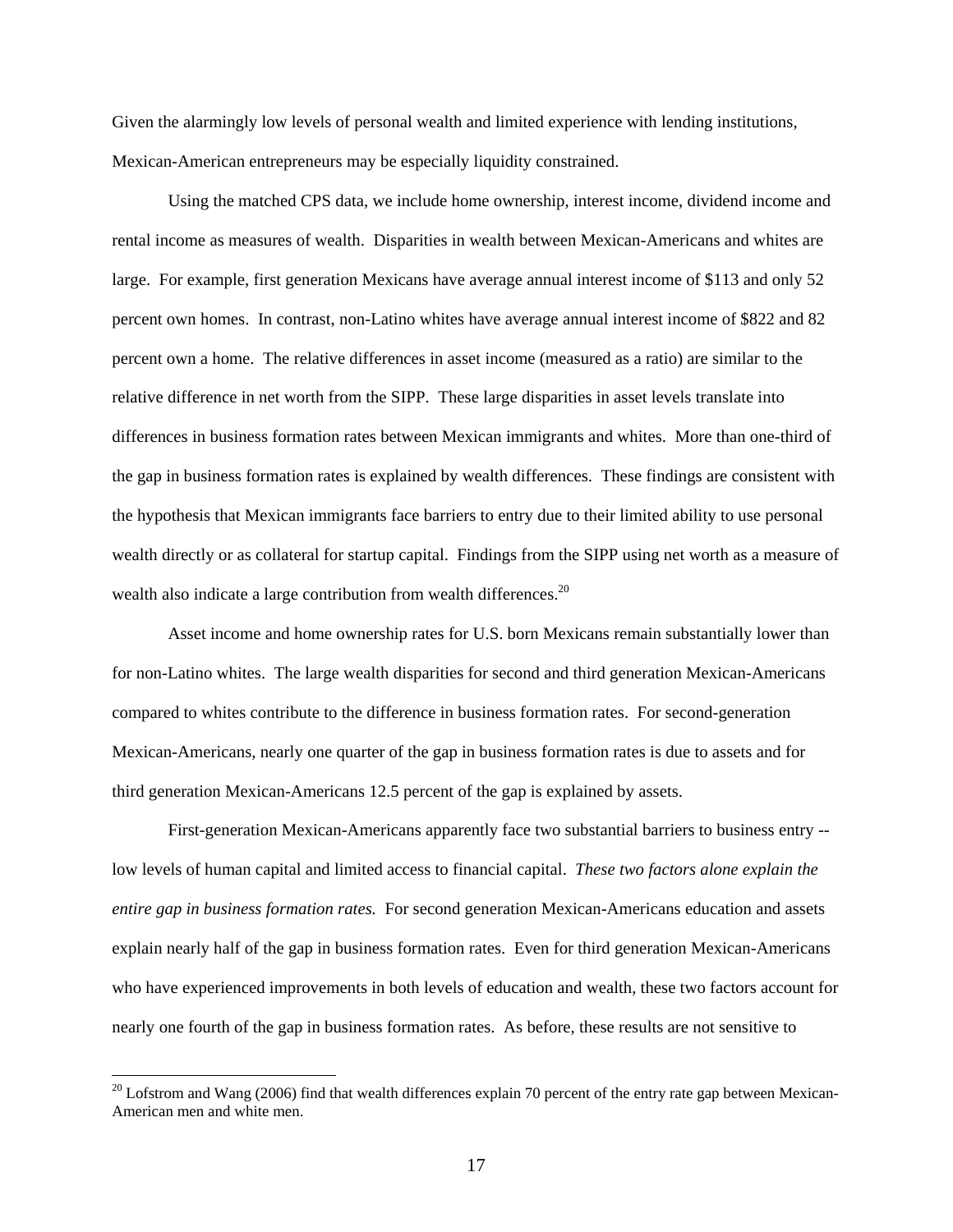excluding childcare services, household and business cleaning services and taxis. Indeed, an almost identical share of the gaps in each generation is explained when these industries are excluded.

Comparing the Mexican-American results to those for African-Americans (reported in column 5), we find that, for blacks, only 7.3 percent of the gap is explained by differences in education and only 14.2 percent is explained by differences in assets, contributions which are similar to previous findings using the PSID (Fairlie 1999). Although much has been written in the previous literature on the deleterious effects of low levels of education and limited access to financial capital for black-owned firms, these factors explain considerably less of the disparities in business formation rates among blacks than among those of Mexican descent.

Among the other included factors, only region of residence is important in explaining Mexican/white business formation gaps. The negative contributions indicate that Mexican-Americans are disproportionately located in regions of the country where business formation rates are relatively high. These areas are the West South Central, Mountain, and Pacific regions. This suggests that the formation rate gap would be even larger if Mexican-Americans had a similar geographical dispersion as whites.

The results are generally similar for Mexican-American women. We find that low levels of education and assets explain most of the gap in business formation rates for Mexican immigrants and a sizeable portion of the gap for second and third generation Mexican-Americans.<sup>21</sup> Regional differences are also found to work in the opposite direction.

### EXPLAINING DIFFERENCES IN BUSINESS PERFORMANCE

 $\overline{a}$ 

To identify the underlying causes of differences in business performance we calculate similar decompositions with two measures of business outcomes – business exit and net business income. As noted above, the results for business exits should be interpreted with some caution. They are based on relatively small sample sizes, some exits may be considered successful, and there is more noise associated with the decision to stop owning a business. We discuss these results briefly before turning to a more

<span id="page-20-0"></span><sup>&</sup>lt;sup>21</sup> The importance of human and financial capital differences for gaps in business formation rates holds after removing childcare services, household and business cleaning services, and taxis.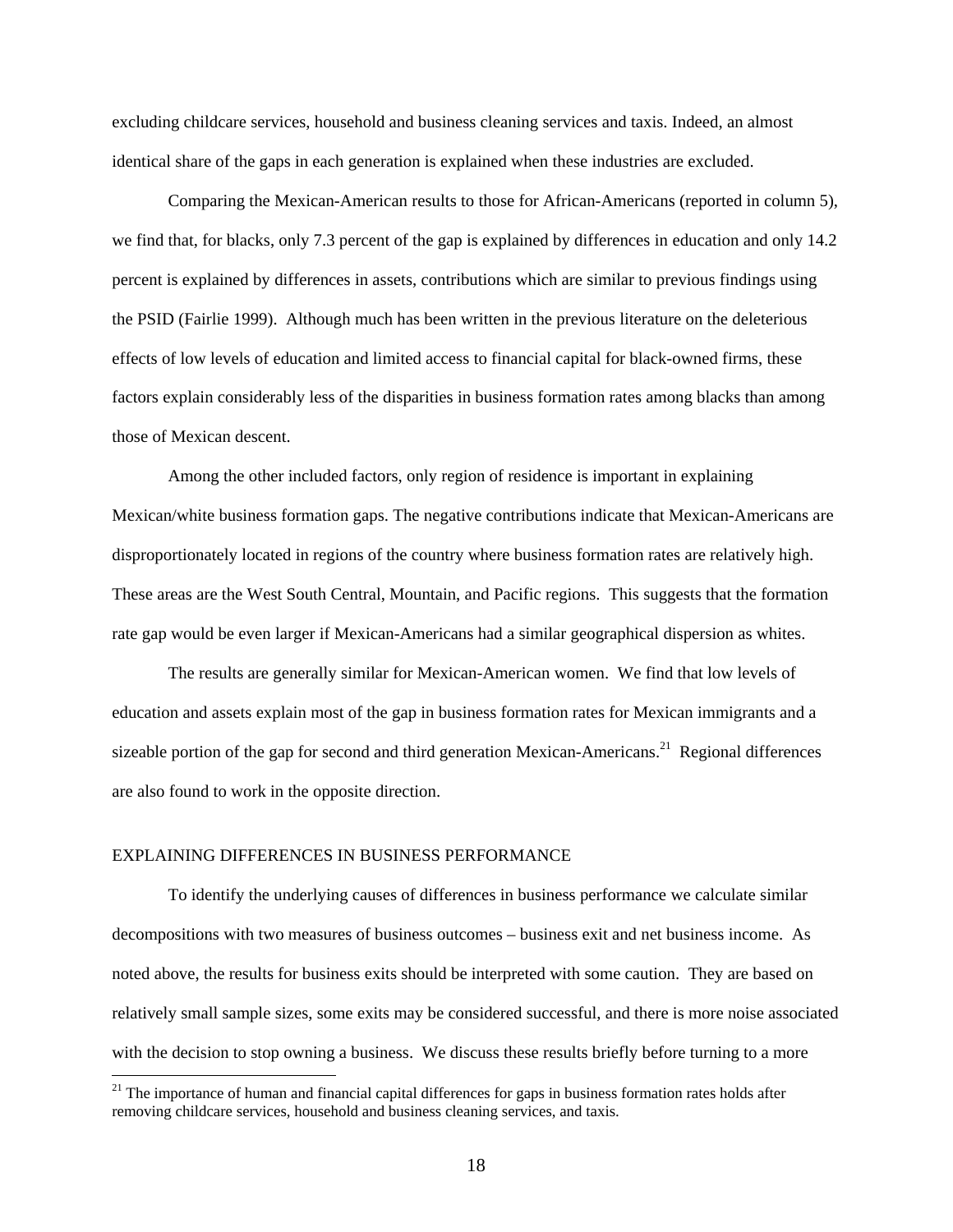thorough discussion of the results for net business income, which is our preferred measure of business performance.

Table 7 reports decomposition results for racial and ethnic gaps in business exit rates.<sup>22</sup> We combine second and third generation Mexican-Americans to increase sample sizes. Educational differences account for part of the gap in business exit rates between Mexican-Americans and non-Latino whites. The size of the contribution is large for immigrants, but relatively small for U.S. born Mexican-Americans. For business exits, the relative youth of Mexican-American business owners appears to limit their longevity in business compared with white owners. Low levels of assets also explain part of why Mexican-Americans have higher rates of business exits than whites. This result, however, is difficult to interpret because lower levels of wealth accumulation may simply be a result of less successful businesses instead of a determinant of business survival through limiting access to financial capital for startup, expansion or weathering negative demand shocks. Unfortunately, we do not have a more exogenous measure of access to financial capital in the matched CPS data.

Overall, education and asset differences explain less of the gap in business exit rates between Mexican-Americans and whites than the business formation rate gap. The determinants of business exit are not as well identified. Similarly, we do not find that these factors explain much of the black/white gap in business exit rates.

We now turn to identifying the underlying causes of differences between Mexican-Americans and non-Latino whites in business income. We estimate linear regressions for log net business income and calculate standard Blinder-Oaxaca decompositions. These are shown in Table 8. Estimates from the underlying regression models indicate that the owner's education level, English language ability and age are strong, positive determinants of business income. Because we are conditioning on business ownership, which represents roughly 10 percent of the population, we use the 2000 Census to ensure large sample sizes. As noted above, we can only distinguish between Mexican immigrants and U.S. born

<span id="page-21-0"></span> $22$  The regression results indicate that education, home ownership and age are associated with a lower probability of business exits.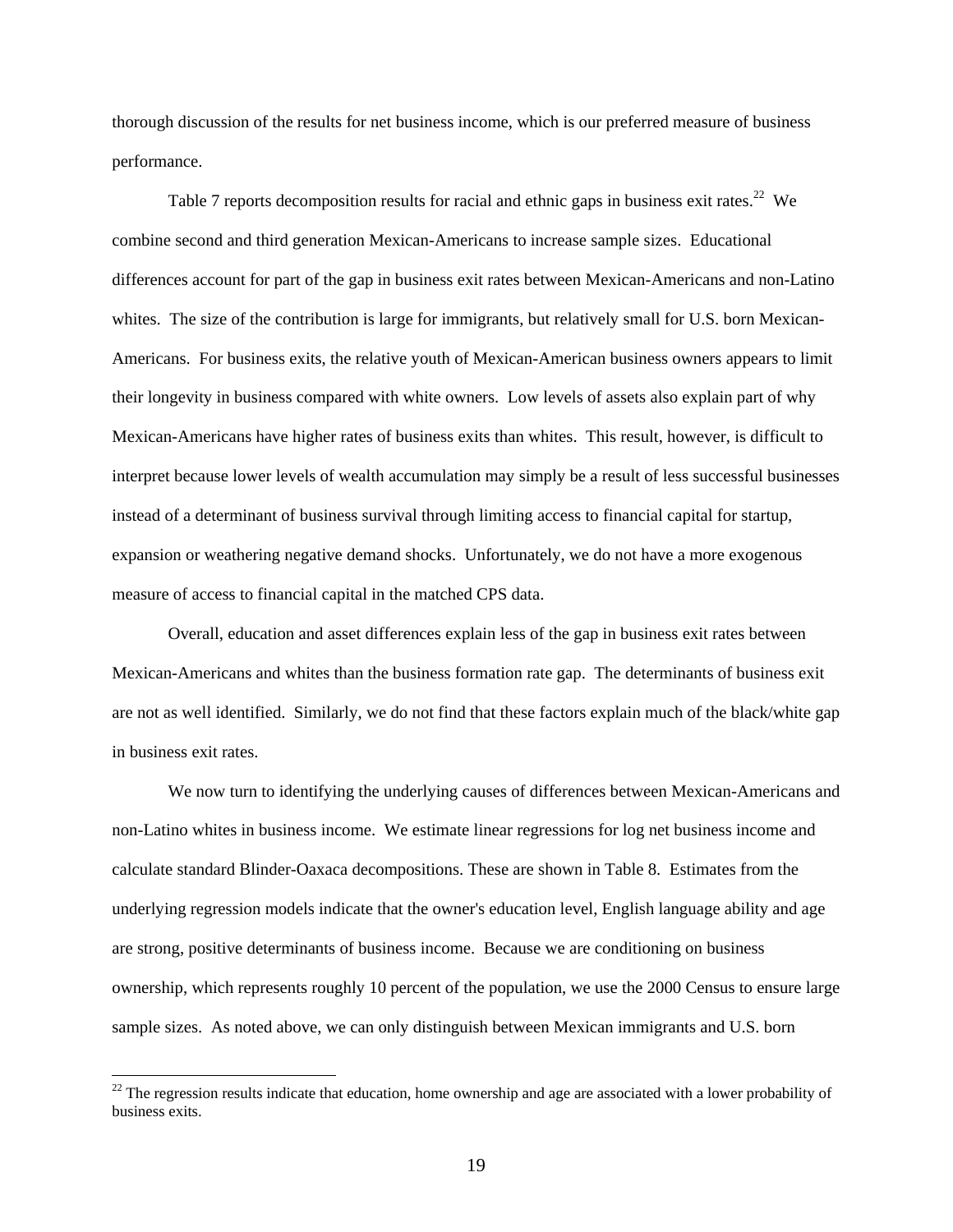Mexican-Americans in the Census data. We discuss the results for men first. The single largest factor in explaining why Mexican immigrants and U.S. born Mexican-Americans have lower business income than whites is education. Lower levels of education account for more than half of the gaps in business income. In addition to having an effect on business formation, education is important for business success.

The second most important factor is language ability. The Census includes detailed information on English language ability. We include separate dummy variables for those individuals who report speaking English "very well," "well," "not well," and "not at all." The left-out category is individuals who report only speaking English at home. English language ability has a large effect on business income. Because Mexican immigrants, and to a lesser extent U.S. born Mexican-Americans, have relatively low levels of English language ability their businesses are less successful on average than white-owned businesses. For Mexican immigrant men, limited ability speaking English explains roughly one third of the gap in business income.

Overall, human capital differences are the major reason Mexican immigrant business owners have lower income levels. Education and language ability alone explain nearly 90 percent of the gap in net business income between Mexican immigrants and whites. For U.S.-born Mexicans, these two measures of human capital explain roughly 60 percent of the gap in business income. The relative youth of Mexican-Americans also contributes to lower business incomes, but the contribution of age is smaller. Mexican-Americans live in regions that have higher business incomes, all else equal, but the contributions are not large.

### INDUSTRY DIFFERENCES

Businesses owned by Mexican-Americans may be concentrated in different industries than whiteowned businesses. Following the literature, we do not control for industry differences in the main results because of endogeneity concerns. In particular, we are concerned that Mexican-Americans may face human and financial capital constraints that limit their selection of high-growth potential industries. Controlling for industries thus removes part of the outcome that we are trying to measure. With these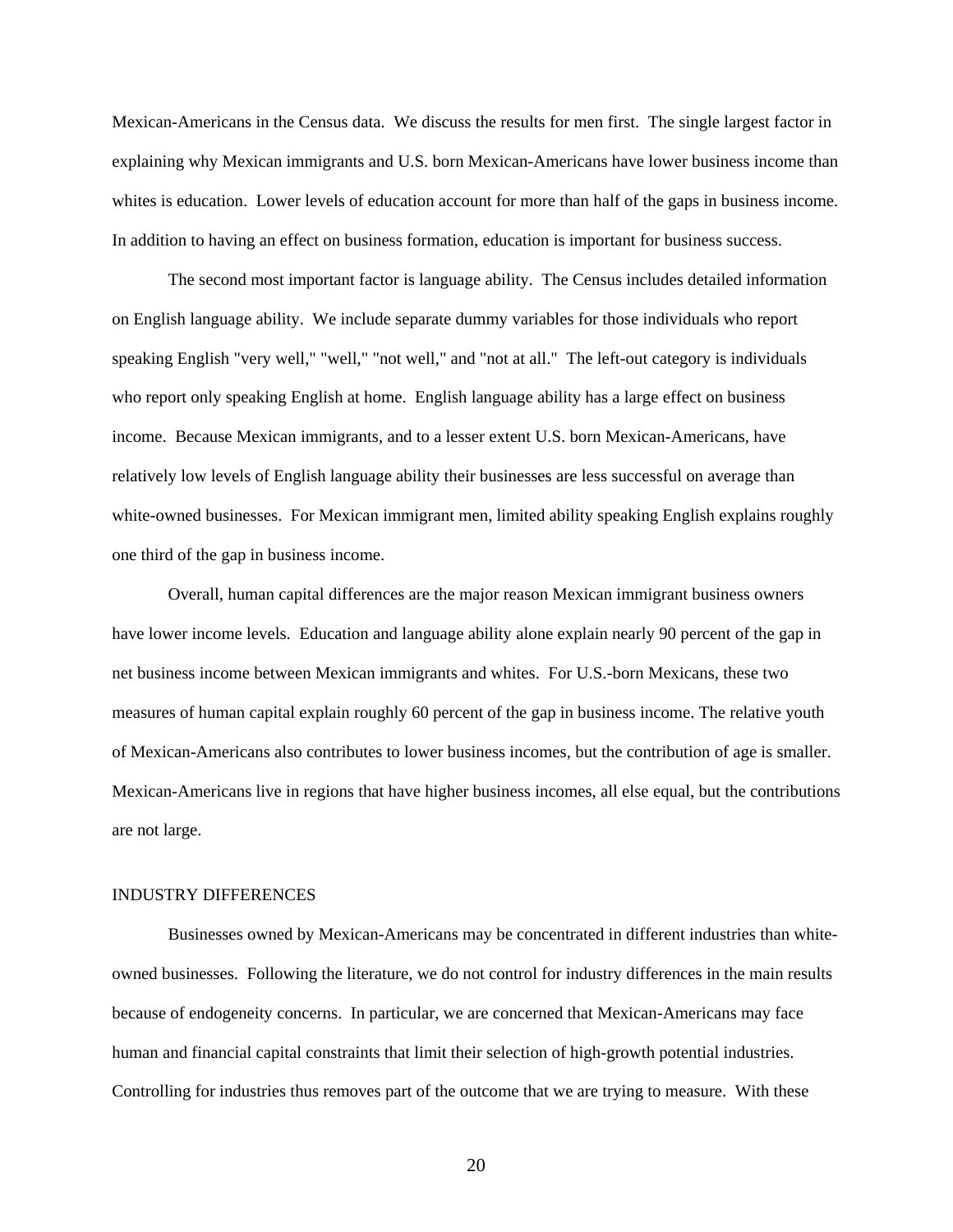concerns in mind, however, we investigate this issue further. Appendix Table A3 reports the industry distribution of businesses owned by non-Latino whites, Mexican immigrants, and U.S.-born Mexicans. The data do not indicate large differences in industry distributions for men. For women, the differences are larger, but primarily reflect shifts in only a couple of industries. Another interesting finding is that Mexican-American owned businesses have lower average incomes than white-owned businesses in all industries for men and most industries for women (see Appendix Table A4). The only exceptions for women are found in industries with relatively low participation among Mexican-Americans. These estimates suggest that industry differences are not responsible for the substantial differences in business incomes between Mexican-Americans and whites.

To confirm this suspicion and ignoring concerns regarding endogeneity, we estimated a set of decompositions including industry indicator variables. Differences in industry explain only about 5 percent of the gap in business income for men, but have a larger contribution for women, explaining roughly 20 percent of the gap in business income. Even after including the industry controls, however, we continue to find that education and English language ability have large explanatory power for Mexican immigrants and education remains important for U.S.-born Mexicans. Thus, the results are not highly sensitive to the inclusion of industry controls.

We also estimate regressions and decompositions removing low earning industries and industries where self-employed business ownership does not clearly imply a business enterprise -- childcare providers, household and business cleaning services, and taxi drivers. We find that education and English language ability differences explain 59.2 and 30.4 percent of the gap in business income for Mexican immigrant men, respectively. For U.S.-born Mexican men, education differences explain 52.9 percent of the gap and English language ability differences explain 5.3 percent. These human capital contributions are nearly identical to estimates from the full sample of industries. For women, the business income gaps become smaller as noted above, but human capital differences remain the key explanation. For Mexican immigrant women, education differences explain 99.7 percent and English language ability differences explain 13.3 percent of the gap in business income. For U.S.-born Mexican women all of the gap is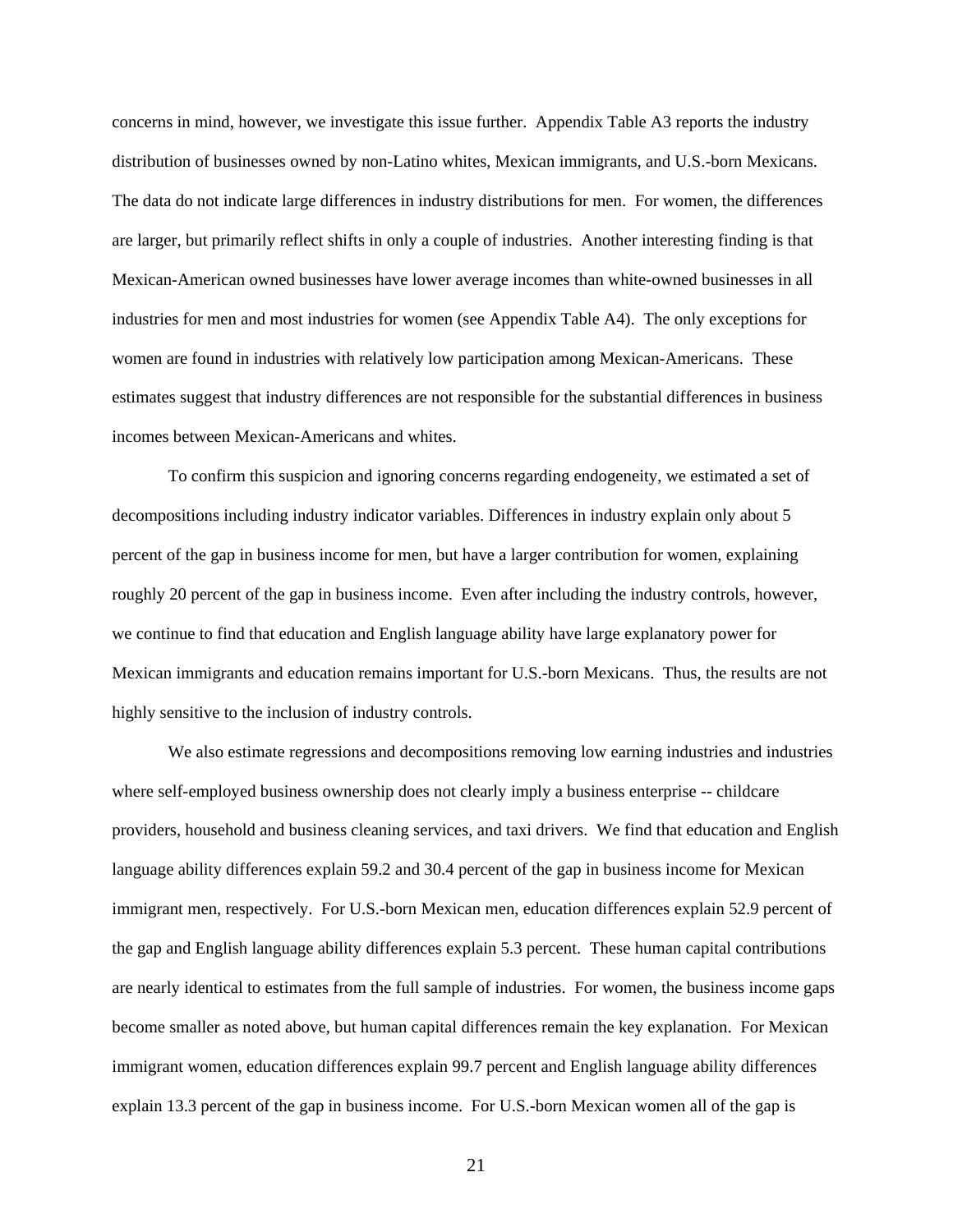explained by education differences whereas English language ability provides a negative contribution. These results provide strong evidence that the main results are not being driven by self-employment activities that do not fit the standard idea of what it means to own a business.

### **5. Legal Status among Mexican Immigrants**

Estimates of business ownership by generation reported in Table 2 indicate that U.S.-born Mexicans are more likely to own businesses than are Mexican immigrants. For non-Latino whites, the pattern across generations is very different, with immigrants much more likely to be self employed business owners than the native born. These patterns indicate that the gap between Mexican-Americans and non-Latino whites is particularly large among the immigrant population. Although human and financial capital differences explain the entire gap in business formation rates and almost the entire gap in business income relative to the native-born population, other factors may help us identify the underlying causes of the larger differences between Mexican immigrants and non-Latino white immigrants. With this in mind, we address one issue closely related to migration: the impact of legal status.

The Bureau of the Census estimates that 3.9 million of the 7.8 million Mexican-born resident in the United States in 2000 were not registered with immigration authorities (Costanzo et al, 2001). Included in this number are many residents who are in the United States legally, but not yet reported in official immigration statistics. The INS places the number of undocumented Mexican immigrants in 2000 at 4.8 million, and Passel, Capps and Fix (2004) at 5.3 million. These estimates suggest that half or more of the Mexican born population resides in the U.S. without legal documentation.

Legal status may affect the decision to start a business for several reasons. First, legal status is a prerequisite for access to many institutions which are important to entrepreneurs. Legal residents have access to the court system, should disputes arise with employees or customers. Legal status may also be required for participation in government contracts. Legal migrants are more likely to own property which might be used as collateral, and hence have access to credit. These factors suggest that legal status should result in higher levels of business ownership. On the other hand, Kossoudji and Cobb-Clark (2002) find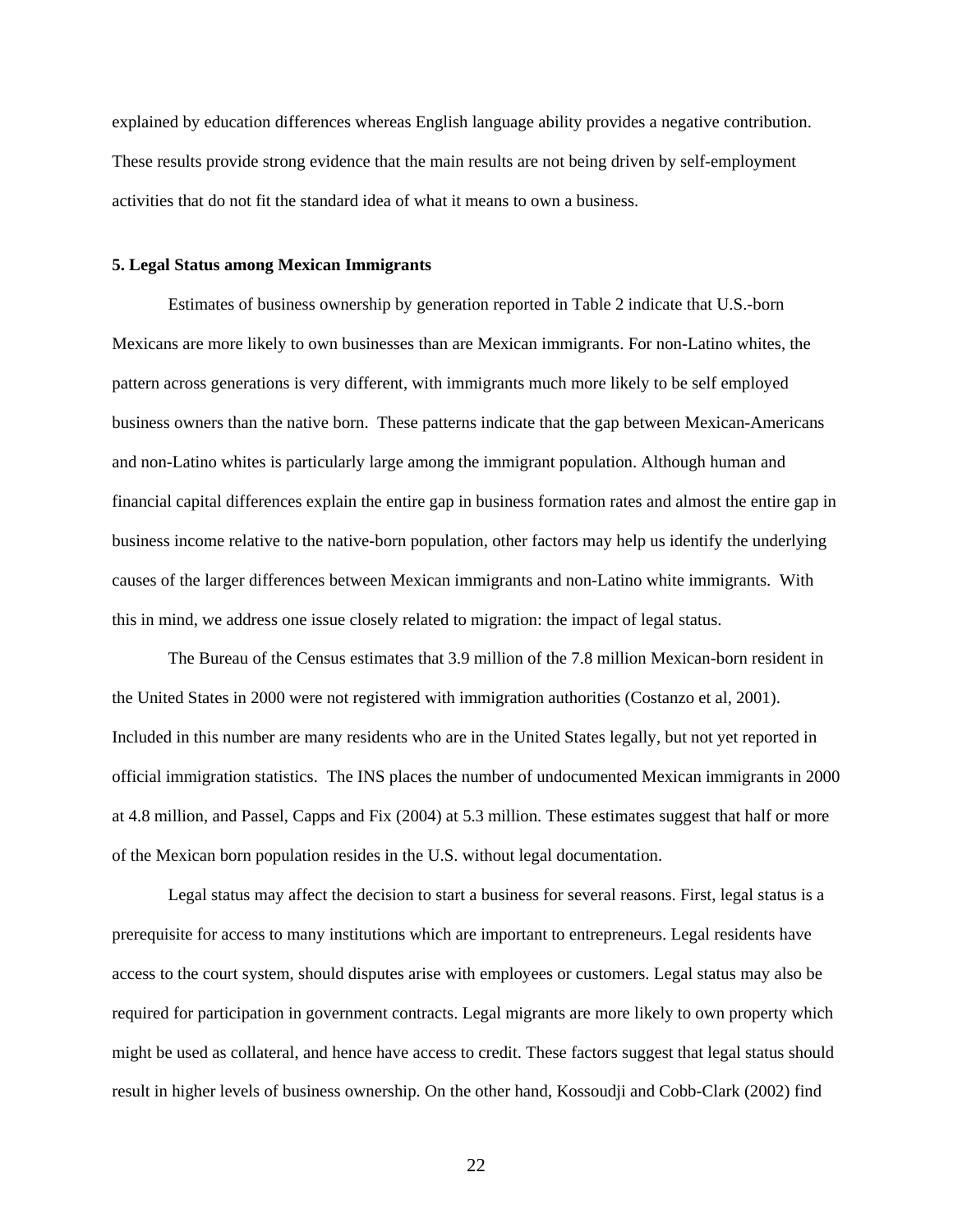that Latino wage and salary workers gaining legal status through IRCA experienced wage increases, which increase the opportunity costs of starting a business. Hence, the association between legal status and business ownership is theoretically ambiguous.

We are unaware of any existing empirical evidence on how legal status affects rates of business ownership. The ideal estimate of the impact of legal status on business ownership would randomly assign legal status to one group of illegal immigrants while leaving another group without legal status. Such an exercise is obviously infeasible. Indeed, even ascertaining the legal status of immigrants is problematic in most circumstances. Given these challenges, we use a sample of undocumented immigrants from the Legalized Population Survey (LPS) and the Immigration Reform and Control Act of 1986 (IRCA) as a natural experiment to assess the impact of legal status on business ownership. The LPS surveyed a sample of immigrants applying for legal residency under IRCA in 1989 and again in 1992, obtaining job information from both before and after they obtained legal status through IRCA. Thus, the LPS identifies a group of individuals who transitioned from the status of illegal alien to legal resident over a short period of time.

IRCA allowed migrants residing illegally in the United States to apply for legal status if they met either of two criteria. The Legally Authorized Workers (LAWs) program required that immigrants show that they had arrived in the United States prior to January 1, 1982, and had resided in the country continuously between 1982 and the time of application.<sup>23</sup> The Special Agricultural Workers (SAWs) program eliminated the five-year residency requirement but required individuals to prove that they had worked in agriculture for at least 90 days during 1985 or 1986. Just over 3 million immigrants applied for legal residency under IRCA—1.8 million through the LAWs program and 1.3 million through the SAWs program. The number of SAWs applicants far exceeded U.S. Department of Agriculture estimates of 350,000 illegal immigrants employed in agriculture at the time of IRCA's passage (Martin 1994). Mexico

<span id="page-25-0"></span> $23$  The specific cutoff date of the LAWs program suggests the possibility of using regression discontinuity to estimate the effects of the program. However, in addition to the usual concerns about endogeneity of the timing of the change in the law, there is some suggestion that many migrants who did not qualify under the residency / agricultural work criteria were able to fabricate evidence indicating that they did qualify, and many who in fact met the residency / agricultural work requirements were unable to prove that that to be true.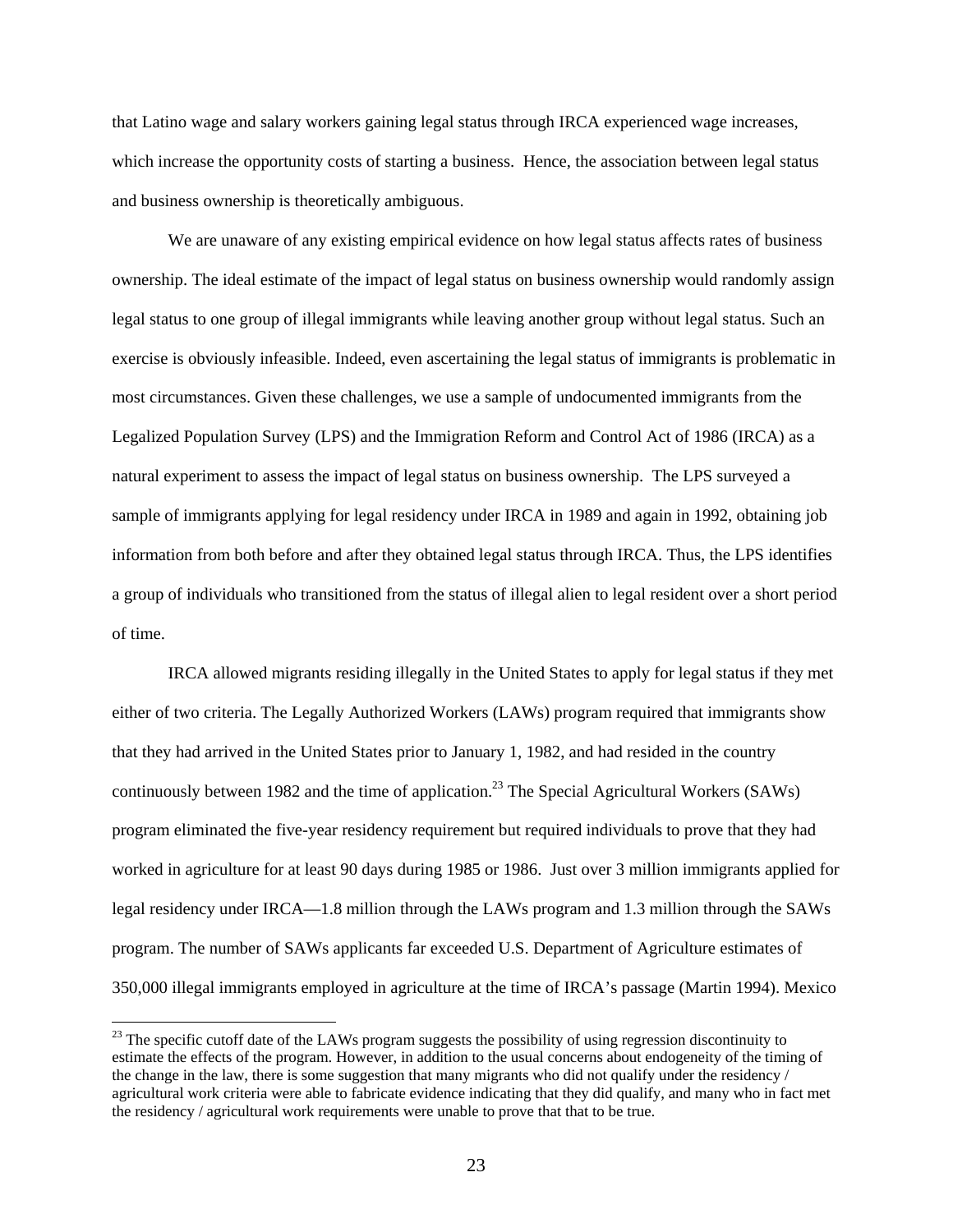was by far the most common country of origin of applicants in both the LAWs and SAWs programs, with 1.4 million applicants in the former and almost 900,000 in the latter. The LPS survey gathered data only on those migrants applying through the LAWs program. For this reason, we exclude agricultural workers from all of the samples we use for comparison purposes.

The first wave of the LPS survey was undertaken between February and June 1989 by the INS for the purpose of gaining a better understanding of the characteristics of immigrants applying for residency. The survey asked applicants about their labor market experience at three points in time: during the first year in residency in the United States, at the time of application for legal residency (between June 1987 and May 1988), and at the time of the survey. The U.S. Department of Labor then re-surveyed the majority of the LPS sample in 1992. We use the data on employment at the time of application for legal status and in 1992 to examine changes associated with legal status.

The LPS data show a very large increase in business ownership rates subsequent to obtaining legal status. Among all immigrants outside agriculture, the percentage of males (females) owning a business increased from 5.3 percent (4.4 percent) at the time the migrant applied for legal status to 10.0 percent (5.6 percent) in 1992. Among those born in Mexico, the gain was no less impressive, from 3.1 percent to 5.8 percent for men and from 1.5 percent to 2.7 percent for women. These data provide suggestive evidence of a link between legal status and business ownership, but they should not be taken at face value for two reasons. First, macroeconomic circumstances may have changed between 1987 and 1992 affecting the incentives for opening or closing a business. Second, business ownership rates have been found to increase with age and, for immigrants, with length of time since migration. Between 1987/1988 and 1992, the individuals in the LPS sample became older and increased the length of residency in the United States by just over four years on average. At least part of the increase in business ownership rates in the LPS sample between 1987 and 1992 may be due to the increase in age and time-incountry rather than to the change in legal status.

Ideally, we would filter these factors out by identifying a comparison sample of individuals observed between 1987 and 1992, but not subject to changes in legal status. To study the impact of legal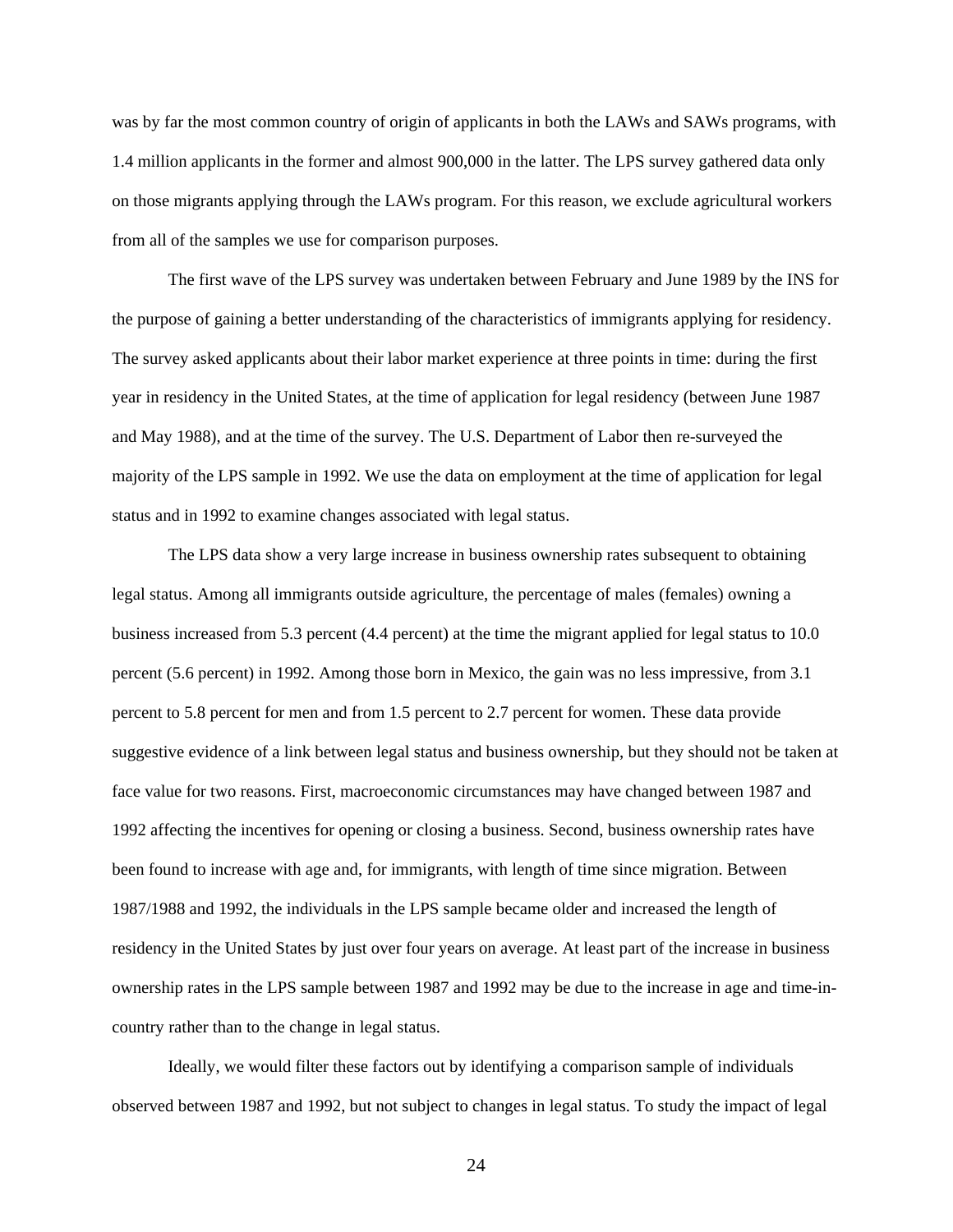status on wages, Kossoudji and Cobb-Clark (2002) use Hispanics in the NLSY as a comparison sample for the LPS. They argue that immigrants in the panel are almost certainly in the country legally, and hence not subject to any change in legal status over the period. The Hispanic subsample of the NLSY shows a much smaller increase in self employed business ownership between 1987 and 1992 or over an average 5 year period. Even controlling for other factors, such as age and education, in regression models as discussed in more detail below, we find a similarly small difference in predicted business ownership rates for the Hispanic sample in the NLSY. For males, the NLSY coefficients imply that a comparable sample of legal migrants would have had an increase in self employment of 1.0 percentage points between the time of application for legal status and 1992. For females, the NLSY sample suggests an increase in business ownership rates of 0.6 percentage points. Both of these changes are substantially smaller than the 2.7 percentage point and 1.2 percentage point changes found for males and females, respectively, in the LPS.

While informative, we note that the Hispanic sample in the NLSY is made up primarily of nativeborn Hispanics. As such, the full Hispanic NLSY sample cannot account for time-in-county effects, which are found to be important determinants of business ownership among immigrants in the United States. Unfortunately, the sample of Hispanic immigrants in the NLSY is too small to serve as a comparison sample. There are only about 125 males born in Mexico or Central America with data for 1988, and an even smaller number of females. To account for time-in-country effects, we use data on Mexican immigrants in the 1980 Census to create a synthetic comparison sample. We first estimate a regression on self employed business ownership using the Census data, with controls for age, education and time-in-country. We then use the coefficients obtained from this regression and the characteristics of individuals in the LPS both at the time of application for legal status and at the time of re-survey in 1992 to obtain predicted business ownership rates. This measures the predicted change in business ownership rates given the increase in age and time-in-country of the LPS sample. Because the 1980 data allow us to control for time-in-country effects, we believe these estimates provide a more accurate adjustment for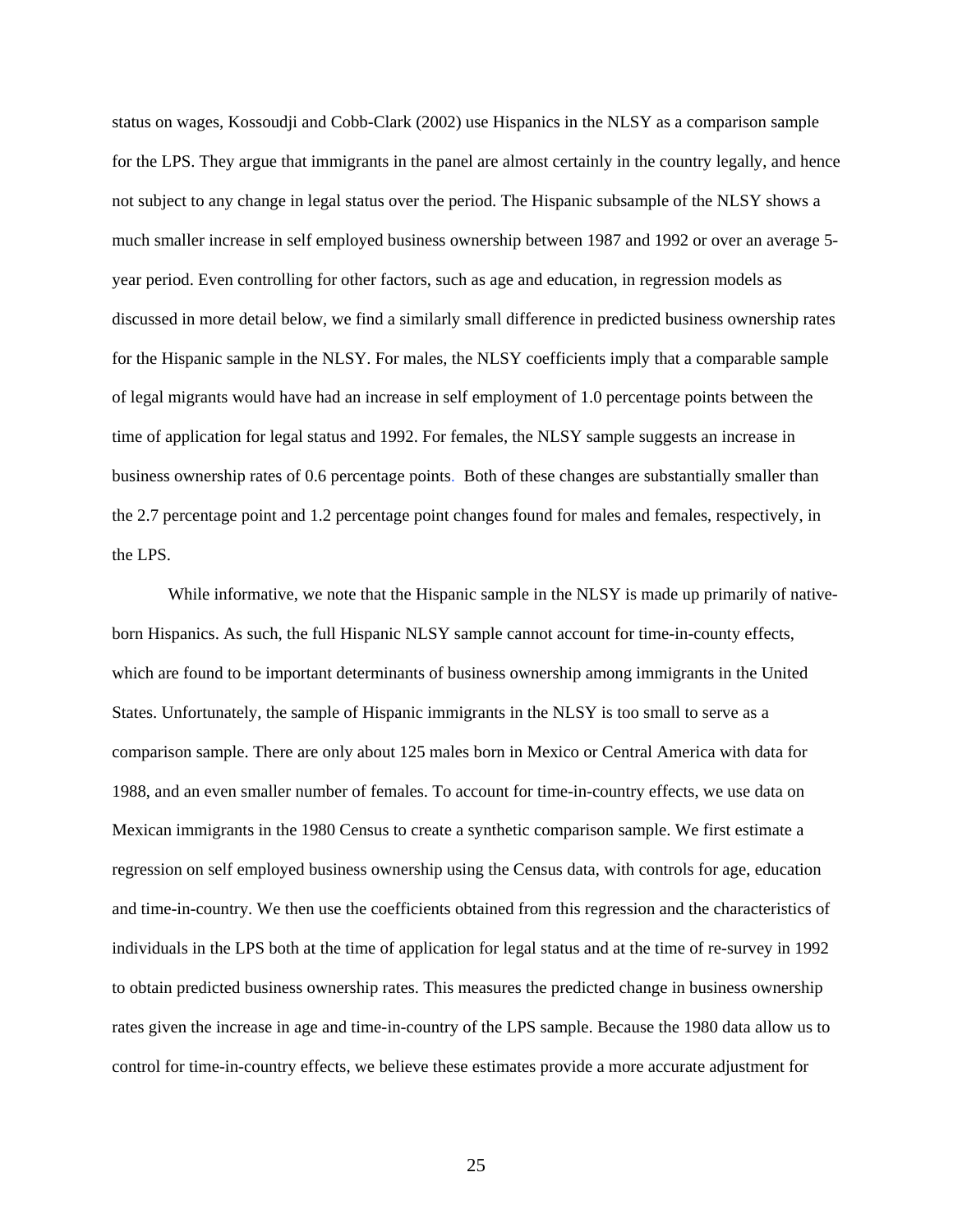changes in individual characteristics between the two LPS sample periods than the matched NLSY sample does.

Table 9 shows the raw and adjusted changes in business ownership rates for males and females in the LPS sample. The unadjusted change in business ownership rates is 2.7 percentage points for men and 1.2 percentage points for women. Using coefficients from the probits from the 1980 Census sample, we estimate that the increase in age and time in the United States accounts for 1.3 and 0.3 percentage points of that increase for males and females, respectively.<sup>24</sup> In addition to addressing changes in the characteristics of individuals over time, we also need to take into account changes in macroeconomic conditions affecting business ownership between the time of application and 1992. Using CPS ORG microdata, we find that overall business ownership rates did not change for males and increased only slightly for females between 1987 and 1992. These estimates suggest that adjusting our estimates for macroeconomic effects changes the conclusions very little. The bottom half of Table 9 shows that incorporating macroeconomic conditions does not change the estimated effect of legal status for males, but increases the estimated effect to 1.2 percentage points for females.

The regressions use cross-sectional Census data while the LPS data are a single panel across time. The Census coefficient estimates may capture the effects of different cohorts of Mexican immigrants arriving in the United States instead of only the effects of time in the country. To check this, we estimate the same regressions using the 1994-2004 CPS samples, adding controls for different entry cohorts. Estimates for the CPS are reported in Table 10. The first set of estimates do not control for cohort effects. The predicted changes in business ownership rates are 1.6 percent for men and 0.6 percent for women, which are larger than the estimates from the 1980 Census, but roughly of the same magnitude relative to the much larger changes found in the LPS. In the second set of estimates using the CPS, we control for cohort effects. The predicted change in business ownership rates is slightly smaller for men and larger for women. In both cases, the predicted changes in business ownership rates are smaller than the changes in the LPS. As a final comparative sample, we conduct the same exercise using the 2000 Census (see Table

<span id="page-28-0"></span> $24$  The underlying regressions on which these adjustments are based are available from the authors on request.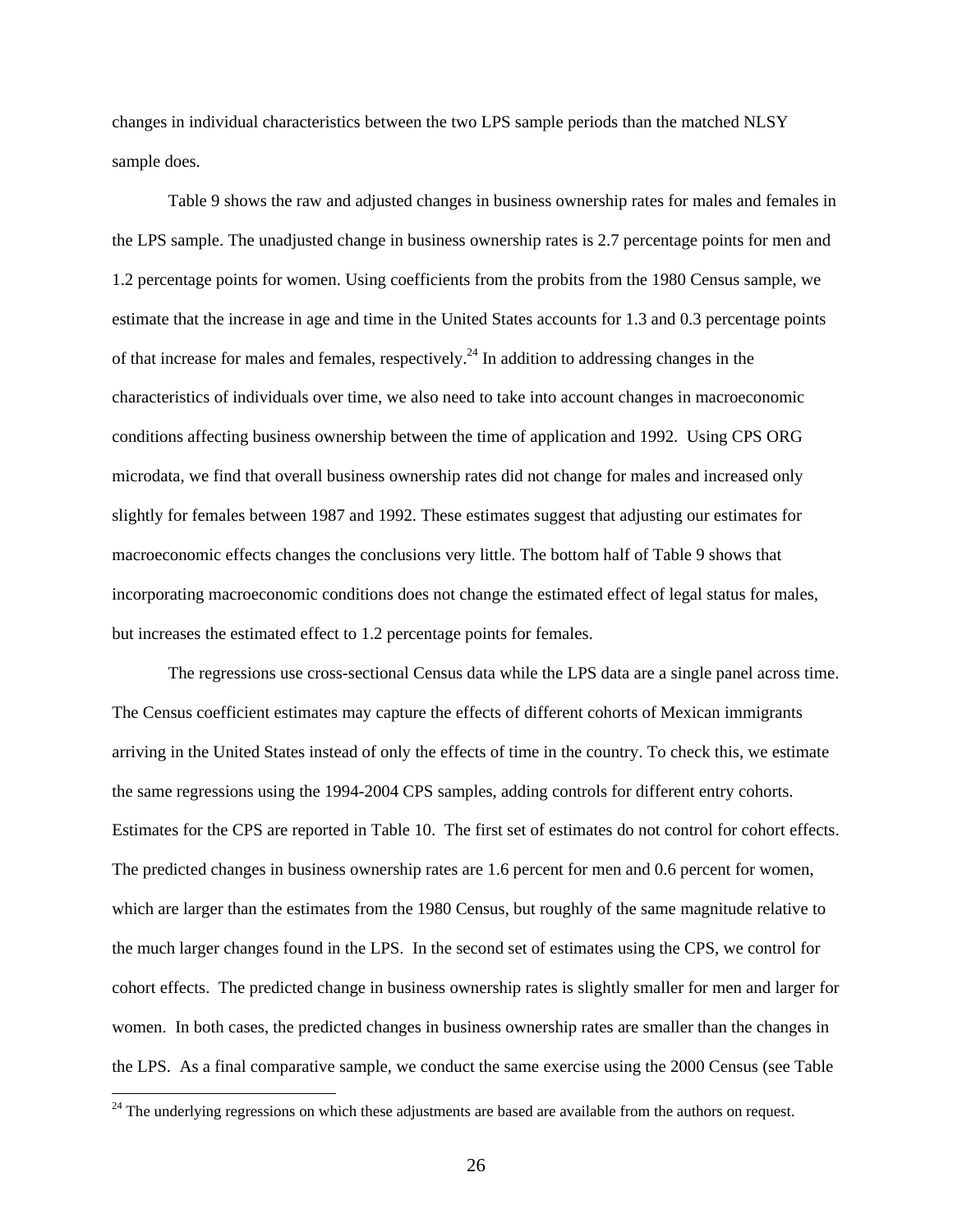9). We find adjustments of 1.4 percentage points for males and 0.6 percentage points for females. The consistency of the results using data from widely divergent time periods, and the CPS estimates explicitly controlling for entry cohorts, suggests that cohort differences do not have a major effect on the estimates.

The ideal comparison sample would be composed entirely of illegal immigrants, the same as the baseline LPS sample. The 1980 Census (and the CPS and 2000 Census samples) includes both legal and illegal immigrants. This is likely to result in an overstatement of the effect of time-in-country for two reasons. First, there is likely a positive correlation between time-in-country and the likelihood an individual in the Census sample is legal. The coefficient on time-in-country is likely to absorb some of these effects. Second, the time-in-country effect is likely to differ for legal and illegal immigrants, and we would expect the effect to be larger for legal residents. To the extent that our estimates of time-in-country effects from the Census sample are overstated relative to the ideal comparison group, our estimate of the effect of legal status on business ownership is likely to be understated.

Finally, an important question is how well estimates based on the LPS data reflect likely outcomes in the 2000 Census or 1994-2004 CPS. Have the characteristics of migrants changed substantially since the LPS was conducted as to make the results of less relevance today? Appendix Table A5 compares the characteristics of the LPS sample with those of the 1980 and 2000 population Censuses. The average age and educational distribution in the LPS sample are very close to those in the 1980 Census. There are very few immigrants in the LPS sample who arrived in the United States within five years of or more than 20 years from the baseline survey. The former is an artifact of the residency requirements in the law. However, we find no differences greater than 0.1 percentage points in the adjustments when we re-run any of the estimates excluding those arriving within the previous five years—or alternatively excluding both those arriving within five years and more than 20 years prior to the survey date—from the sample. Finally, the education levels of Mexican migrants are notably higher in the 2000 Census. For both males and females in the LPS sample, we find that the change in business ownership rates is much larger for those with higher levels of schooling. Among males, those with 6 or fewer years of schooling have business ownership rates of 3.1 percent in 1987/88 and 5.3 percent in 1992;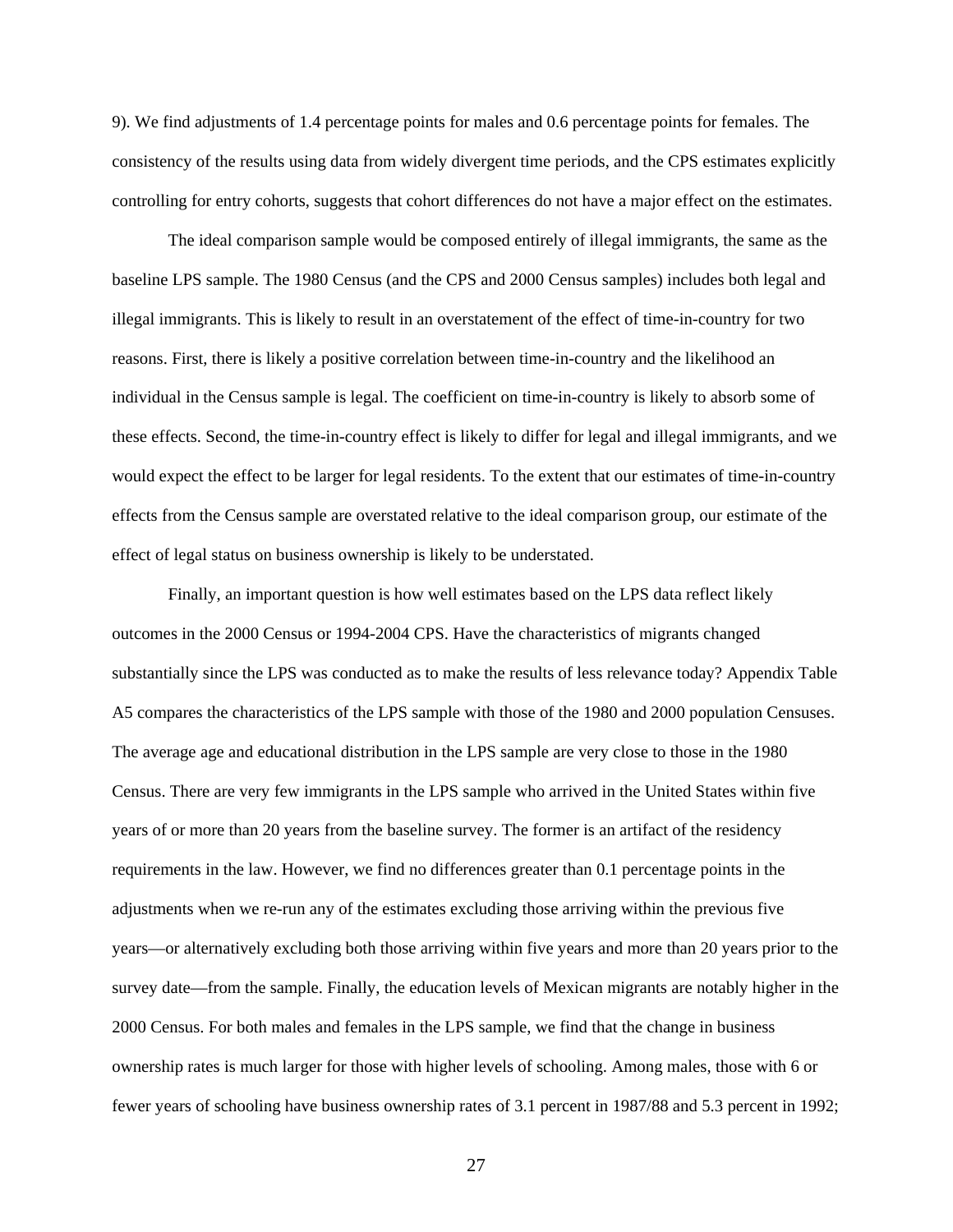those with more than 6 years of schooling have business ownership rates of 3.1 percent in the earlier period and 6.5 percent in 1992. For females, the comparable changes are from 2.0 to 2.5 percent for those with low schooling and 0.6 to 2.9 for those with higher schooling. Given that three-quarters of the 2000 Census sample has more than 6 years of schooling, compared with less than half of the LPS sample, we might expect the impact of legal status to be larger than the LPS data suggest.

Thus, the LPS data suggest that legal status has an important impact on business ownership rates among Mexican immigrants. Given estimates that half or more of the Mexican-born population in the United States in 2000 was in the country illegally, we estimate that legal status accounts for at least 0.7 percentage points in the business ownership rate of male and female Mexican immigrants. The benefits of legal status for business ownership thus appear to outweigh the increased opportunity costs associated with higher wages as found in Kossoudji and Cobb-Clark (2002).

### **6. Conclusions**

The comprehensive analysis of Census, CPS and LPS data provides several novel findings on Mexican-American entrepreneurship. First, measured characteristics account for the entire gap between Mexican-born immigrants and non-Latino whites in the rates of business formation and levels of business income. The lower rates of business formation among Mexican immigrants are entirely explained by low levels of education and wealth. Nearly the entire gap in business income for Mexican immigrants is explained by low levels of education and limited English language ability. Legal status represents an additional barrier for Mexican immigrants, a large percentage of which reside in the United States illegally. We find that the lack of legal status reduces business ownership rates by about seven-tenths of a percentage point among both men and women. Accounting for legal status as well, the data suggest that conditional business ownership rates are higher for Mexican immigrants than for the native born population.

Combined, the analysis suggests that the absent barriers created by human capital, financial capital and legal status, rates of business ownership among Mexican immigrants would be higher than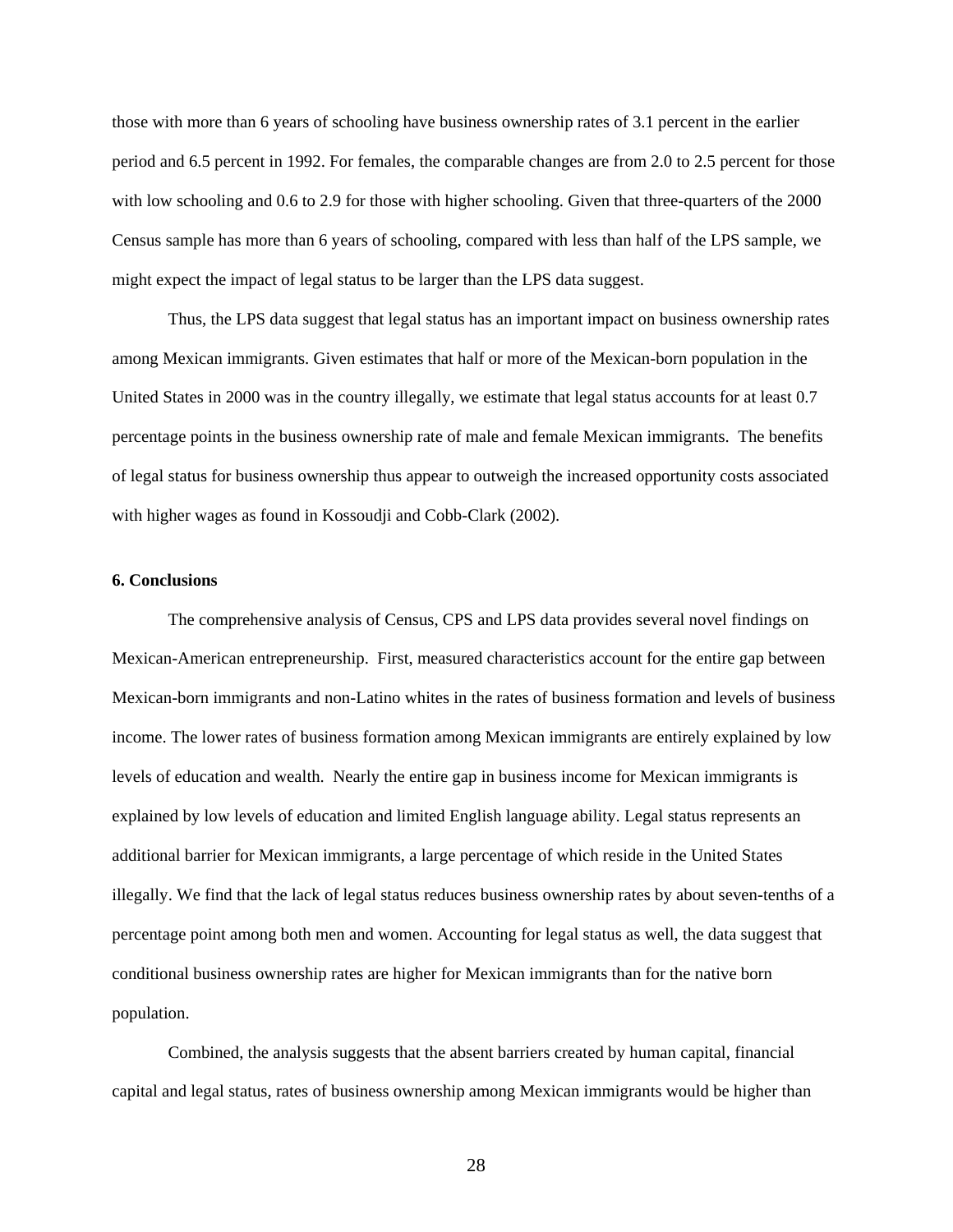rates of the native-born population. This suggests that, like immigrants from Asia and Europe, Mexican immigrants of given characteristics are more likely to own a business than are native-born whites with the same characteristics. This runs counter to the sentiment that Mexican immigrants are likely to be less entrepreneurial because the cost of migration is lower than the cost of migrating to the United States from most other countries (Borjas 1987).

The fact that we are able to explain the gaps for Mexican immigrants, who make up two-thirds of working age Mexican-Americans, stands in sharp contrast with the inability of measured characteristics to explain differences between African-Americans and whites in business formation and performance. Even among second and third generation Mexican-Americans, education and wealth explain much more of the entrepreneurship gap than is the case for African-Americans. For example, among second generation Mexican-American men lower education levels explain more than twice the amount explained by lower levels of education among black men. Nevertheless, some portion of the gap remains unexplained, especially among the less-accurately identified third generation. This difference suggests that Mexican immigrants may be more entrepreneurial than the native-born population, but U.S.-born Mexicans are less so. We leave further exploration of entrepreneurship among U.S.-born Mexicans to future research.

These findings on Mexican-American entrepreneurship contribute to our understanding of ethnic and racial income inequality in the United States. Most research on earnings inequality ignores business owners. But, the low rates of business formation among Mexican-Americans and underperformance of Mexican-owned businesses contributes substantially to overall earnings inequality. We estimate that earnings inequality would drop by 16.4 percent if Mexican-American business ownership and outcomes improved to non-Latino white levels. The relative lack of success in entrepreneurship is also likely to negatively affect wealth accumulation and job creation for Mexican-Americans (Bradford 2003 and Boston 1999, 2006). Currently, Mexican-American firms hire 720,288 employees with a total annual payroll of \$16 billion in the United States. Increasing employment to white levels would result in the creation of 1.2 million new jobs and increasing business ownership rates to white levels would result in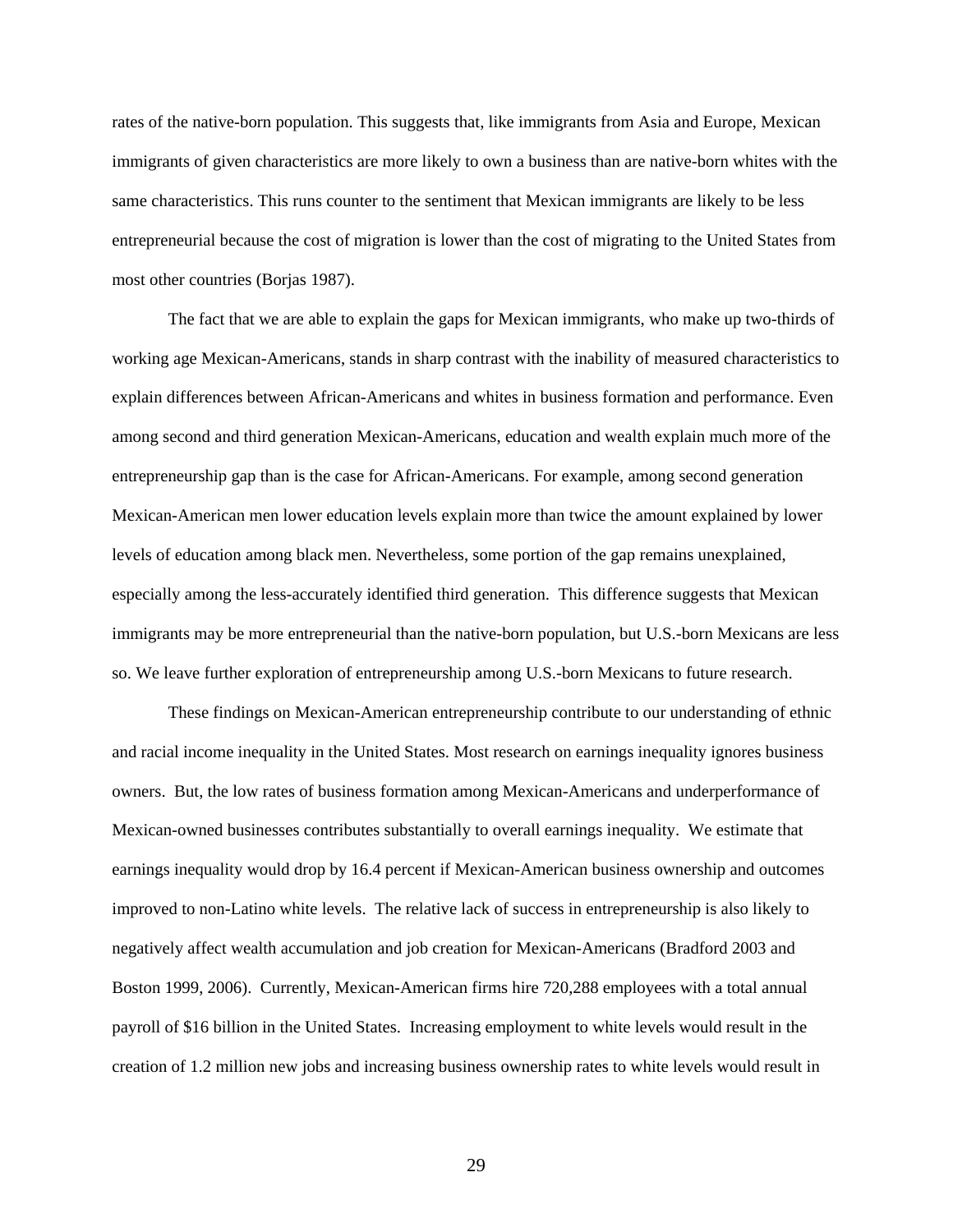the creation of an additional 1.4 million new jobs, with many of these being held by minorities and in disadvantaged areas (U.S. Census Bureau 1997, 2006).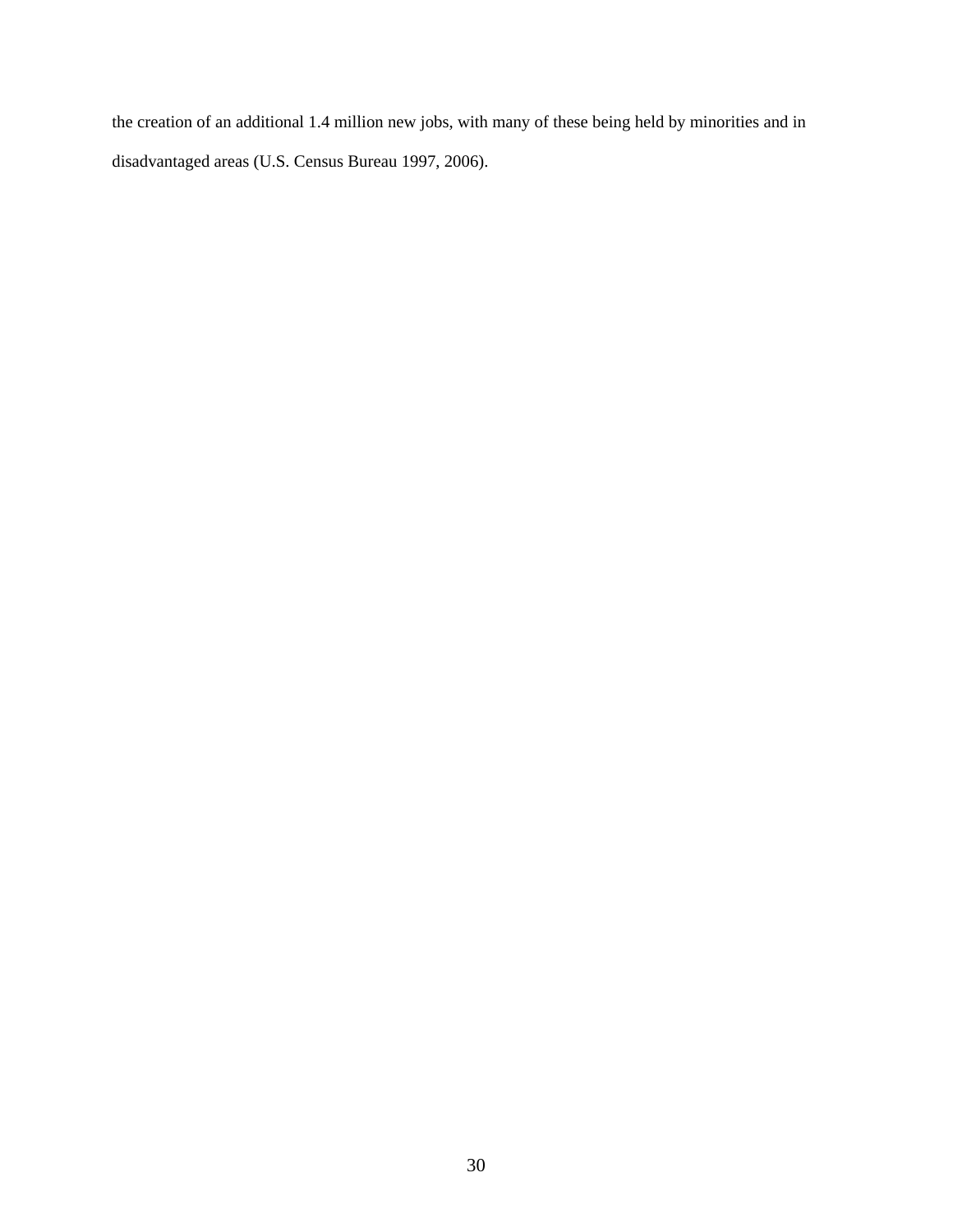### **References**

Aronson, Robert L. 1991. Self-Employment: A Labor Market Perspective, Ithaca: ILR Press.

Avery, Robert B., Raphael W. Bostic, and Katherine A. Samolyk. 1998. "The Role of Personal Wealth in Small Business Finance," Journal of Banking and Finance, 22: 1019-1061.

Baron, Salo W., Arcadius Kahan, and others. 1975. Economic History of the Jews, ed, Nachum Gross. New York: Schocken Books.

Bates, Timothy. 1993. Assessment of State and Local Government Minority Business Development Programs. Report to the U.S. Department of Commerce Minority Business Development Agency. Washington, D.C.: U.S. Department of Commerce.

Bates, Timothy. 1997. Race, Self-Employment & Upward Mobility: An Illusive American Dream, Washington, D.C.: Woodrow Wilson Center Press and Baltimore: John Hopkins University Press.

Blanchflower, David G., P. Levine and D. Zimmerman (2003), "Discrimination in the small business credit market", Review of Economics and Statistics, November, 85(4), pp. 930-943.

Blau, Francine D., and Lawrence M. Kahn. 2007. "Gender and Assimilation among Mexican-Americans," in Mexican Immigration to the United States, ed. George J. Borjas. Chicago: University of Chicago Press..

Blinder, Alan S. 1973. "Wage Discrimination: Reduced Form and Structural Variables." Journal of Human Resources, 8, pp. 436-455.

Bonacich, Edna and John Modell. 1980. The Economic Basis of Ethnic Solidarity in the Japanese American Community. Berkeley: University of California Press.

Borjas, George. 1987. "Self-Selection and Earnings of Immigrants." American Economic Review 77(4): 531-553.

Borjas, George, and Stephen Bronars (1989): "Consumer Discrimination and Self-Employment," Journal of Political Economy, 97, pp. 581-605.

Boston, Thomas D. 1999. "Generating Jobs Through African American Business Development", in J. Whitehead and C. Harris, eds*. Readings in Black Political Economy* (Dubuque: Kendall-Hunt)

Boston, Thomas D. 2006. "Black Patronage of Black-owned Businesses and Black Employment" in J. Whitehead, J. Stewart and C. Conrad (eds). *African Americans in the United States* (Rowman & Littlefield Publishers, Inc).

Bradford, William D. 2003. "The Wealth Dynamics of Entrepreneurship for Black and White Families in the U.S.," Review of Income and Wealth, 49(1): 89-116.

Bucks, Brian K., Arthur B. Kennickell, and Kevin B.Moore. 2006. "Recent Changes in U.S. Family Finances: Evidence from the 2001 and 2004 Survey of Consumer Finances," Federal Reserve Bulletin, Washington, D.C.: Board of Governors of the Federal Reserve System.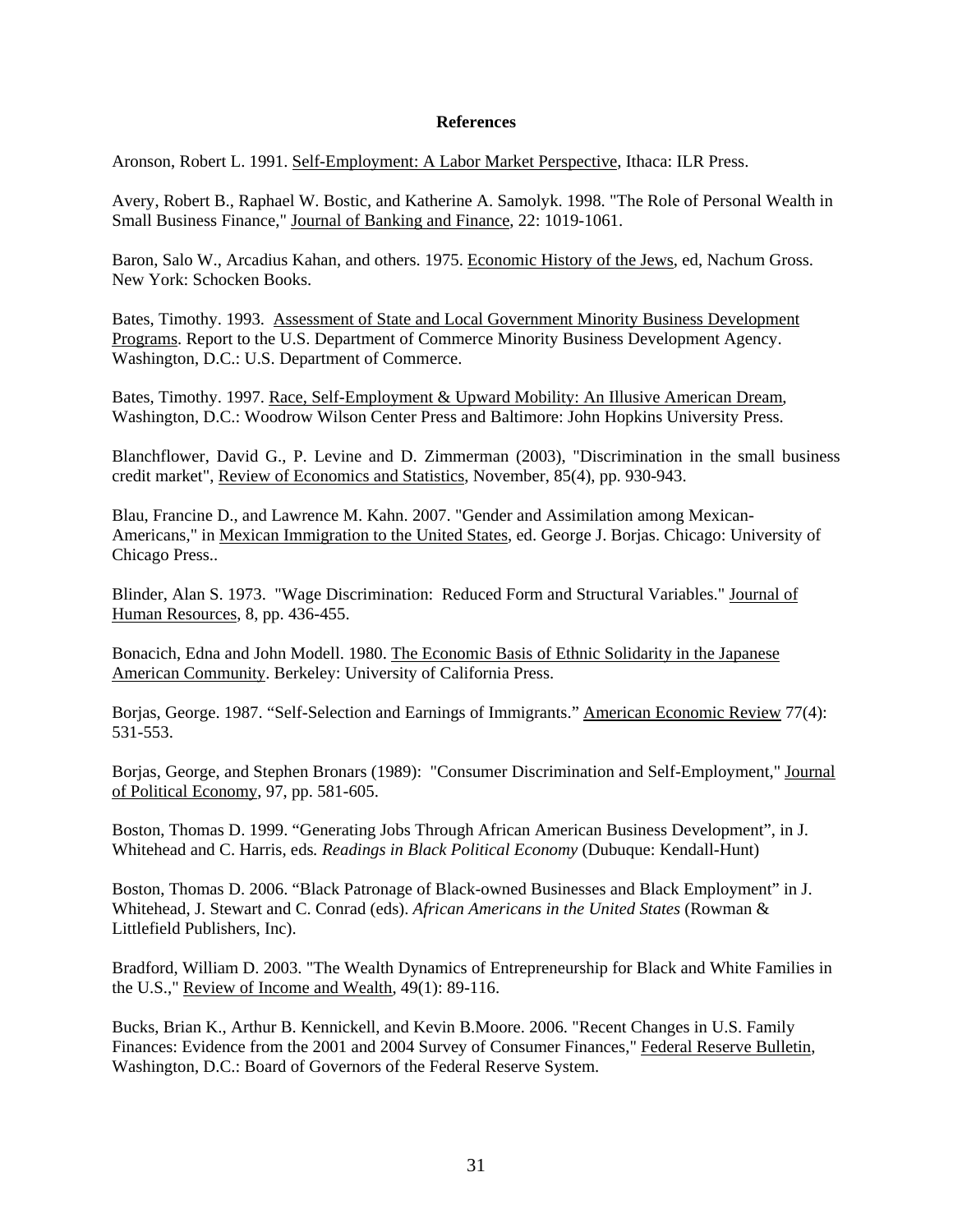Carter, Susan B., and Richard Sutch. 1994. "Self-employment in the Age of Big Business: Toward an Appreciation of an American Labor Market Institution," Working Papers on the History of Retirement, History of Retirement Project, University of California.

Cavalluzzo, Ken, Linda Cavalluzzo, and John Wolken. 2002. "Competition, Small Business Financing, and Discrimination:Evidence froma New Survey," *Journal of Business*, Vol. 25 no. 4.

Cavalluzzo, Ken and John Wolken. 2005. "Small Business Loan Turndowns, Personal Wealth and Discrimination." *Journal of Business* (forthcoming).

Clark, Kenneth and Stephen Drinkwater. 2002. "Enclaves, Neighborhood Effects and Employment Outcomes: Ethnic Minorities in England and Wales." Journal of Population Economics, 15: 5-29.

Cobb-Clark, Deborah A., and Vincent Hildebrand. 2006. "The Wealth of Mexican Americans," *Journal of Human Resources*, 41(4): 841-868.

Costanzo, Joe, Cynthia Davis, Caribert Irazi, Daniel Goodkind, and Roberto Ramirez, 2001, "Evaluating Components of International Migration: The Residual Foreign Born, U.S. Bureau of the Census, working paper No. 61.

Dunn, Thomas A. and Douglas J. Holtz-Eakin. 2000. "Financial Capital, Human Capital, and the Transition to Self-Employment: Evidence from Intergenerational Links," Journal of Labor Economics 18 (2): 282-305.

Evans, David and Jovanovic, Boyan, 1989, "An Estimated Model of Entrepreneurial Choice under Liquidity Constraints," *Journal of Political Economy*, Vol. 97 (August), pp. 808-27.

Evans, David, and Linda Leighton (1989): "Some Empirical Aspects of Entrepreneurship," American Economic Review, 79, pp. 519-535.

Fairlie, Robert W. 1999. "The Absence of the African-American Owned Business: An Analysis of the Dynamics of Self-Employment." Journal of Labor Economics, 17(1): 80-108.

Fairlie, Robert W. 2004. "Does Business Ownership Provide a Source of Upward Mobility for Blacks and Hispanics?," *Entrepreneurship and Public Policy* , ed., Doug Holtz-Eakin, Cambridge: MIT Press.

Fairlie, Robert W. 2005. "An Extension of the Blinder-Oaxaca Decomposition Technique to Logit and Probit Models," *Journal of Economic and Social Measurement*, 30(4): 305-316.

Fairlie, Robert W., and Bruce D. Meyer. 1996. "Ethnic and Racial Self-Employment Differences and Possible Explanations," Journal of Human Resources, 31, Fall 1996, pp. 757-793.

Fairlie, Robert W., and Alicia Robb. 2007. "Why are Black-Owned Businesses Less Successful than White-Owned Businesses: The Role of Families, Inheritances, and Business Human Capital," Journal of Labor Economics, 25(2): 289-323.

Fairlie, Robert W., and Christopher Woodruff. 2005. "Mexican-American Entrepreneurship," Working paper presented at May 2005 Society of Labor Economists Meetings.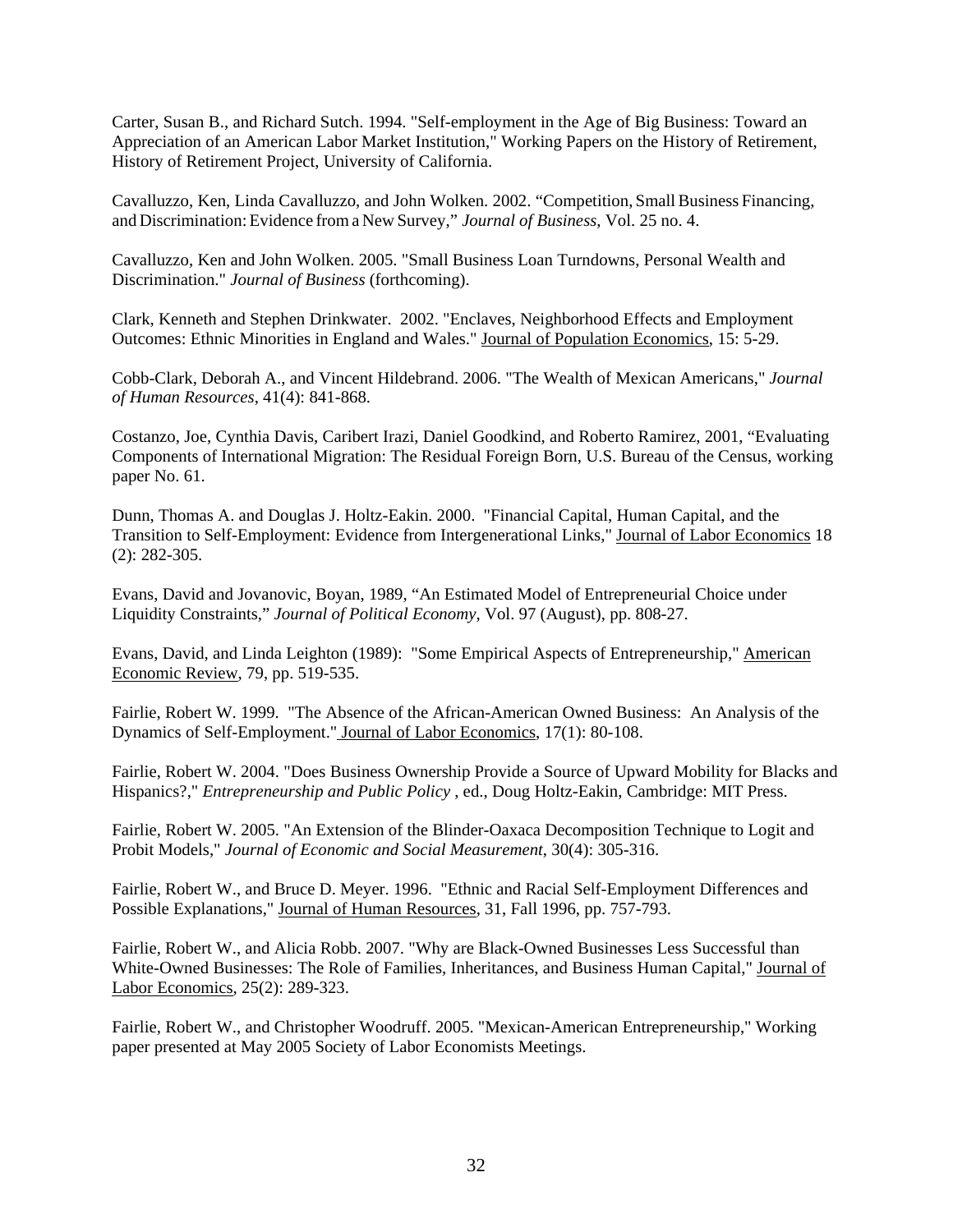Fairlie, Robert W., and Christopher Woodruff. 2007. "Mexican Entrepreneurship: A Comparison of Self-Employment in Mexico and the United States," in Mexican Immigration to the United States, ed. George J. Borjas. Chicago: University of Chicago Press.

Georgarakos, Dimitris, and Konstantinos Tatsiramos. 2007. "Entrepreneurship and Survival Dynamics of Foreign-Born and U.S.-Born Immigrants," IZA Discussion Paper No. 1150.

Glazer, Nathan and Daniel P. Moynihan. 1970. Beyond the Melting Pot: the Negroes, Puerto Ricans, Jews, Italians, and Irish of New York City, 2nd Edition. Cambridge: MIT Press.

Headd, Brain. 2003. "Redefining Business Success: Distinguishing Between Closure and Failure." *Small Business Economics* 21(1): 51-61.

Holtz-Eakin, Douglas, David Joulfaian, and Harvey Rosen (1994): "Entrepreneurial Decisions and Liquidity Constraints," Rand Journal of Economics, 23, 2, pp. 334-347.

Hout, Michael and Harvey S. Rosen. 2000. "Self-Employment, Family Background, and Race," Journal of Human Resources, 35(4): 670-92.

Kinzer, Robert H., and Edward Sagarin. 1950. The Negro in American Business: the Conflict between Separatism and Integration, New York: Greenberg.

Kossoudji, Sherrie A. and Deborah A. Cobb-Clark, 2002, "Coming out of the Shadows: Learning about Legal Status and Wages from the Legalized Population," *Journal of Labor Economics*, July 20(3): 598- 628.

Light, Ivan. 1972. Ethnic Enterprise in America. Berkeley: University of California Press.

Loewen, James W. 1971. The Mississippi Chinese: Between Black and White. Cambridge: Harvard University Press.

Lofstrom, Magnus. 2002. "Labor market assimilation and the self-employment decision of immigrant entrepreneurs", Journal of Population Economics, 15(1), January, 83-114.

Lofstrom, Magnus, and Chunbei Wang. 2006. "Hispanic Self-Employment: A Dynamic Analysis of Business Ownership," University of Texas at Dallas Working Paper.

Martin, Phillip L., 1994, "Good Intentions Gone Awry: IRCA and U.S. Agriculture, *The Annals of the Academy of Political and Social Science*, Vol 534: July. Pp 44-57

Meyer, Bruce. 1990. "Why Are There So Few Black Entrepreneurs?" National Bureau of Economic Research, Working Paper No. 3537.

Min, Pyong Gap. 1996. Caught in the Middle: Korean Merchants in America's Multiethnic Cities. Berkeley: University of California Press.

Oaxaca, Ronald. 1973. "Male-Female Wage Differentials in Urban Labor Markets," International Economic Review, 14 (October), 693-709.

Oaxaca, Ronald, and Michael Ransom. 1994. "On Discrimination and the Decomposition of Wage Differentials," Journal of Econometrics, 61, 5-21.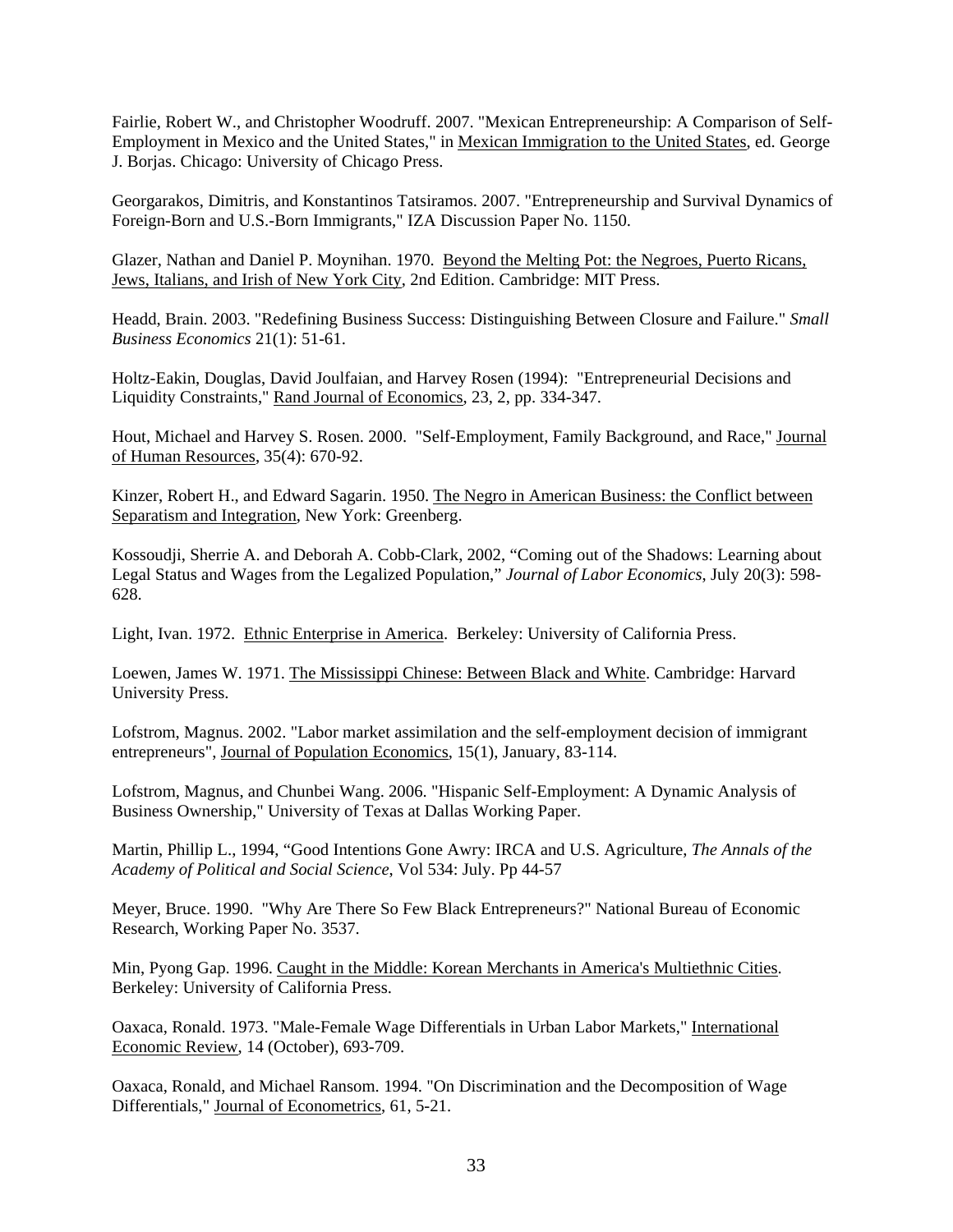Oaxaca, Ronald, and Michael Ransom. 1998. "Calculation of Approximate Variances for Wage Decomposition Differentials," Journal of Economic and Social Measurement, 24, 55-61.

Parker, Simon C. 2004. The Economics of Self-Employment and Entrepreneurship. Cambridge: Cambridge University Press.

Passel, Jeffrey, Randy Capps, and Michael Fix, 2004, "Undocumented Immigrants: Facts and Figures," working paper, Urban Institute.

Trejo, Stephen J. 1997. "Why Do Mexican Americans Earn Low Wages?" Journal of Political Economy, 105(6): 1235-1268.

Trejo, Stephen J. 2003. "Intergenerational Progress of Mexican-Origin Workers in the U.S. Labor Market," Journal of Human Resources, 38(3): 467-489.

U.S. Census Bureau. 1997. 1992 Economic Census: Characteristics of Business Owners. Washington, D.C.: U.S. Government Printing Office.

U.S. Census Bureau 2001. Wealth and Asset Ownership, Asset Ownership of Households: 2000, http://www.census.gov/hhes/www/wealth/1998\_2000/wlth00-1.html

U.S. Census Bureau 2006. Growth of Hispanic-Owned Businesses Triples the National Average, U.S. Census Bureau Press Release, http://www.census.gov/Press-Release/www/releases/archives/business\_ownership/006577.html

U.S. Census Bureau. 2006. Characteristics of Businesses: 2002: 2002 Economic Census, Survey of Business Owners Company Statistics Series, Washington, D.C.: USGPO.

U.S. Census Bureau. 2006. Hispanic-Owned Firms: 2002, 2002 Economic Census, Survey of Business Owners, Company Statistics Series, Washington, D.C.: USGPO.

U.S. Immigration and Naturalization Service (INS), 2003, Estimates of unauthorized immigrant population residing in the United States: 1990 to 2000, Office of Policy Planning.

van Praag, Mirjam. 2005. "Successful Entrepreneurship : Confronting Economic Theory with Empirical Practice," Cheltenham, UK ; Northampton, MA : E. Elgar.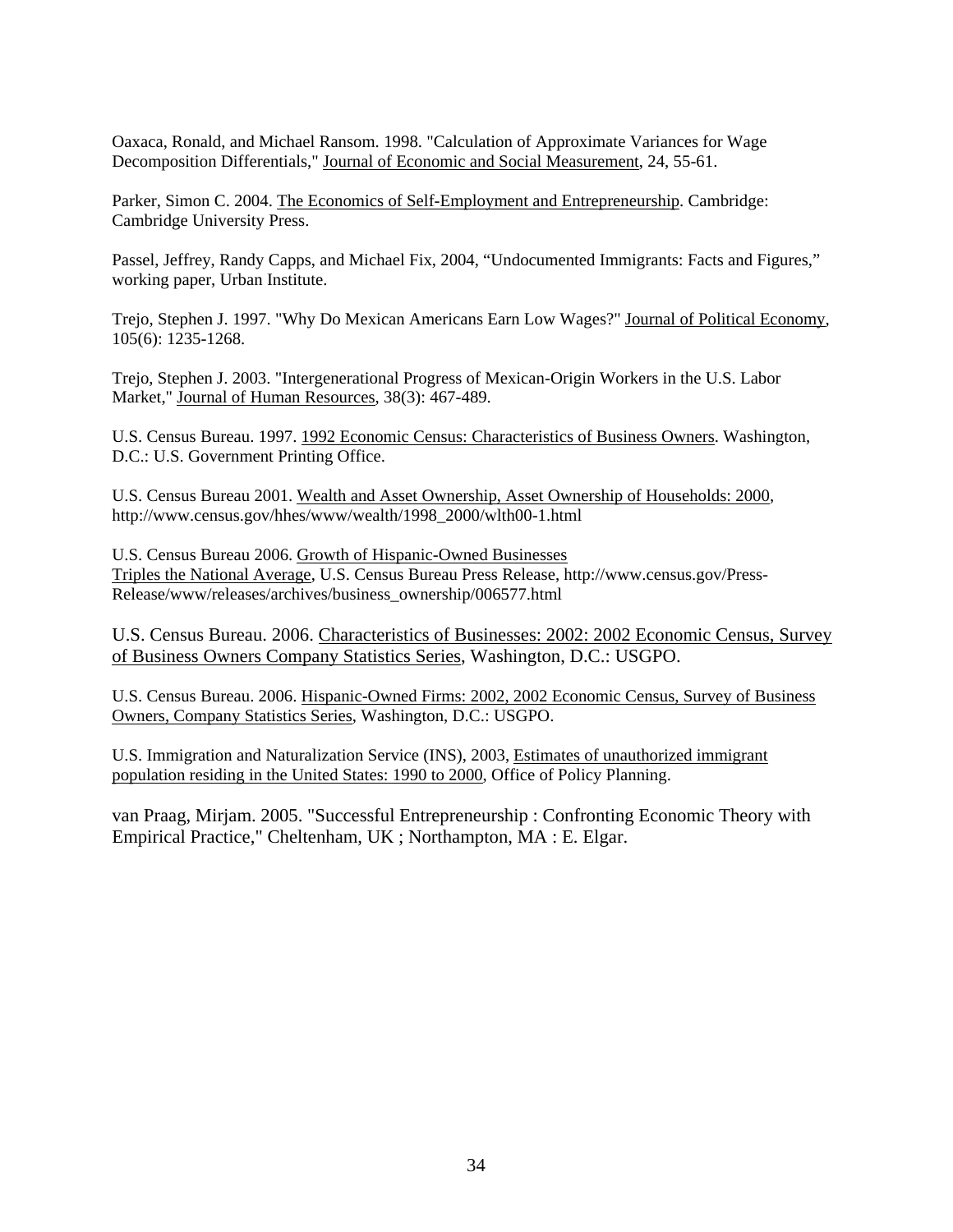| Appedix Table A1                                                                  |
|-----------------------------------------------------------------------------------|
| Lowest Earnings and Most Common Industries for Male Self-Employed Business Owners |
| Census 2000                                                                       |

|                                              | Percent of<br><b>Total Self-</b> | Within Industry<br><b>SE Rate</b> | Mean SE               | Mean WS              | Percent of<br>Mexican Total<br><b>SE</b> |
|----------------------------------------------|----------------------------------|-----------------------------------|-----------------------|----------------------|------------------------------------------|
| Industry<br><b>Most Common SE Industries</b> | Employed                         |                                   | Earnings              | Earnings             |                                          |
| Construction                                 | 23.9%                            | 20.7%                             |                       |                      | 29.8%                                    |
|                                              | 3.6%                             | 22.1%                             | \$44,035              | \$34,634             | 6.1%                                     |
| Automotive repair                            | 3.6%                             | 44.2%                             | \$34,221<br>\$129,861 | \$29,787<br>\$92,051 | 1.4%                                     |
| Legal services<br>Crop production            | 3.5%                             | 36.4%                             | \$36,465              | \$21,815             | 3.2%                                     |
| Real estate                                  | 3.2%                             | 25.9%                             | \$75,657              | \$47,940             | 1.6%                                     |
|                                              |                                  |                                   |                       |                      |                                          |
| Truck transportation                         | 3.2%                             | 15.2%                             | \$50,835              | \$36,351             | 4.6%                                     |
| Landscaping services                         | 2.8%                             | 28.8%                             | \$30,801              | \$21,761             | 11.2%                                    |
| Restaurants and oth, food                    | 2.5%                             | 7.8%                              | \$48,017              | \$21,963             | 4.2%                                     |
| Animal production                            | 2.5%                             | 45.7%                             | \$33,824              | \$24,255             | 0.9%                                     |
| Mgt., sci. and tech. serv.                   | 2.1%                             | 28.9%                             | \$95,720              | \$80,531             | 0.5%                                     |
| Physician offices                            | 2.0%                             | 40.3%                             | \$202,543             | \$119,925            | 0.7%                                     |
| Insurance carriers                           | 1.9%                             | 15.6%                             | \$88,364              | \$64,824             | 0.8%                                     |
| Architectural services                       | 1.6%                             | 13.0%                             | \$76,995              | \$55,443             | 0.8%                                     |
| Artists                                      | 1.6%                             | 38.7%                             | \$44,711              | \$44,634             | 1.1%                                     |
| Services to buildings                        | 1.4%                             | 22.8%                             | \$37,372              | \$25,427             | 2.2%                                     |
| Lowest Self-Employment Earnings              |                                  |                                   |                       |                      |                                          |
| Private household serv.                      | 0.2%                             | 29.5%                             | \$21,828              | \$20,716             | 0.6%                                     |
| Barber shops                                 | 0.5%                             | 64.9%                             | \$26,441              | \$21,636             | 0.6%                                     |
| Childcare services                           | 0.1%                             | 14.4%                             | \$27,366              | \$23,719             | 0.1%                                     |
| Nail salon, oth. pers.care                   | 0.2%                             | 40.6%                             | \$27,600              | \$23,284             | 0.1%                                     |
| Taxis                                        | 0.7%                             | 30.8%                             | \$27,603              | \$25,174             | 0.5%                                     |
| Footwear and leather gds rep.                | 0.1%                             | 51.6%                             | \$28,921              | \$23,967             | 0.0%                                     |
| Pottery and cer. manuf.                      | 0.0%                             | 8.9%                              | \$29,331              | \$35,017             | 0.0%                                     |
| Pers. and HH goods rep. and maint.           | 0.7%                             | 41.8%                             | \$29,720              | \$28,918             | 0.8%                                     |
| Landscaping services                         | 2.8%                             | 28.8%                             | \$30,801              | \$21,761             | 11.2%                                    |
| Newspaper publishers                         | 0.2%                             | 6.3%                              | \$31,572              | \$40,415             | 0.2%                                     |
| Used merch. store                            | 0.3%                             | 36.5%                             | \$32,807              | \$24,424             | 0.4%                                     |
| Misc. general merch. store                   | 0.1%                             | 9.8%                              | \$33,352              | \$28,470             | 0.0%                                     |
| Animal production                            | 2.5%                             | 45.7%                             | \$33,824              | \$24,255             | 0.9%                                     |
| Drinking places, alc. bevs.                  | 0.2%                             | 17.8%                             | \$33,901              | \$19,704             | 0.3%                                     |
| Automotive repair                            | 3.6%                             | 22.1%                             | \$34,221              | \$29,787             | 6.1%                                     |

Notes: (1) The sample consists of men ages 20-64 who own a business with 15 or more hours worked per week and 20 or more weeks worked during the year. (2) All estimates are calculated using sample weights provided by the Census.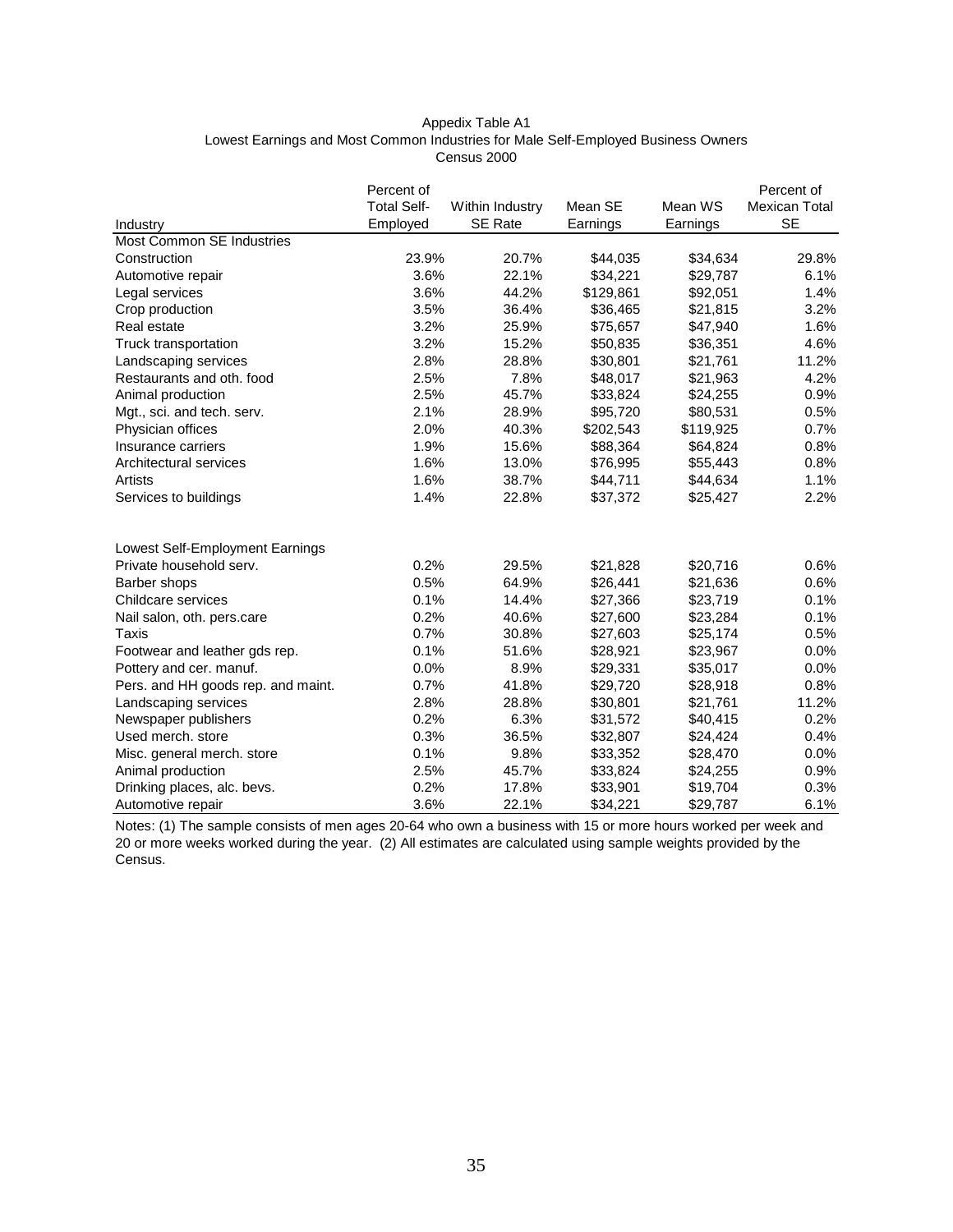| Appendix Table A2                                                                   |
|-------------------------------------------------------------------------------------|
| Lowest Earnings and Most Common Industries for Female Self-Employed Business Owners |
| Census 2000                                                                         |

|                                    | Percent of<br><b>Total Self-</b> | Within Industry | Mean SE  | Mean WS  | Percent of<br>Mexican Total |
|------------------------------------|----------------------------------|-----------------|----------|----------|-----------------------------|
| Industry                           | Employed                         | <b>SE Rate</b>  | Earnings | Earnings | <b>SE</b>                   |
| <b>Most Common SE Industries</b>   |                                  |                 |          |          |                             |
| Childcare services                 | 10.9%                            | 29.2%           | \$14,544 | \$15,450 | 15.3%                       |
| Beauty salons                      | 7.8%                             | 39.5%           | \$18,908 | \$17,816 | 7.9%                        |
| Real estate                        | 5.2%                             | 18.7%           | \$51,341 | \$31,745 | 2.9%                        |
| Private household serv.            | 5.1%                             | 40.8%           | \$13,292 | \$14,854 | 18.7%                       |
| Construction                       | 3.9%                             | 14.8%           | \$31,172 | \$27,438 | 2.6%                        |
| Restaurants and oth, food          | 3.4%                             | 4.4%            | \$28,535 | \$15,102 | 5.8%                        |
| Services to buildings              | 2.6%                             | 23.1%           | \$18,151 | \$16,109 | 6.0%                        |
| Mgt., sci. and tech. serv.         | 2.5%                             | 20.1%           | \$59,858 | \$46,234 | 0.5%                        |
| Artists                            | 2.4%                             | 37.8%           | \$28,646 | \$28,226 | 0.7%                        |
| Legal services                     | 2.2%                             | 8.3%            | \$72,981 | \$36,860 | 1.2%                        |
| Accounting services                | 2.1%                             | 14.9%           | \$35,868 | \$30,948 | 1.5%                        |
| Specialized design serv.           | 1.9%                             | 43.9%           | \$35,227 | \$30,559 | 0.5%                        |
| Oth. sch., instr., educ.           | 1.6%                             | 33.6%           | \$21,776 | \$24,522 | 0.4%                        |
| <b>Business support services</b>   | 1.6%                             | 14.9%           | \$29,415 | \$22,393 | 1.0%                        |
| Other health practiioners          | 1.5%                             | 28.9%           | \$47,042 | \$28,849 | 0.3%                        |
| Lowest Self-Employment Earnings    |                                  |                 |          |          |                             |
| Private household serv.            | 5.1%                             | 40.8%           | \$13,292 | \$14,854 | 18.7%                       |
| Childcare services                 | 10.9%                            | 29.2%           | \$14,544 | \$15,450 | 15.3%                       |
| Toys and sport manuf.              | 0.2%                             | 12.9%           | \$14,767 | \$25,008 | 0.2%                        |
| Pers. and HH goods rep. and maint. | 0.8%                             | 51.2%           | \$16,231 | \$18,400 | 0.6%                        |
| Knitting mills                     | 0.1%                             | 3.2%            | \$16,572 | \$19,543 | 0.0%                        |
| Oth. direct selling estabs.        | 0.8%                             | 27.9%           | \$17,551 | \$19,012 | 0.8%                        |
| Pottery and cer. manuf.            | 0.1%                             | 18.7%           | \$17,792 | \$23,001 | 0.0%                        |
| Barber shops                       | 0.3%                             | 46.6%           | \$17,873 | \$16,802 | 0.4%                        |
| Services to buildings              | 2.6%                             | 23.1%           | \$18,151 | \$16,109 | 6.0%                        |
| Nail salon, oth. pers.care         | 1.5%                             | 43.3%           | \$18,799 | \$16,972 | 0.7%                        |
| Beauty salons                      | 7.8%                             | 39.5%           | \$18,908 | \$17,816 | 7.9%                        |
| Newspaper publishers               | 0.4%                             | 5.7%            | \$19,088 | \$27,193 | 0.3%                        |
| Car washes                         | 0.1%                             | 16.3%           | \$19,758 | \$15,763 | 0.1%                        |
| Glass and glass prod. manuf.       | 0.1%                             | 4.3%            | \$19,867 | \$26,358 | 0.0%                        |
| Sewing, needlework stores          | 0.2%                             | 16.8%           | \$20,025 | \$15,708 | 0.1%                        |

Notes: (1) The sample consists of women ages 20-64 who own a business with 15 or more hours worked per week and 20 or more weeks worked during the year. (2) All estimates are calculated using sample weights provided by the Census.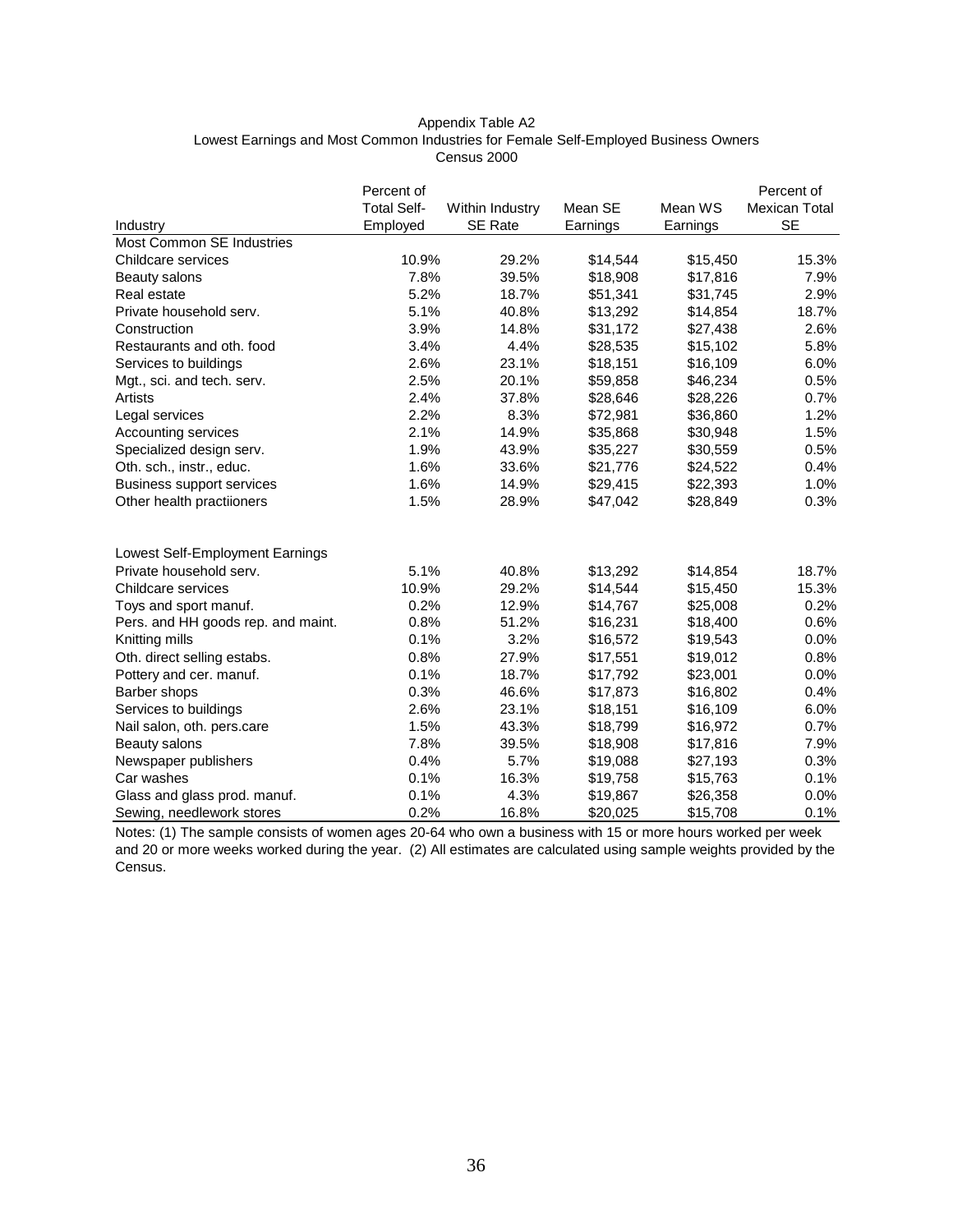### Appendix Table A3 Industry Distribution of Businesses by Ethnicity/Race Census (2000)

|                                       | Men         |            |           | Women       |            |           |
|---------------------------------------|-------------|------------|-----------|-------------|------------|-----------|
|                                       | White, non- | Mexican    | Mexican   | White, non- | Mexican    | Mexican   |
|                                       | Latino      | Immigrants | U.S. Born | Latino      | Immigrants | U.S. Born |
| Agriculture and mining                | 8.1%        | 5.9%       | 3.1%      | 3.0%        | 1.6%       | 1.0%      |
| Construction                          | 24.5%       | 30.4%      | 28.9%     | 4.3%        | 1.9%       | 3.5%      |
| Manufacturing                         | 5.2%        | 4.6%       | 4.6%      | 3.7%        | 4.9%       | 3.1%      |
| Wholesale trade                       | 3.9%        | 3.2%       | 3.0%      | 2.2%        | 2.0%       | 1.6%      |
| Retail trade                          | 9.0%        | 9.1%       | 8.5%      | 12.2%       | 12.0%      | $9.6\%$   |
| Transportation                        | 4.3%        | 6.0%       | 6.7%      | 1.5%        | 0.9%       | 1.3%      |
| Information                           | 1.5%        | 0.5%       | 1.4%      | 1.8%        | 0.2%       | 1.7%      |
| <b>FIRE</b>                           | 7.7%        | 1.9%       | 5.7%      | 8.5%        | 2.5%       | 8.1%      |
| Professional services                 | 18.2%       | 19.9%      | 17.8%     | 20.2%       | 13.0%      | 15.1%     |
| Education, health and social services | 5.9%        | 1.5%       | 4.2%      | 19.4%       | 17.4%      | 25.0%     |
| Arts, entertainment and recreation    | 4.8%        | 6.6%       | 5.0%      | 7.1%        | 7.7%       | 7.5%      |
| Other services                        | 7.0%        | 10.6%      | 11.1%     | 16.2%       | 35.9%      | 22.6%     |
| Sample size                           | 313.620     | 8,022      | 4.933     | 138.545     | 3,326      | 2,506     |

Notes: (1) The sample consists of individuals ages 20-64 who own a business with 15 or more hours worked per week and 20 or more weeks worked during the year. (2) All estimates are calculated using sample weights provided by the Census.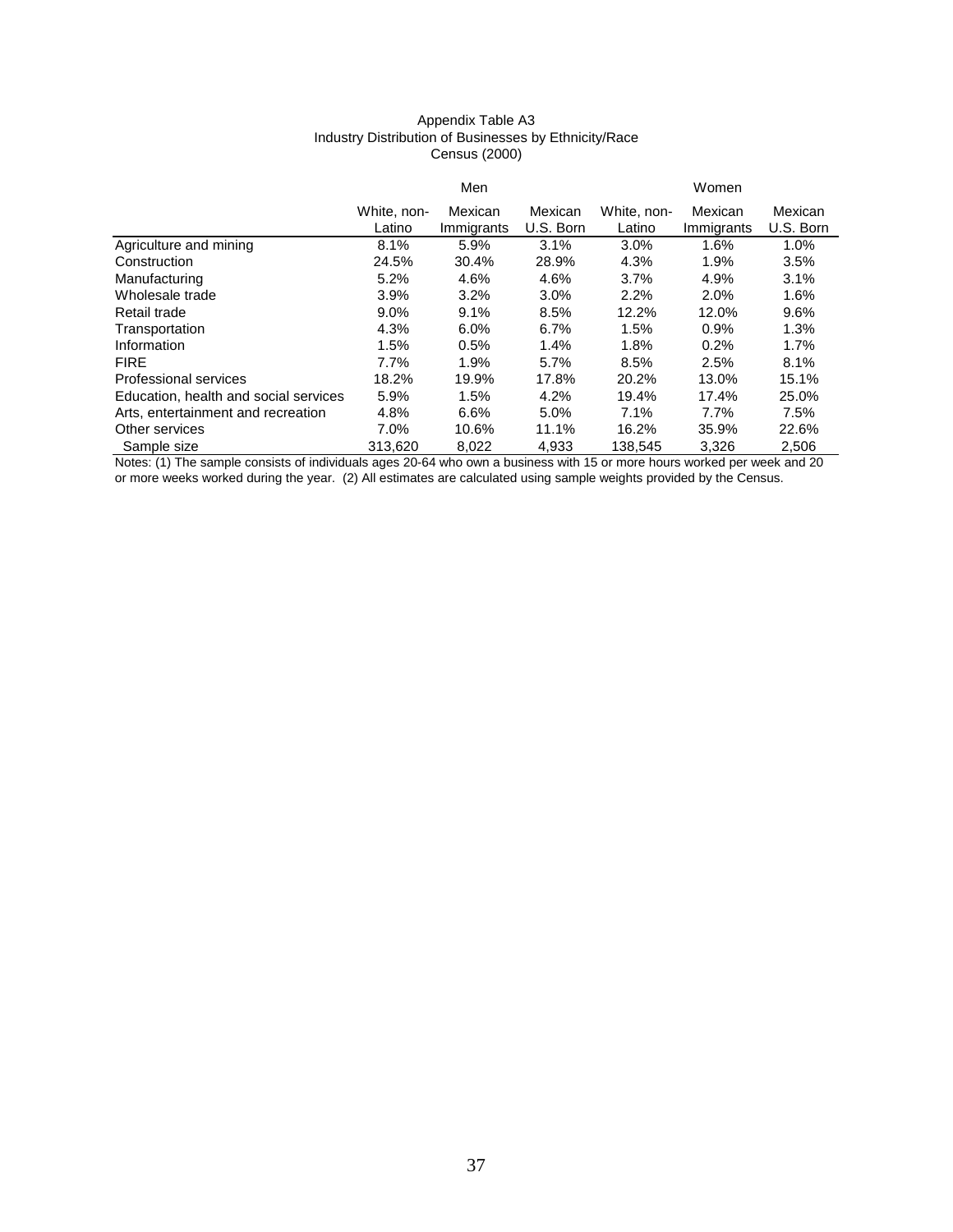### Appendix Table A4 Average Net Business Income by Industry and Ethnicity/Race Census (2000)

|                                       | Men         |            |           | Women       |            |           |
|---------------------------------------|-------------|------------|-----------|-------------|------------|-----------|
|                                       | White, non- | Mexican    | Mexican   | White, non- | Mexican    | Mexican   |
|                                       | Latino      | Immigrants | U.S. Born | Latino      | Immigrants | U.S. Born |
| Agriculture and mining                | \$36,947    | \$27.358   | \$32,395  | \$23,412    | \$27,358   | \$23.049  |
| Construction                          | \$45,396    | \$32,151   | \$41.452  | \$31,325    | \$21.704   | \$27.724  |
| Manufacturing                         | \$66.381    | \$37,093   | \$43,668  | \$31.141    | \$20,868   | \$39,222  |
| Wholesale trade                       | \$74,121    | \$39,004   | \$37,568  | \$41,773    | \$23,408   | \$39,264  |
| Retail trade                          | \$55,225    | \$28.543   | \$37,429  | \$27.527    | \$21.926   | \$24.678  |
| Transportation                        | \$50,322    | \$48,513   | \$46,738  | \$32,976    | \$22,954   | \$45,038  |
| Information                           | \$63,018    | \$34,448   | \$44,673  | \$36,478    | \$16,425   | \$28,580  |
| <b>FIRE</b>                           | \$89,098    | \$48,922   | \$64,386  | \$52,180    | \$57,728   | \$51,947  |
| Professional services                 | \$83.946    | \$24,880   | \$48,640  | \$43,373    | \$19,111   | \$32.879  |
| Education, health and social services | \$147,153   | \$125,980  | \$109,579 | \$29,088    | \$15,948   | \$23,000  |
| Arts, entertainment and recreation    | \$48,056    | \$29,519   | \$37,638  | \$27.712    | \$21,027   | \$24,472  |
| Other services                        | \$36,151    | \$24,565   | \$32,163  | \$18,189    | \$13,531   | \$15,764  |
| Sample size                           | 313,620     | 8,022      | 4,933     | 138,545     | 3,326      | 2,506     |

Notes: (1) The sample consists of individuals ages 20-64 who own a business with 15 or more hours worked per week and 20 or more weeks worked during the year. (2) All estimates are calculated using sample weights provided by the Census.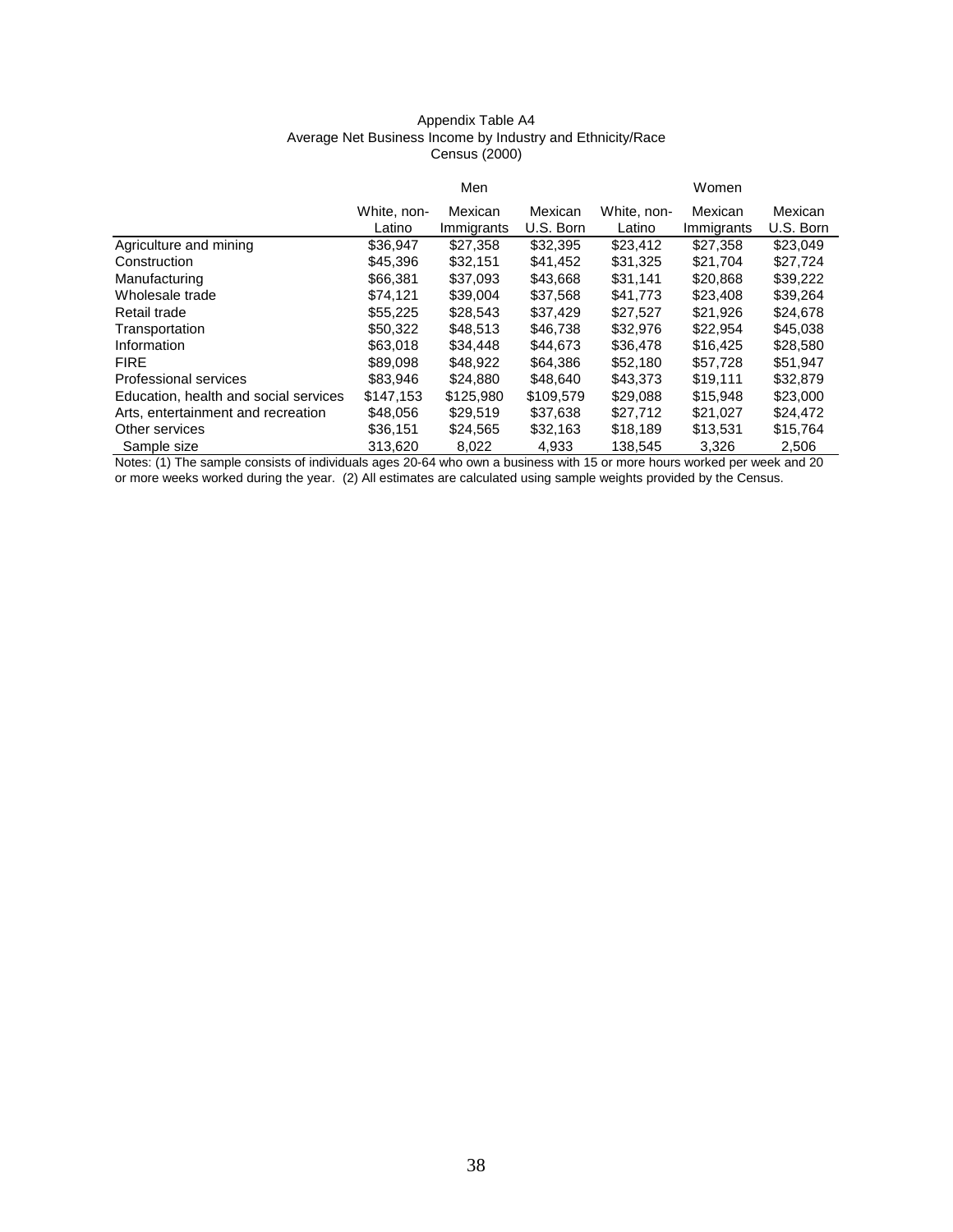| Appendix Table A5                                            |
|--------------------------------------------------------------|
| Comparison of Legalized Population Survey and Census Samples |

|                            |            | Men    |         |            | Women   |        |
|----------------------------|------------|--------|---------|------------|---------|--------|
|                            |            | Census | Census  |            | Census  | Census |
|                            | <b>LPS</b> | 1980   | 2000    | <b>LPS</b> | 1980    | 2000   |
| Business ownership rate    | 2.9%       | 2.7%   | 5.5%    | 1.7%       | 0.7%    | 2.9%   |
| Mean age                   | 30.9       | 33.2   | 34.7    | 31.7       | 34.7    | 36     |
| Education by category      |            |        |         |            |         |        |
| $0 - 6$ years              | 58.3%      | 52.8%  | 25.4%   | 59.2%      | 55.6%   | 25.5%  |
| $7 - 8$ years              | 7.1%       | 10.6%  | 8.5%    | 8.9%       | 10.6%   | 8.3%   |
| 9-11 years                 | 16.3%      | 13.4%  | 17.2%   | 17.9%      | 12.1%   | 16.2%  |
| 12 years                   | 13.3%      | 13.6%  | 25.6%   | 9.8%       | 13.5%   | 24.8%  |
| 13-15 years                | 4.5%       | 6.7%   | 10.1%   | 3.0%       | 6.2%    | 11.2%  |
| 16 years                   | 0.1%       | 1.1%   | 2.4%    | 0.6%       | $1.0\%$ | 2.7%   |
| > 16 years                 | 0.3%       | 1.8%   | $0.9\%$ | 0.6%       | 1.1%    | 0.9%   |
| Time since arrival in U.S. |            |        |         |            |         |        |
| 0-5 years                  | 1.0%       | 34.3%  | 24.3%   | 0.0%       | 30.0%   | 21.5%  |
| 6-10 years                 | 59.1%      | 28.7%  | 17.9%   | 59.2%      | 27.4%   | 20.5%  |
| 11-15 years                | 28.9%      | 14.7%  | 19.1%   | 28.9%      | 16.1%   | 17.8%  |
| $16-20$ years              | 7.0%       | 9.4%   | 13.6%   | 8.6%       | 11.2%   | 12.6%  |
| > 20 years                 | 3.9%       | 12.8%  | 25.1%   | 3.3%       | 15.4%   | 27.7%  |

Notes: (1) The sample consists of Mexican immigrants ages 20-64. (2) Agricultural workers are excluded.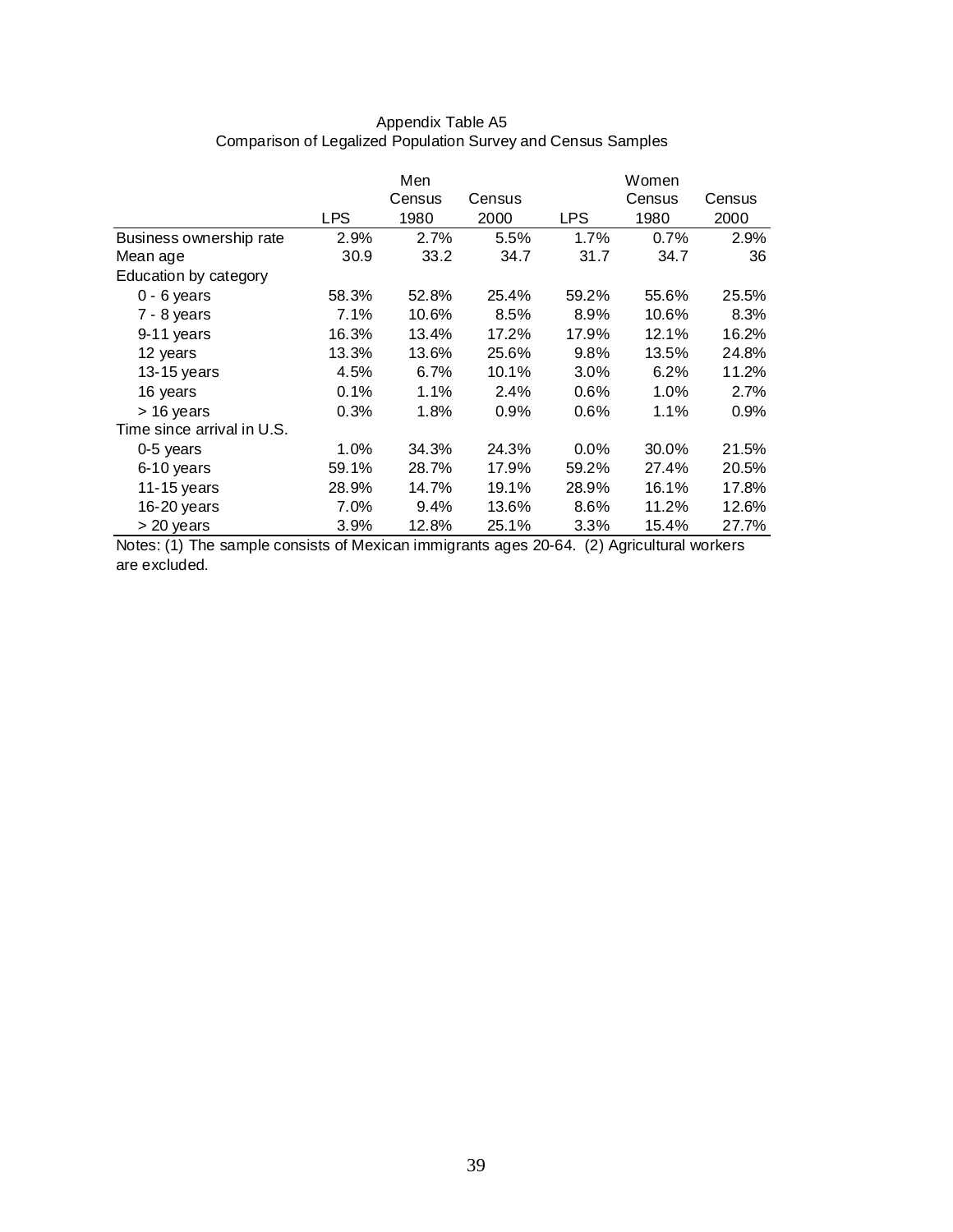**Figure 1 Mean Self-Employed Business Earnings vs Mean Wage and Salary Earnings by Industry - Men Census 2000**

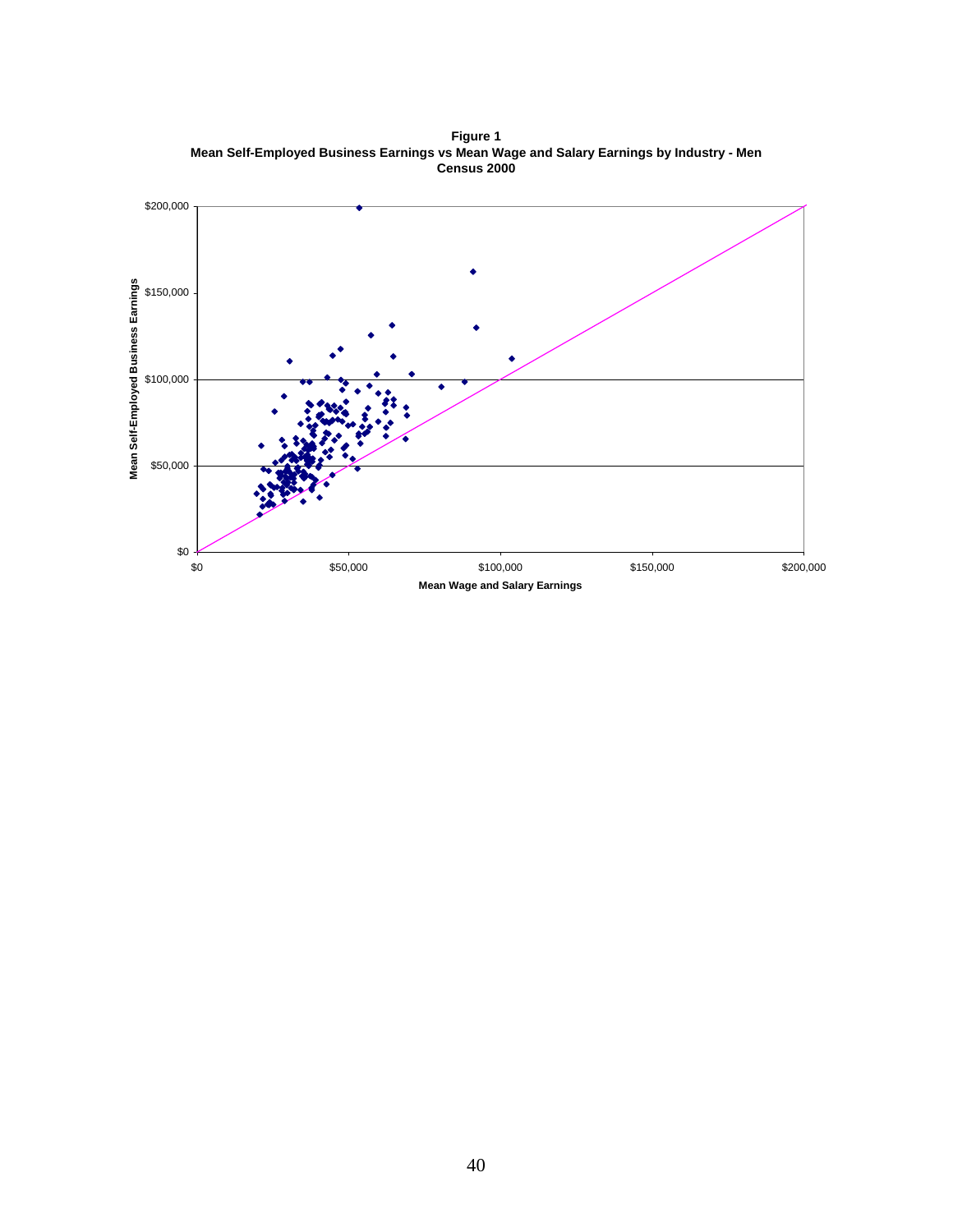\$100,000  $\bullet$ Mean Self-Employed Business Earnings **Mean Self-Employed Business Earnings** \$75,000 \$50,000 \$25,000 \$0 \$0 \$25,000 \$50,000 \$75,000 \$100,000 **Mean Wage and Salary Earnings**

**Figure 2 Mean Self-Employed Business Earnings vs Wage and Salary Earnings by Industry - Women Census 2000**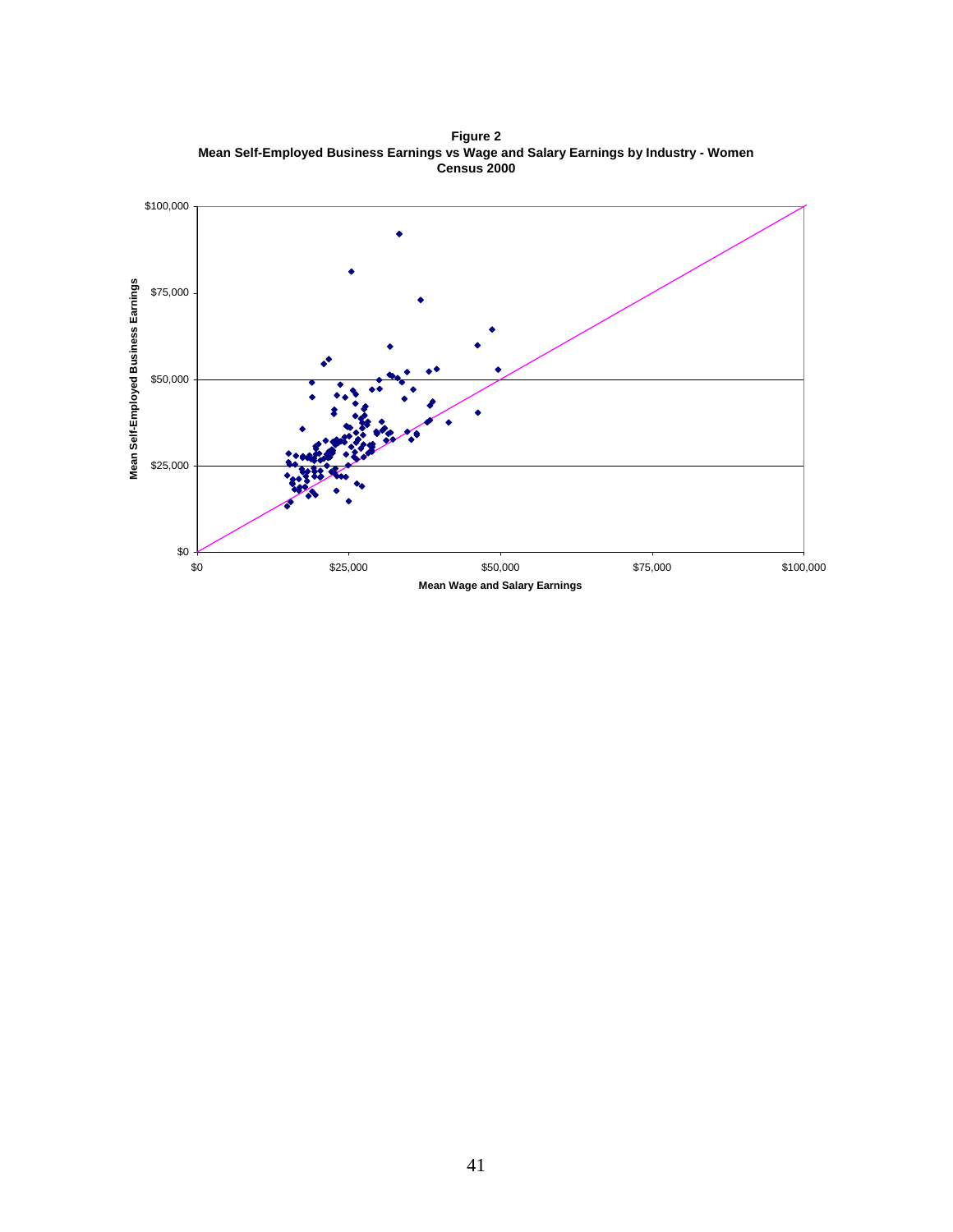### Table 1 Business Ownership Rates by Ethnicity/Race Current Population Survey, Annual Demographic Surveys (1994-2004)

|                      | <b>Business</b><br>Ownership | Rate for<br>Workers with | Rate for 15+ | Rate for 35+<br>Hours and Non-Hours and Non- | Total<br>Sample |
|----------------------|------------------------------|--------------------------|--------------|----------------------------------------------|-----------------|
| Group                | Rate                         | 15+ Hours                | Agriculture  | Agriculture                                  | Size            |
| Men                  |                              |                          |              |                                              |                 |
| Total                | 10.7%                        | 12.7%                    | 11.9%        | 11.6%                                        | 473,196         |
| White, non-Latino    | 12.6%                        | 14.5%                    | 13.5%        | 13.1%                                        | 335,794         |
| <b>Black</b>         | 4.4%                         | 5.8%                     | 5.8%         | 5.4%                                         | 42,316          |
| Mexican-American     | 5.1%                         | 5.8%                     | 6.0%         | 5.6%                                         | 43,584          |
| <b>Other Latinos</b> | 6.9%                         | 8.3%                     | 8.3%         | 8.2%                                         | 24,973          |
| Native American      | 6.8%                         | 8.4%                     | 7.7%         | 6.7%                                         | 5,462           |
| Asian                | 11.0%                        | 13.4%                    | 13.2%        | 13.5%                                        | 18,806          |
| Women                |                              |                          |              |                                              |                 |
| Total                | 5.6%                         | 7.1%                     | 6.8%         | 6.1%                                         | 516,946         |
| White, non-Latino    | 6.6%                         | 8.0%                     | 7.6%         | 6.8%                                         | 356,866         |
| <b>Black</b>         | 2.3%                         | 3.2%                     | 3.1%         | 3.0%                                         | 57,839          |
| Mexican-American     | 2.6%                         | 4.3%                     | 4.3%         | 4.0%                                         | 43,110          |
| <b>Other Latinos</b> | 3.5%                         | 5.2%                     | 5.1%         | 4.7%                                         | 28,911          |
| Native American      | 4.0%                         | 5.5%                     | 5.5%         | 4.9%                                         | 6,215           |
| Asian                | 5.8%                         | 8.5%                     | 8.4%         | 8.3%                                         | 21,541          |

Notes: (1) The sample consists of individuals ages 20-64. (2) The business ownership rate is the number of selfemployed business owners divided by the population. (3) All estimates are calculated using sample weights provided by the CPS.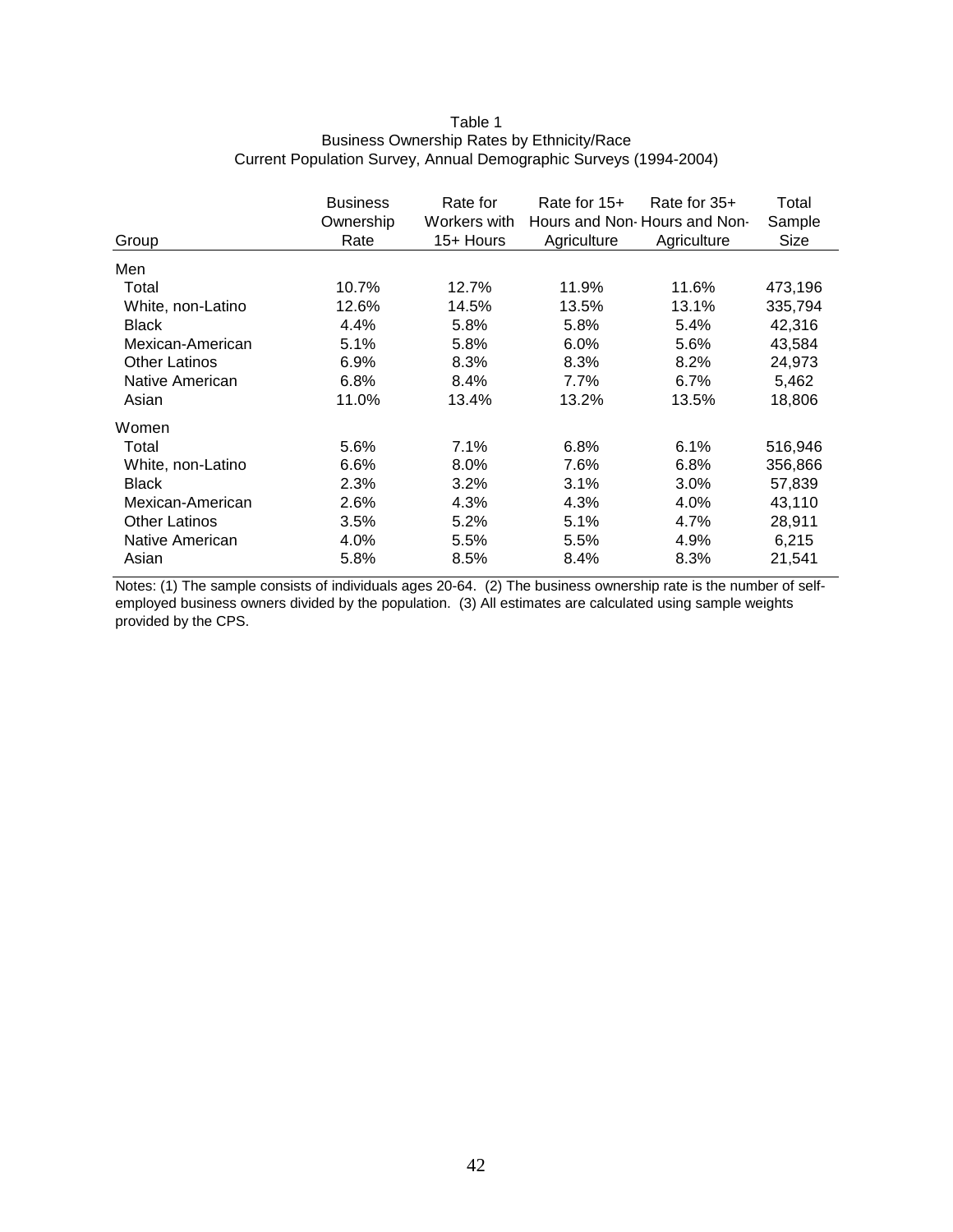### Table 2 Business Ownership Rates by Generation Current Population Survey, Annual Demographic Surveys (1994-2004)

|                    |            |       |         | Male - Business Ownership Female - Business Ownership |         |
|--------------------|------------|-------|---------|-------------------------------------------------------|---------|
| Group              | Generation | Rate  | N       | Rate                                                  | N       |
| White, non-Latinos | First      | 16.2% | 12,809  | 7.5%                                                  | 14,048  |
|                    | Second     | 14.3% | 19,065  | 6.8%                                                  | 19,820  |
|                    | Third      | 12.3% | 303,920 | 6.5%                                                  | 322,998 |
| Mexican-Americans  | First      | 4.9%  | 24,832  | 2.4%                                                  | 21,877  |
|                    | Second     | 5.3%  | 7,238   | 3.1%                                                  | 8,090   |
|                    | Third      | 5.2%  | 11,514  | 2.8%                                                  | 13,143  |

Notes: (1) The sample consists of individuals ages 20-64. (2) The business ownership rate is the number of self-employed business owners divided by the population. (3) All estimates are calculated using sample weights provided by the CPS.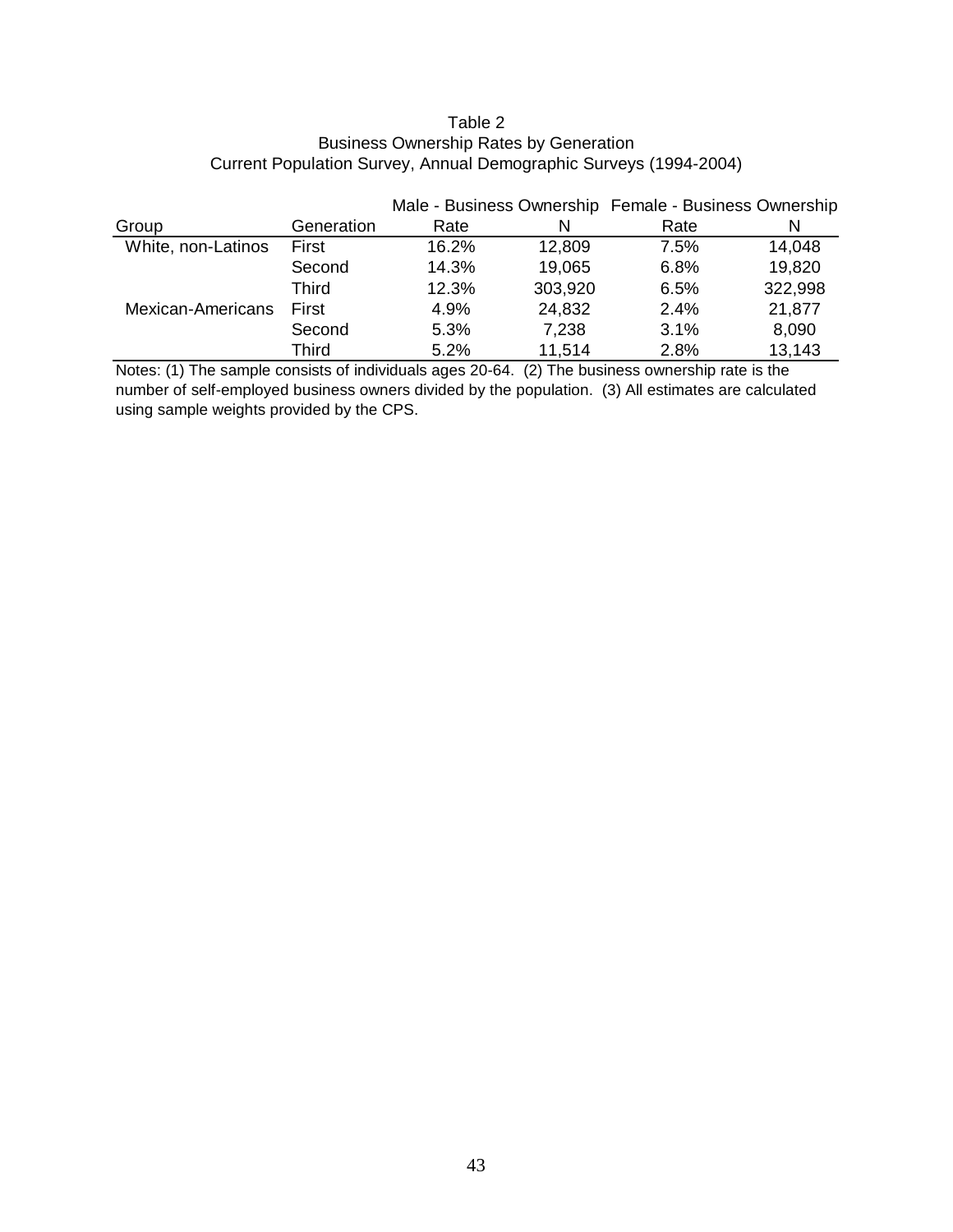### Table 3 Annual Business Formation and Exit Rates by Race/Ethnicity Current Population Survey, Matched Annual Demographic Surveys (1994-2004)

|                                 | <b>Business Ownership</b> |        | <b>Business Formation</b> |        | <b>Business Exit</b> |        |
|---------------------------------|---------------------------|--------|---------------------------|--------|----------------------|--------|
|                                 | Percent                   | N      | Percent                   | N      | Percent              | N      |
| Men                             |                           |        |                           |        |                      |        |
| White, non Latinos              | 14.0%                     | 90,616 | 3.3%                      | 77,369 | 22.5%                | 13,247 |
| <b>Mexican First Generation</b> | 6.2%                      | 3,172  | 2.7%                      | 2,981  | 34.5%                | 191    |
| Mexican Second Generation       | 8.2%                      | 981    | 2.4%                      | 900    | 47.5%                | 81     |
| <b>Mexican Third Generation</b> | 6.2%                      | 1,622  | 1.8%                      | 1.513  | 30.6%                | 109    |
| Women                           |                           |        |                           |        |                      |        |
| White, non Latinos              | 7.3%                      | 97,086 | 2.3%                      | 89,636 | 33.1%                | 7,450  |
| <b>Mexican First Generation</b> | 2.9%                      | 2,993  | 1.4%                      | 2,912  | 52.9%                | 81     |
| Mexican Second Generation       | 3.6%                      | 1,128  | 1.5%                      | 1,091  | 59.6%                | 37     |
| <b>Mexican Third Generation</b> | $3.0\%$                   | 1,892  | 1.7%                      | 1,825  | 40.0%                | 67     |

Notes: (1) The sample consists of individuals (ages 20-64) in the first year surveyed for the business ownership rate. The business formation rate sample includes only individuals who are not business owners in year t, and the exit rate sample includes only individuals who are business owners in year t. (2) All estimates are calculated using sample weights provided by the CPS.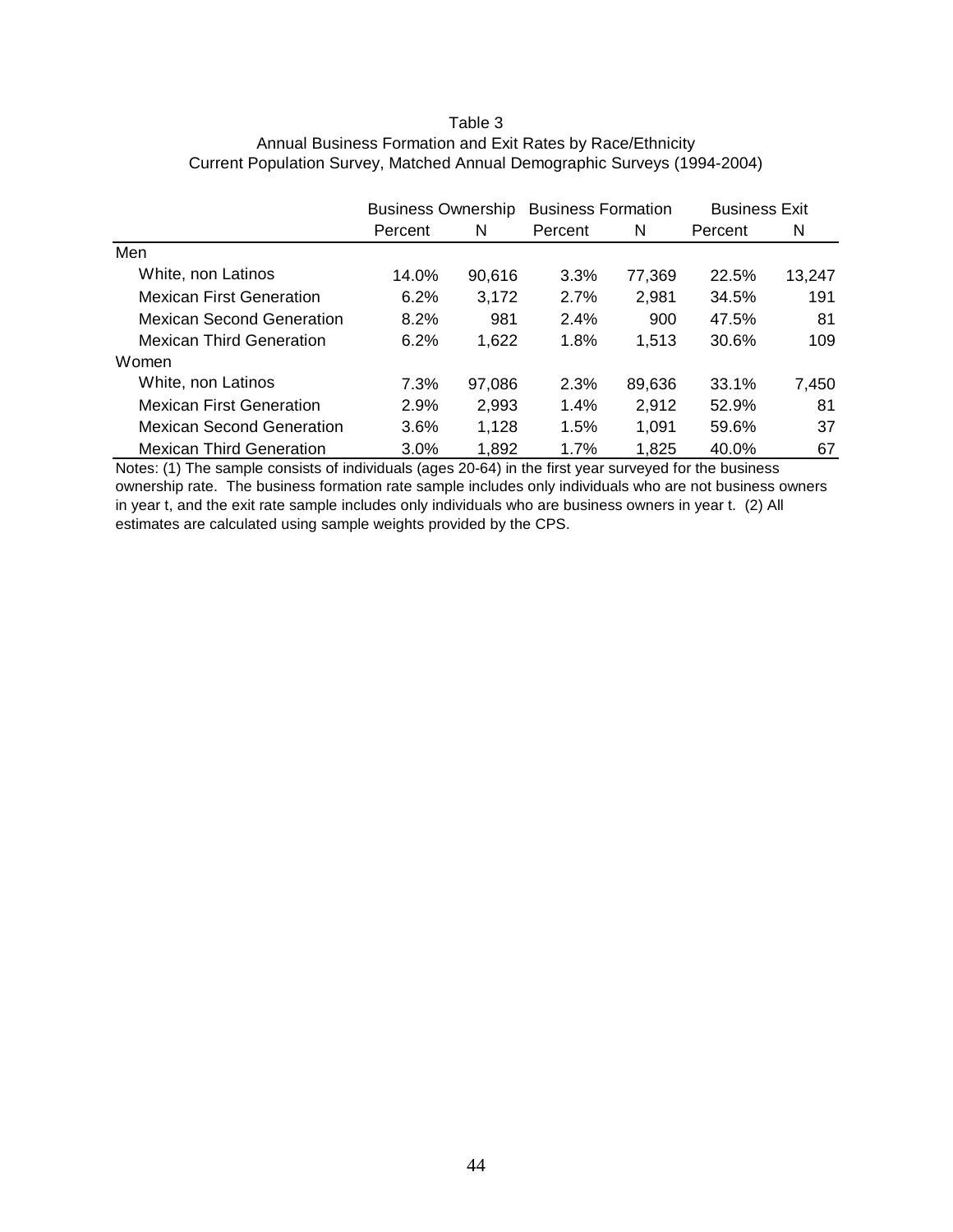## Table 4 Net Business Income by Ethnicity/Race Census (2000)

|                           |          |          | Standard  |         |
|---------------------------|----------|----------|-----------|---------|
| Group                     | Mean     | Median   | Deviation | N       |
| Men                       |          |          |           |         |
| Total                     | \$61,591 | \$35,000 | \$77,645  | 366,118 |
| White, non-Latino         | \$64,138 | \$38,000 | \$79,421  | 313,620 |
| <b>Mexican Immigrants</b> | \$32,251 | \$20,000 | \$47,568  | 8,022   |
| Mexican U.S. Born         | \$45,431 | \$28,500 | \$58,480  | 4,933   |
| <b>Black</b>              | \$42,499 | \$26,700 | \$56,496  | 11,825  |
| Women                     |          |          |           |         |
| Total                     | \$31,655 | \$18,700 | \$47,363  | 168,100 |
| White, non-Latino         | \$32,354 | \$19,300 | \$47,971  | 138,545 |
| <b>Mexican Immigrants</b> | \$18,391 | \$11,800 | \$31,125  | 3,326   |
| Mexican U.S. Born         | \$26,779 | \$15,000 | \$43,358  | 2,506   |
| <b>Black</b>              | \$27,727 | \$18,000 | \$40,525  | 7,742   |

Notes: (1) The sample consists of individuals ages 20-64 who own a business with 15 or more hours worked per week and 20 or more weeks worked during the year. (2) Net business income excludes business expenses. (3) All estimates are calculated using sample weights provided by the Census.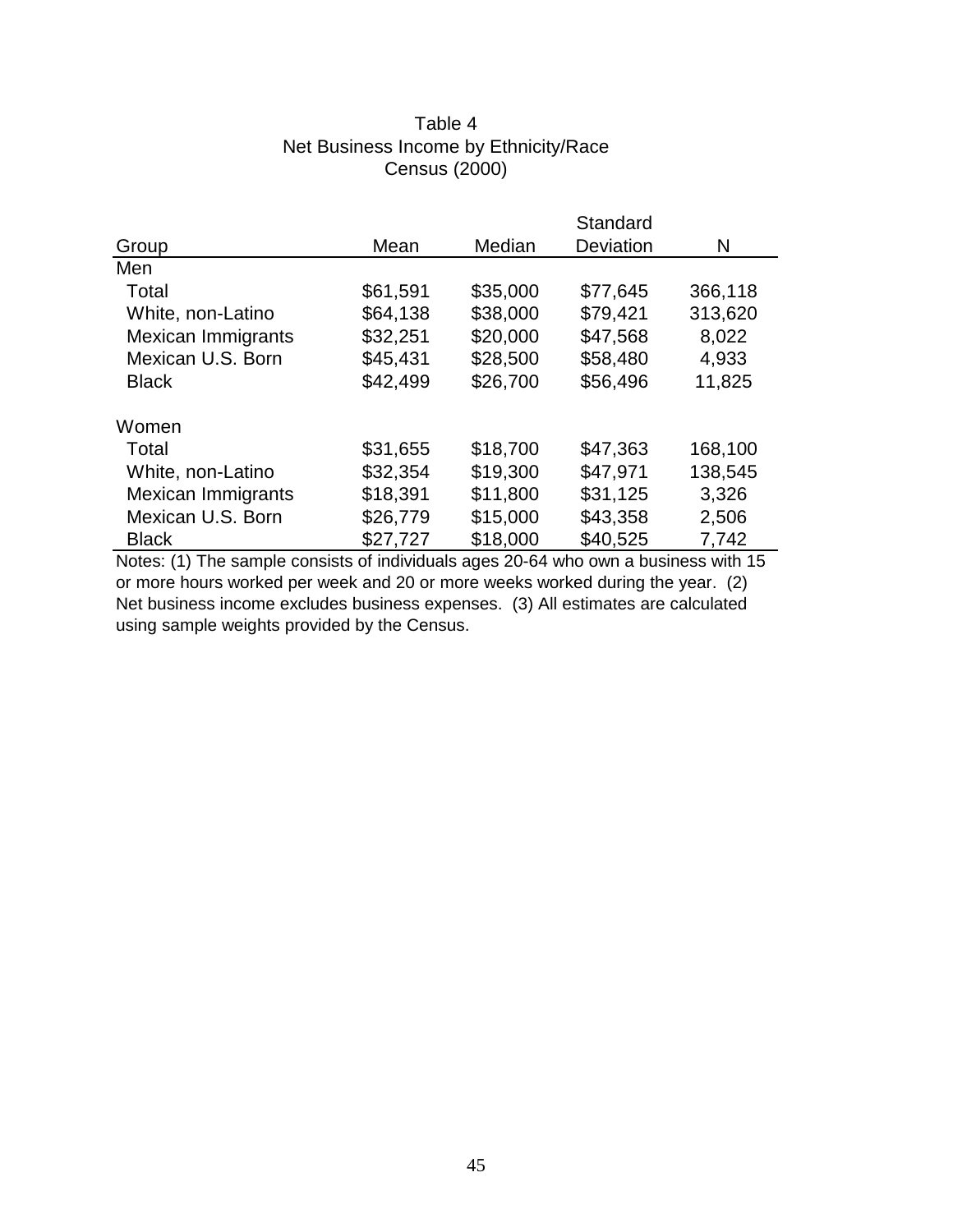

**Figure 3 Educational Distribution by Generation Current Population Survey (1994-2004)**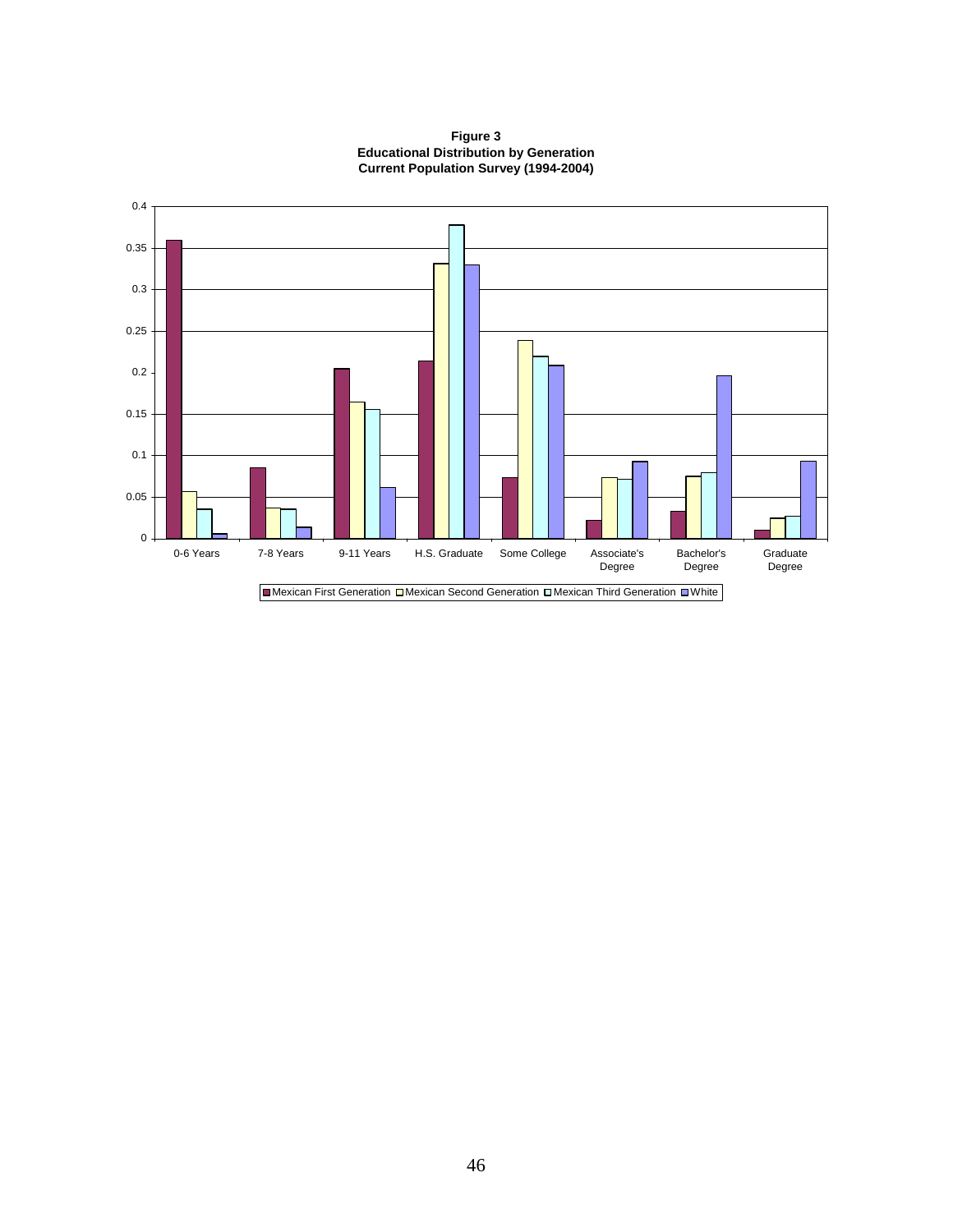Table 5 Decomposition of Racial/Ethnic Gaps in Business Formation Rates - Men Current Population Survey, Matched Annual Demographic Surveys (1994-2004)

|                                     | Mexican-  | Mexican   | Mexican   | Mexican   | African- |
|-------------------------------------|-----------|-----------|-----------|-----------|----------|
|                                     | American  | 1st Gen.  | 2nd Gen.  | 3rd Gen.  | American |
| White/minority gap in entry rate    | 0.0102    | 0.0076    | 0.0090    | 0.0162    | 0.0153   |
| <b>Contributions: Education</b>     | 0.0039    | 0.0059    | 0.0018    | 0.0017    | 0.0011   |
|                                     | (0.0006)  | (0.0010)  | (0.0004)  | (0.0003)  | (0.0003) |
|                                     | 37.9%     | 78.1%     | 20.5%     | 10.2%     | 7.3%     |
| Age                                 | 0.0010    | 0.0009    | 0.0017    | 0.0003    | 0.0001   |
|                                     | (0.0003)  | (0.0004)  | (0.0003)  | (0.0002)  | (0.0001) |
|                                     | 9.4%      | 12.0%     | 19.3%     | 2.1%      | 1.0%     |
| Marital status and children         | $-0.0003$ | $-0.0006$ | 0.0001    | $-0.0002$ | 0.0002   |
|                                     | (0.0003)  | (0.0004)  | (0.0003)  | (0.0003)  | (0.0002) |
|                                     | $-3.3%$   | $-7.7%$   | 1.5%      | $-1.5%$   | 1.5%     |
| Assets                              | 0.0024    | 0.0026    | 0.0021    | 0.0020    | 0.0022   |
|                                     | (0.0004)  | (0.0004)  | (0.0003)  | (0.0003)  | (0.0003) |
|                                     | 23.0%     | 34.8%     | 23.5%     | 12.5%     | 14.2%    |
| Region                              | $-0.0021$ | $-0.0015$ | $-0.0023$ | $-0.0032$ | 0.0002   |
|                                     | (0.0006)  | (0.0006)  | (0.0007)  | (0.0008)  | (0.0004) |
|                                     | $-20.4%$  | $-19.8%$  | $-25.6%$  | $-19.5%$  | 1.2%     |
| Central city status                 | 0.0005    | 0.0005    | 0.0007    | 0.0004    | 0.0003   |
|                                     | (0.0003)  | (0.0003)  | (0.0003)  | (0.0002)  | (0.0004) |
|                                     | 5.0%      | 6.4%      | 7.9%      | 2.4%      | 2.0%     |
| Year effects                        | 0.0001    | 0.0001    | 0.0001    | 0.0002    | 0.0002   |
|                                     | (0.0001)  | (0.0001)  | (0.0001)  | (0.0001)  | (0.0001) |
|                                     | 1.1%      | 0.9%      | 1.3%      | 1.0%      | 1.1%     |
| Assets and education                | 0.0062    | 0.0086    | 0.0039    | 0.0037    | 0.0033   |
|                                     | 60.9%     | 112.9%    | 44.0%     | 22.7%     | 21.5%    |
| All included variables ("explained" | 0.0054    | 0.0079    | 0.0043    | 0.0012    | 0.0043   |
| part of the gap)                    | 52.7%     | 104.6%    | 48.4%     | 7.1%      | 28.3%    |

Notes: (1) The sample consists of individuals (ages 20-64) who are not self-employed business owners in year t. (2) Contribution estimates are from non-linear decompositions. See text for more details. (3) Standard errors are reported in parentheses.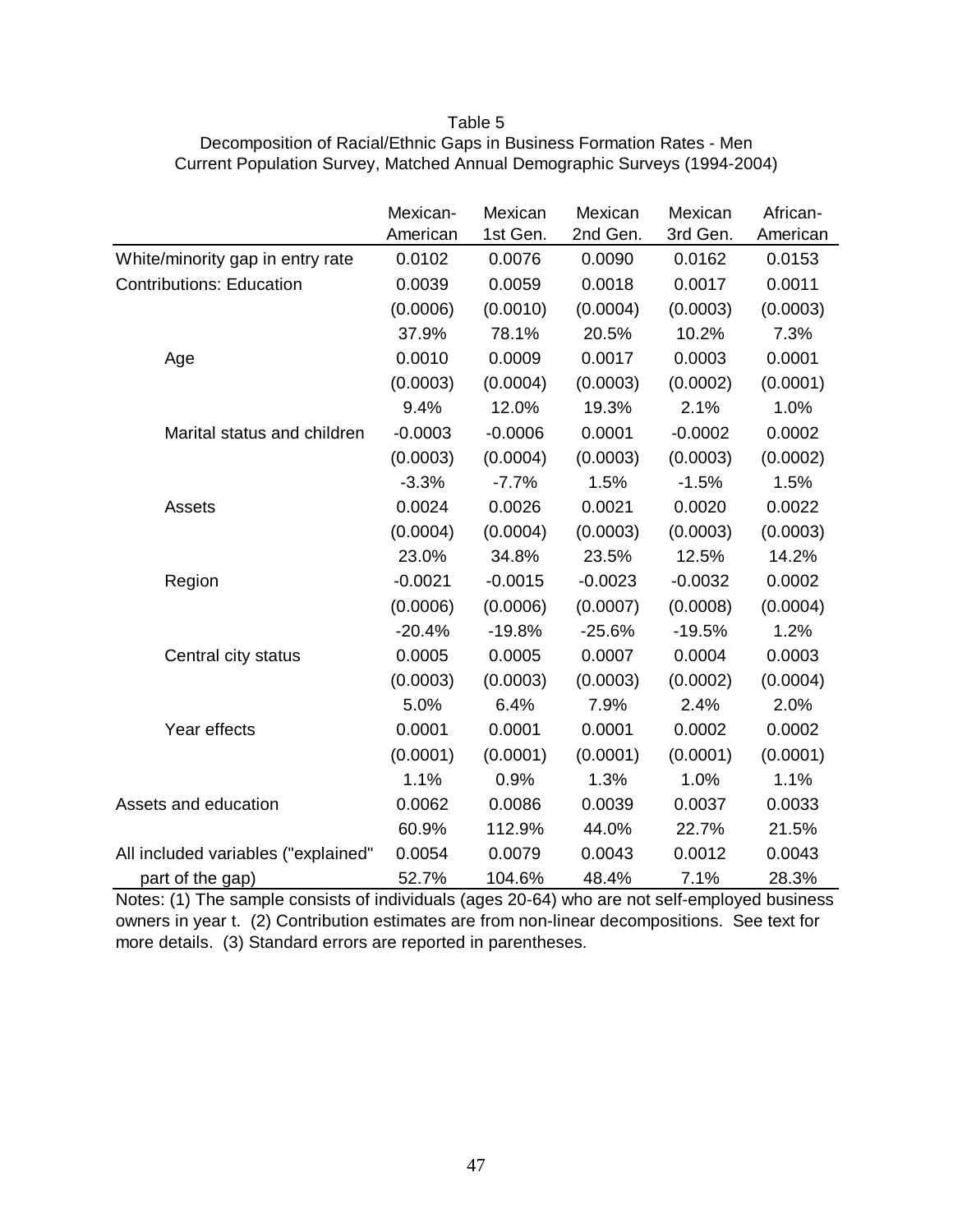Table 6 Decomposition of Racial/Ethnic Gaps in Business Formation Rates - Women Current Population Survey, Matched Annual Demographic Surveys (1994-2004)

|                                     | Mexican-  | Mexican   | Mexican   | Mexican   | African-  |
|-------------------------------------|-----------|-----------|-----------|-----------|-----------|
|                                     | American  | 1st Gen.  | 2nd Gen.  | 3rd Gen.  | American  |
| White/minority gap in entry rate    | 0.0084    | 0.0099    | 0.0093    | 0.0053    | 0.0136    |
| <b>Contributions: Education</b>     | 0.0027    | 0.0047    | 0.0012    | 0.0010    | 0.0004    |
|                                     | (0.0005)  | (0.0009)  | (0.0003)  | (0.0002)  | (0.0001)  |
|                                     | 32.8%     | 47.2%     | 13.2%     | 19.2%     | 3.3%      |
| Age                                 | $-0.0002$ | $-0.0002$ | 0.0003    | $-0.0004$ | $-0.0001$ |
|                                     | (0.0003)  | (0.0003)  | (0.0004)  | (0.0002)  | (0.0001)  |
|                                     | $-1.8%$   | $-2.1%$   | 3.0%      | $-6.6%$   | $-1.1%$   |
| Marital status and children         | $-0.0010$ | $-0.0019$ | $-0.0001$ | $-0.0005$ | 0.0021    |
|                                     | (0.0003)  | (0.0004)  | (0.0003)  | (0.0003)  | (0.0003)  |
|                                     | $-12.4%$  | $-19.0%$  | $-0.9%$   | $-10.1%$  | 15.1%     |
| Assets                              | 0.0020    | 0.0024    | 0.0016    | 0.0015    | 0.0020    |
|                                     | (0.0003)  | (0.0004)  | (0.0002)  | (0.0002)  | (0.0003)  |
|                                     | 23.5%     | 24.6%     | 16.9%     | 28.5%     | 14.6%     |
| Region                              | $-0.0029$ | $-0.0026$ | $-0.0028$ | $-0.0035$ | 0.0018    |
|                                     | (0.0005)  | (0.0006)  | (0.0006)  | (0.0006)  | (0.0003)  |
|                                     | $-34.8%$  | $-26.4%$  | $-30.4%$  | $-64.8%$  | 12.9%     |
| Central city status                 | 0.0009    | 0.0009    | 0.0011    | 0.0007    | 0.0007    |
|                                     | (0.0003)  | (0.0003)  | (0.0003)  | (0.0002)  | (0.0003)  |
|                                     | 10.9%     | 9.6%      | 11.5%     | 13.4%     | 5.4%      |
| Year effects                        | 0.0003    | 0.0004    | 0.0003    | 0.0002    | 0.0001    |
|                                     | (0.0001)  | (0.0001)  | (0.0001)  | (0.0001)  | (0.0000)  |
|                                     | 3.6%      | 3.8%      | 3.0%      | 3.7%      | 0.4%      |
| Assets and education                | 0.0047    | 0.0071    | 0.0028    | 0.0025    | 0.0024    |
|                                     | 56.3%     | 71.8%     | 30.1%     | 47.6%     | 17.9%     |
| All included variables ("explained" | 0.0018    | 0.0037    | 0.0015    | $-0.0009$ | 0.0069    |
| part of the gap)                    | 21.8%     | 37.6%     | 16.3%     | $-16.9%$  | 50.5%     |

Notes: (1) The sample consists of individuals (ages 20-64) who are not self-employed business owners in year t. (2) Contribution estimates are from non-linear decompositions. See text for more details. (3) Standard errors are reported in parentheses.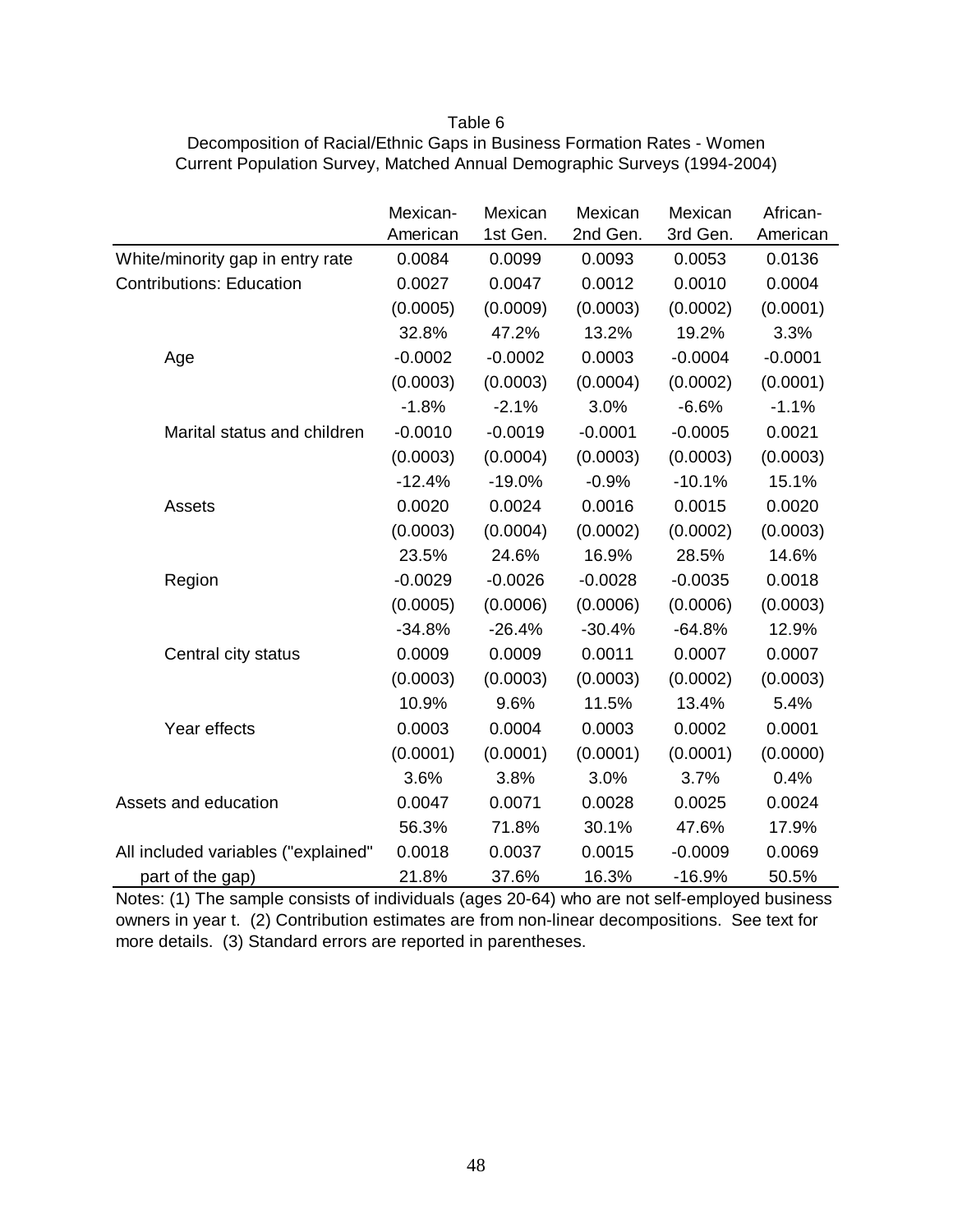Table 7 Decomposition of Racial/Ethnic Gaps in Business Exit Rates Current Population Survey, Matched Annual Demographic Surveys (1994-2004)

|                                  | Men       | Men       | Men       | Women     | Women     | Women     |
|----------------------------------|-----------|-----------|-----------|-----------|-----------|-----------|
|                                  | Mexican   | Mexican   | African-  | Mexican   | Mexican   | African-  |
|                                  | 1st Gen.  | U.S. Born | American  | 1st Gen.  | U.S. Born | American  |
| White/minority gap in exit rate  | $-0.1237$ | $-0.1413$ | $-0.1612$ | $-0.2080$ | $-0.1868$ | $-0.1428$ |
| <b>Contributions: Education</b>  | $-0.0183$ | $-0.0055$ | $-0.0038$ | $-0.0500$ | $-0.0152$ | $-0.0091$ |
|                                  | (0.0131)  | (0.0032)  | (0.0015)  | (0.0205)  | (0.0047)  | (0.0023)  |
|                                  | 14.8%     | 3.9%      | 2.4%      | 24.0%     | 8.1%      | 6.3%      |
| Age                              | $-0.0109$ | $-0.0239$ | $-0.0071$ | $-0.0098$ | $-0.0118$ | $-0.0115$ |
|                                  | (0.0021)  | (0.0033)  | (0.0009)  | (0.0020)  | (0.0023)  | (0.0016)  |
|                                  | 8.8%      | 16.9%     | 4.4%      | 4.7%      | 6.3%      | 8.0%      |
| Marital status and childre       | 0.0080    | $-0.0034$ | $-0.0061$ | 0.0001    | $-0.0007$ | 0.0074    |
|                                  | (0.0027)  | (0.0023)  | (0.0018)  | (0.0039)  | (0.0030)  | (0.0045)  |
|                                  | $-6.5%$   | 2.4%      | 3.8%      | 0.0%      | 0.4%      | $-5.2%$   |
| Assets                           | $-0.0127$ | $-0.0116$ | $-0.0120$ | $-0.0148$ | $-0.0063$ | $-0.0168$ |
|                                  | (0.0027)  | (0.0024)  | (0.0022)  | (0.0046)  | (0.0026)  | (0.0047)  |
|                                  | 10.3%     | 8.2%      | 7.4%      | 7.1%      | 3.4%      | 11.7%     |
| Region                           | 0.0062    | 0.0028    | $-0.0102$ | 0.0134    | 0.0151    | $-0.0141$ |
|                                  | (0.0051)  | (0.0049)  | (0.0030)  | (0.0071)  | (0.0068)  | (0.0047)  |
|                                  | $-5.0%$   | $-1.9%$   | 6.3%      | $-6.5%$   | $-8.1%$   | 9.9%      |
| Central city status              | $-0.0170$ | $-0.0041$ | $-0.0181$ | $-0.0151$ | $-0.0058$ | $-0.0144$ |
|                                  | (0.0027)  | (0.0017)  | (0.0039)  | (0.0046)  | (0.0021)  | (0.0056)  |
|                                  | 13.8%     | 2.9%      | 11.2%     | 7.2%      | 3.1%      | 10.1%     |
| Year effects                     | $-0.0040$ | 0.0005    | 0.0008    | $-0.0010$ | $-0.0022$ | 0.0013    |
|                                  | (0.0013)  | (0.0008)  | (0.0007)  | (0.0023)  | (0.0025)  | (0.0015)  |
|                                  | 3.2%      | $-0.4%$   | $-0.5%$   | 0.5%      | 1.2%      | $-0.9%$   |
| Assets and education (explaine   | $-0.0311$ | $-0.0172$ | $-0.0158$ | $-0.0648$ | $-0.0215$ | $-0.0258$ |
|                                  | 25.1%     | 12.2%     | 9.8%      | 31.2%     | 11.5%     | 18.1%     |
| All included variables ("explain | $-0.0489$ | $-0.0454$ | $-0.0566$ | $-0.0772$ | $-0.0268$ | $-0.0571$ |
| part of the gap)                 | 39.5%     | 32.1%     | 35.1%     | 37.1%     | 14.4%     | 40.0%     |

Notes: (1) The sample consists of individuals (ages 20-64) who are self-employed business owners in year t. (2) Contribution estimates are from non-linear decompositions. See text for more details. (3) Standard errors are reported in parentheses.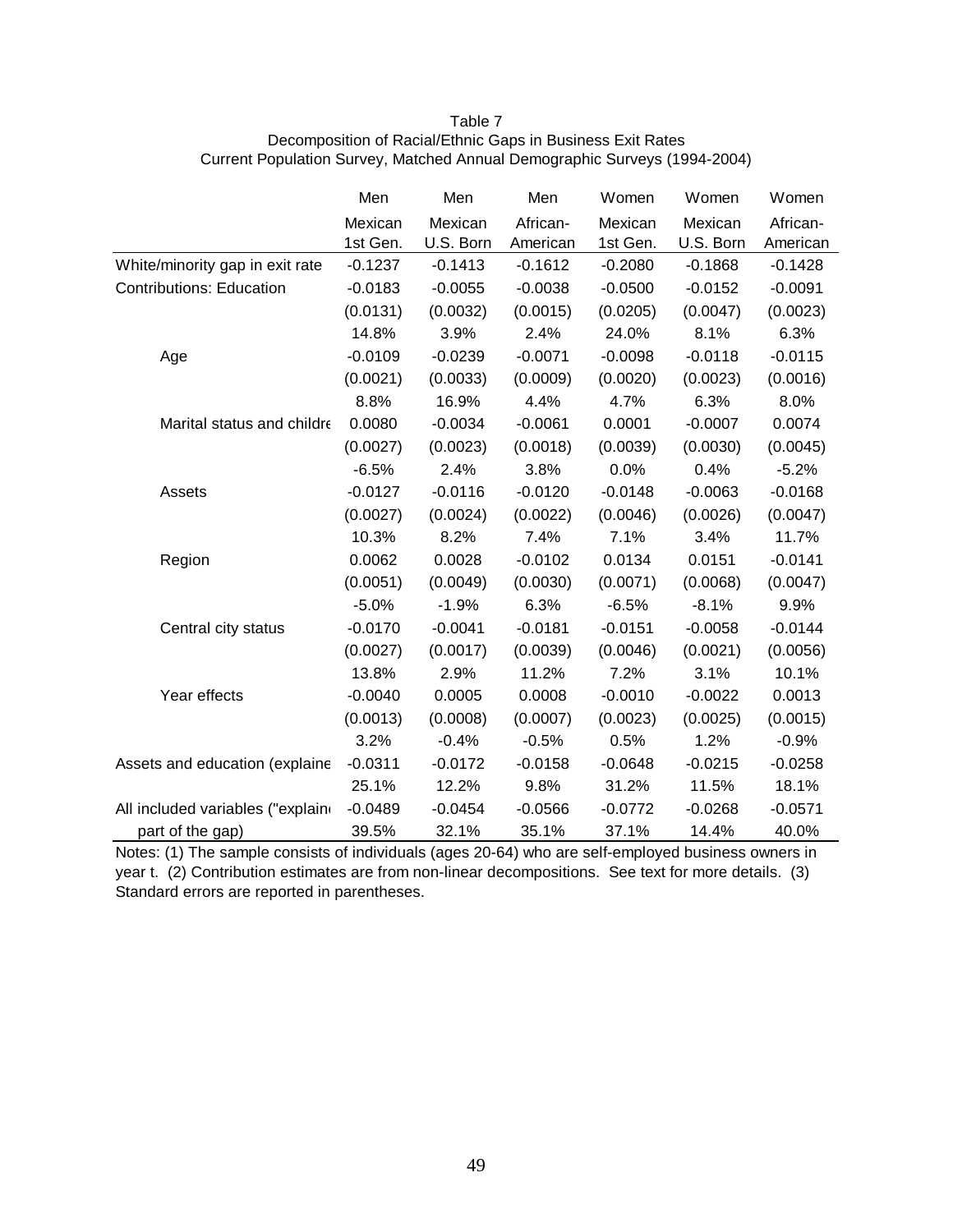|                                     | Men                   | Men                   | Men           | Women                 | Women                 |
|-------------------------------------|-----------------------|-----------------------|---------------|-----------------------|-----------------------|
|                                     | Mexican<br>Immigrants | U.S. Born<br>Mexicans | <b>Blacks</b> | Mexican<br>Immigrants | U.S. Born<br>Mexicans |
| White log business earnings         | 10.3648               | 10.3648               | 10.3648       | 9.6296                | 9.6296                |
| Minority log business earnings      | 9.8526                | 10.1064               | 10.0384       | 9.2619                | 9.4812                |
| White/minority gap in bus. income   | 0.5122                | 0.2585                | 0.3264        | 0.3677                | 0.1484                |
| <b>Contributions: Education</b>     | 0.3000                | 0.1349                | 0.0790        | 0.2588                | 0.1129                |
|                                     | (0.0071)              | (0.0014)              | (0.0008)      | (0.0113)              | (0.0021)              |
|                                     | 58.6%                 | 52.2%                 | 24.2%         | 70.4%                 | 76.1%                 |
| English language ability            | 0.1593                | 0.0144                | 0.0026        | 0.0619                | $-0.0166$             |
|                                     | (0.0112)              | (0.0056)              | (0.0004)      | (0.0170)              | (0.0077)              |
|                                     | 31.1%                 | 5.6%                  | 0.8%          | 16.8%                 | $-11.2%$              |
| Age                                 | 0.0233                | 0.0195                | 0.0055        | 0.0218                | 0.0254                |
|                                     | (0.0017)              | (0.0011)              | (0.0004)      | (0.0017)              | (0.0015)              |
|                                     | 4.5%                  | 7.5%                  | 1.7%          | 5.9%                  | 17.1%                 |
| Marital status and children         | $-0.0379$             | 0.0136                | 0.0393        | 0.0454                | 0.0170                |
|                                     | (0.0021)              | (0.0010)              | (0.0010)      | (0.0035)              | (0.0017)              |
|                                     | $-7.4%$               | 5.3%                  | 12.0%         | 12.4%                 | 11.4%                 |
| Region                              | $-0.0263$             | $-0.0027$             | $-0.0273$     | $-0.0324$             | $-0.0086$             |
|                                     | (0.0028)              | (0.0028)              | (0.0015)      | (0.0042)              | (0.0038)              |
|                                     | $-5.1%$               | $-1.0%$               | $-8.4%$       | $-8.8%$               | $-5.8%$               |
| Education and language ability      | 0.4593                | 0.1494                | 0.0816        | 0.3208                | 0.0963                |
|                                     | 89.7%                 | 57.8%                 | 25.0%         | 87.2%                 | 64.9%                 |
| All included variables ("explained" | 0.4183                | 0.1798                | 0.0992        | 0.3556                | 0.1301                |
| part of the gap)                    | 81.7%                 | 69.6%                 | 30.4%         | 96.7%                 | 87.7%                 |

### Table 8 Decomposition of Racial/Ethnic Gaps in Log Business Income Census (2000)

Notes: (1) The sample consists of individuals (ages 20-64) who are business owners and work at least 15 hours per week and 20 weeks in the previous year. (2) Contribution estimates are from linear decompositions. See text for more details. (3) Standard errors are reported in parentheses. (4) The decomposition for black women is not reported because the log earnings gap is very small (0.0322).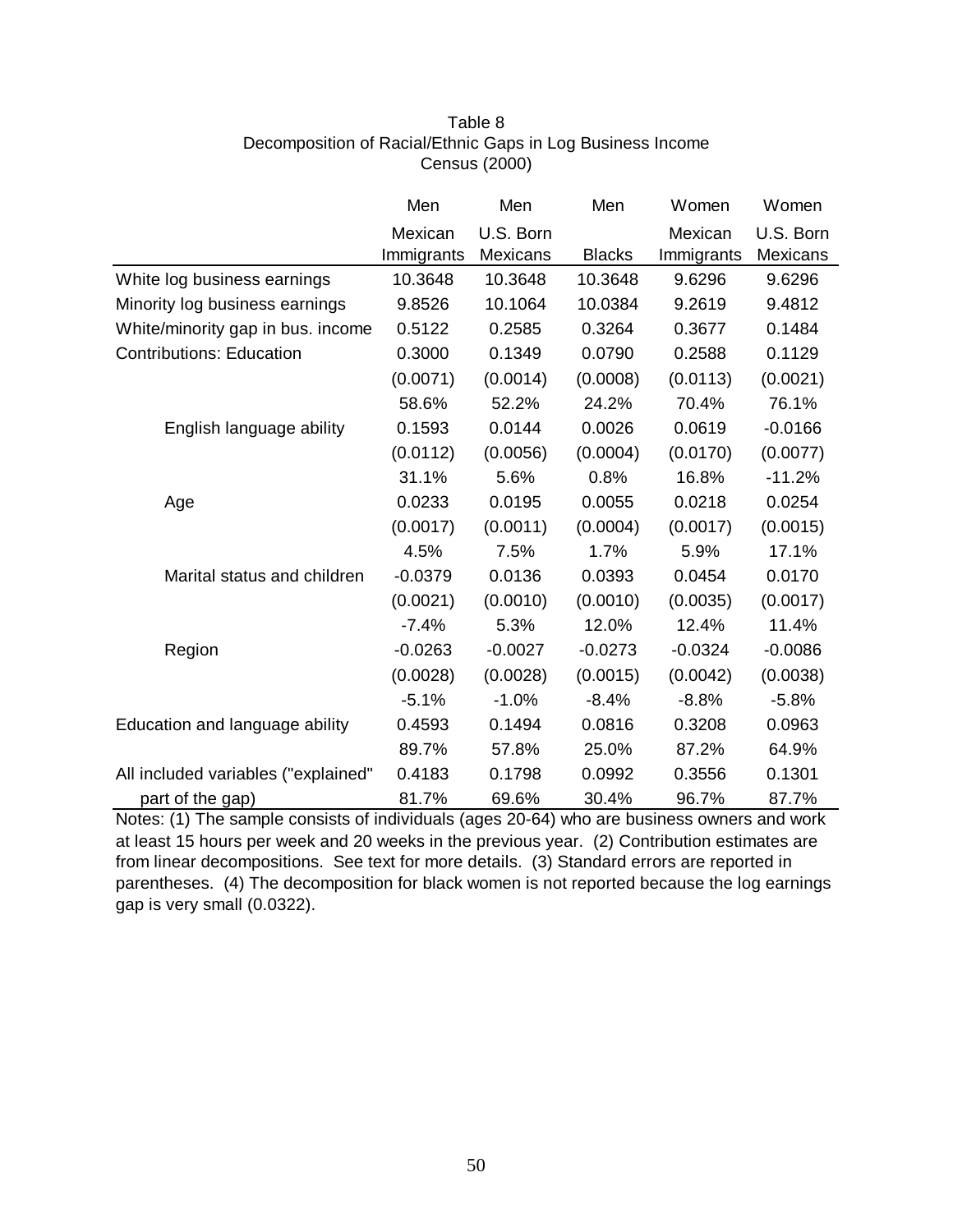### Table 9 Business Ownership Rates by Legal Status Legalized Population Survey, Census (1980, 2000), and Current Population Surveys, ORG (1987, 1992)

|                                                                                 | Male Business Ownership Rate |       |                 | Female Business Ownership Rate |      |                 |
|---------------------------------------------------------------------------------|------------------------------|-------|-----------------|--------------------------------|------|-----------------|
|                                                                                 | 1987/88                      | 1992  | Change          | 1987/88                        | 1992 | Change          |
| Mexican-born undocumented immigrants<br>obtaining legal status under IRCA (LPS) | 3.1%                         | 5.8%  | 2.7%            | 1.5%                           | 2.7% | 1.2%            |
| I. Synthetic control group of Mexican<br>immigrants (Census 1980)               | 2.9%                         | 4.2%  | 1.3%            | 0.6%                           | 0.9% | 0.3%            |
| Difference in Change from LPS Change                                            |                              |       | 1.4%            |                                |      | 0.9%            |
| Aggregate business ownership rate (CPS)<br>Total Difference from LPS Change     | 13.3%                        | 13.3% | $0.0\%$<br>1.4% | 6.7%                           | 6.4% | $-0.3%$<br>1.2% |
| II. Synthetic control group of Mexican<br>immigrants (Census 2000)              | 4.7%                         | 6.2%  | 1.5%            | 2.4%                           | 3.1% | 0.7%            |
| Difference in Change from LPS Change                                            |                              |       | 1.3%            |                                |      | 0.5%            |
| Aggregate business ownership rate (CPS)<br>Total Difference from LPS Change     | 13.3%                        | 13.3% | $0.0\%$<br>1.3% | 6.7%                           | 6.4% | $-0.3%$<br>0.8% |

Notes: (1) The synthetic control group estimates are created by multiplying the characteristics of Mexican-born undocumented immigrants in the LPS by business ownership probit coefficients estimated using the 1980 or 2000 Census. See text for more details. (2) Aggregate business ownership rates for 1987 and 1992 are estimated using the CPS.